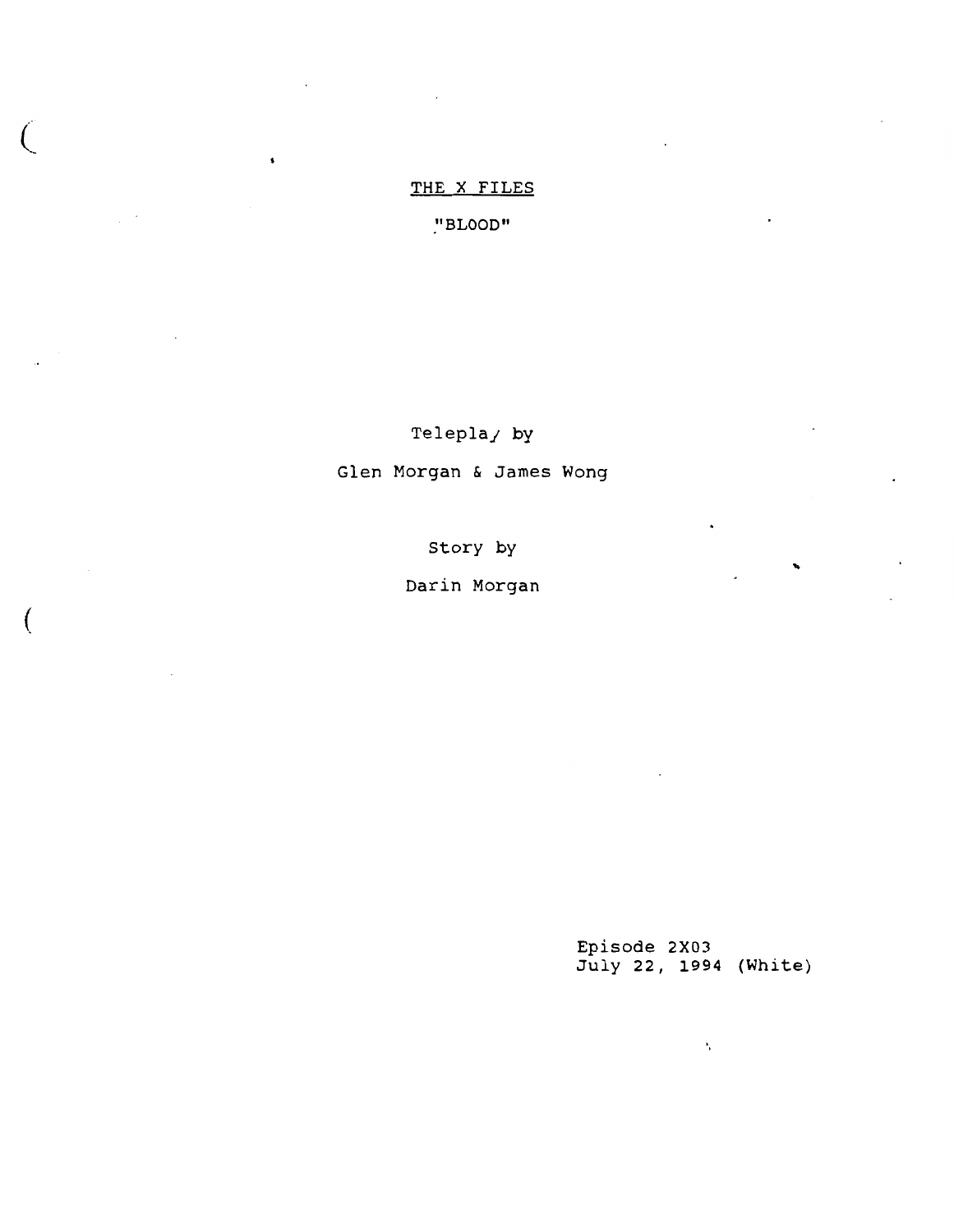# THE X-FILES

"BLOOD"

CAST

' . .,, FOX MULDER DANA SCULLY

BYERS LANGLY FROHIKE

 $\overline{(\ }$ 

(

ED FUNSCH , HARRY MCNALLY GARY TABER . JIM SPENCER MOTHER SECURITY GUARD BONNIE MCROBERTS MECHANIC LARRY WINTER CLERK MRS. ADAMS BUS DRIVER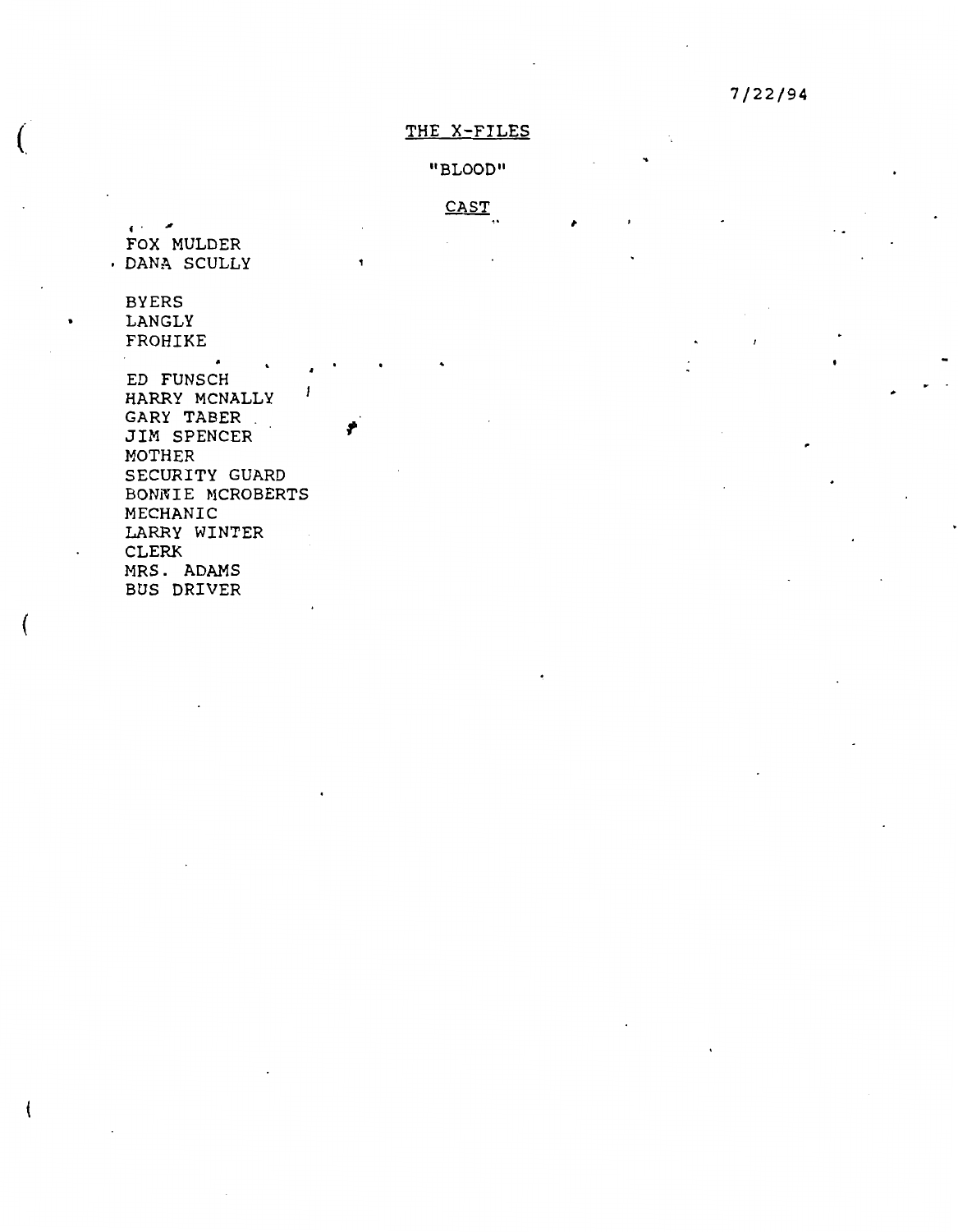# **7/22/94**

# THE X-FILES

II BLOOD"

# SETS

 $\mathbf{I}$ 

 $\epsilon$ 

 $\mathbf{v}_i$ 

# EXTERIORS

 $\ddot{\phantom{0}}$ 

(

OFFICE BUILDING BANK . AUTO REPAIR SHOP . SUBURBAN HOME SUBURBAN STREET HILLSIDE BLUFF ROAD **ORCHARD** FUNSCH'S HOUSE BUS STOP FRANKLIN COMMUNITY HOSPITAL \* FRANKLIN COLLEGE CAMPUS STREET CLOCK TOWER

## INTERIORS

MAIL ROOM ELEVATOR LOBBY VENANGO COUNTY SHERIFF'S OFFICE SCULLY'S OFFICE AUTO REPAIR GARAGE MCROBERTS' KITCHEN FBI FORENSIC LAB DEPARTMENT STORE LONE GUNMAN OFFICE HOSPITAL ROOM FUNSCH'S HOUSE CLOCK TOWER STAIRWELL CLOCK TOWER TOP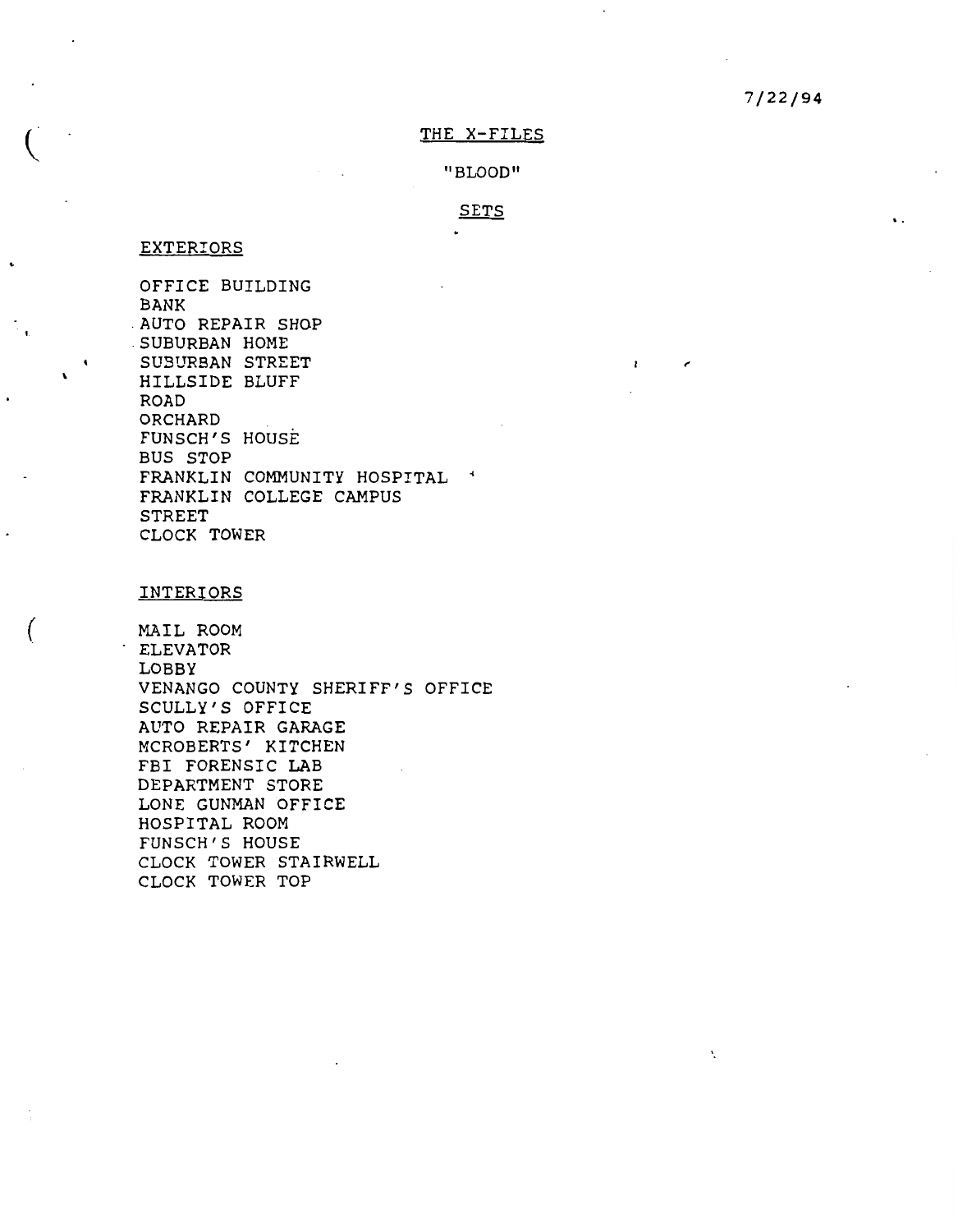## TEASER

# - 1 INT. MAIL ROOM - DAY

 $\left($ 

"

(

(

A machine... is operating by command. Rapid. Metered. Repetitive. An envelope WHISKS into highlighting the zip code: "14414." keyboard, inputting the postal code. a mail sorter, a window Human hands tap a numeric 1

A small red digital display reflects the entered data: "14414."

In a heartbeat, the "14414" letter zips off to be immediately replaced by another envelope: "02828." The fingers punch in the code. The display lights up: "02828." The process continues. A legend appears: "POSTAL CENTER, FRANKLIN, PENNSYLVANIA."

## THE OPERATOR

is a man in his early S0's. Paunch. Grey hair. He has a kind but worn face. His eyes reflect a sad resignation that his life is ordinary. ED FUNSCH (Funch) sits among a dozen blue and grey uniformed mail workers doing his job... as he is told.

An envelope jams in the mail sorter. As Ed reaches out to free the letter, he jerks his hand back. He looks nervously at his finger.

CLOSE - ED'S FOREFINGER

A paper cut. A touch of blood.

ED

quickly becomes ashen, short of breath. He holds his finger tight. He appears as if he's about to faint. As CAMERA CREEPS IN ...

> HARRY (O.S.) Ed... hey... you okay?

CAMERA makes a DIZZY ADJUSTMENT to REVEAL Ed's supervisor, HARRY MCNALLY, also in his S0's. Harry stands over Ed as the worker holds his cut finger.

> ED (softly) There's blood.

**HARRY**  It's just a paper cut.

Ed puts his finger to his mouth, calming himself. Harry takes a tough sigh, then sets a friendly hand on Ed's shoulder.

**(CONTINUED)**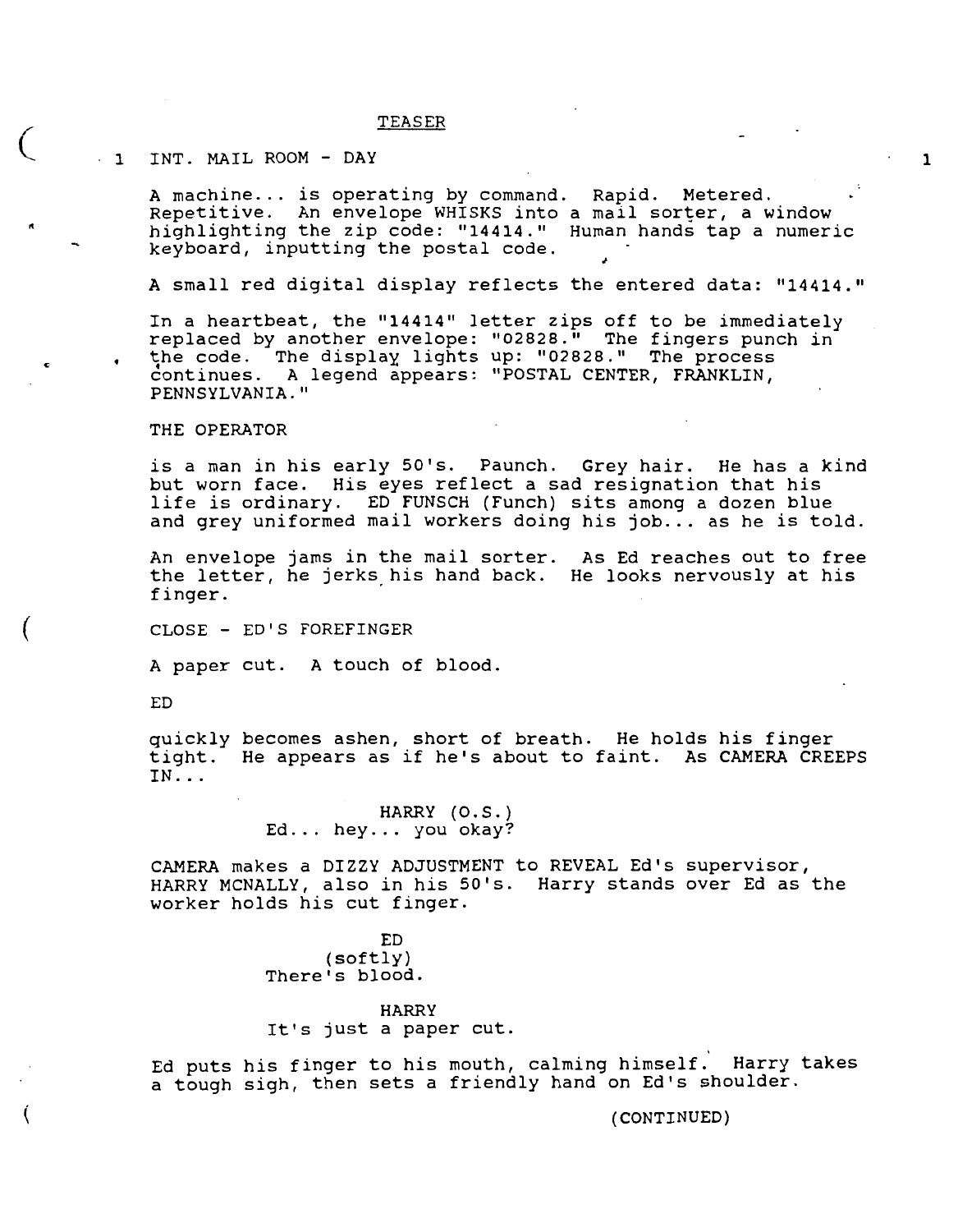$\zeta$ 

(

#### **HARRY**

Ed, I... I need to talk to you.

Ed looks up to Harry, who averts his eyes. The supervisor guides the employee away from the other workers toward a water cooler. Harry pours a cup of water for Ed as they talk.

> **HARRY**  Look, um... this is never easy...<br>and... everyone down here sure<br>likes you a lot, Funchie... and... everyone down nere sure<br>likes you a lot, Funchie...<br>and... I know it's tough 'cause and... I Know It's tougn 'cause<br>you're new to the area... but...<br>Ed... I'm sorry... I gotta let Ed... I'm sorry... I gotta let<br>you go.

Ed is shocked and hurt but does not protest. He nods, understanding.

> HARRY (CONT'D) Your work is first rate and, like I say, you're a good guy ... but, you know the story... cutbacks and seniority and you're low man on the pole. Ya know?

Ed nods, considers.

ED Could I work part time?

Harry sighs, pained, because the answer is "no." Harry removes a small envelope from his shirt pocket.

> **HARRY**  The guys took up a collection for ya. It's a hundred bucks.

Ed eyes the envelope, humiliated. Harry stuffs it in Ed's pocket.

> HARRY Why don't you stay on 'til the end of the week.

Harry sympathetically pats Ed on the back and moves off. Ed stands alone, for a moment. The CLATTER of the collective machinery is mockingly THUNDEROUS as Ed returns to his mail sorter.

As if nothing has occurred, Ed sits and begins once again recording the zip codes. Envelopes shoot into the machine. Tapping the keyboard, his eyes quickly alternate focus between the envelopes and the digital display.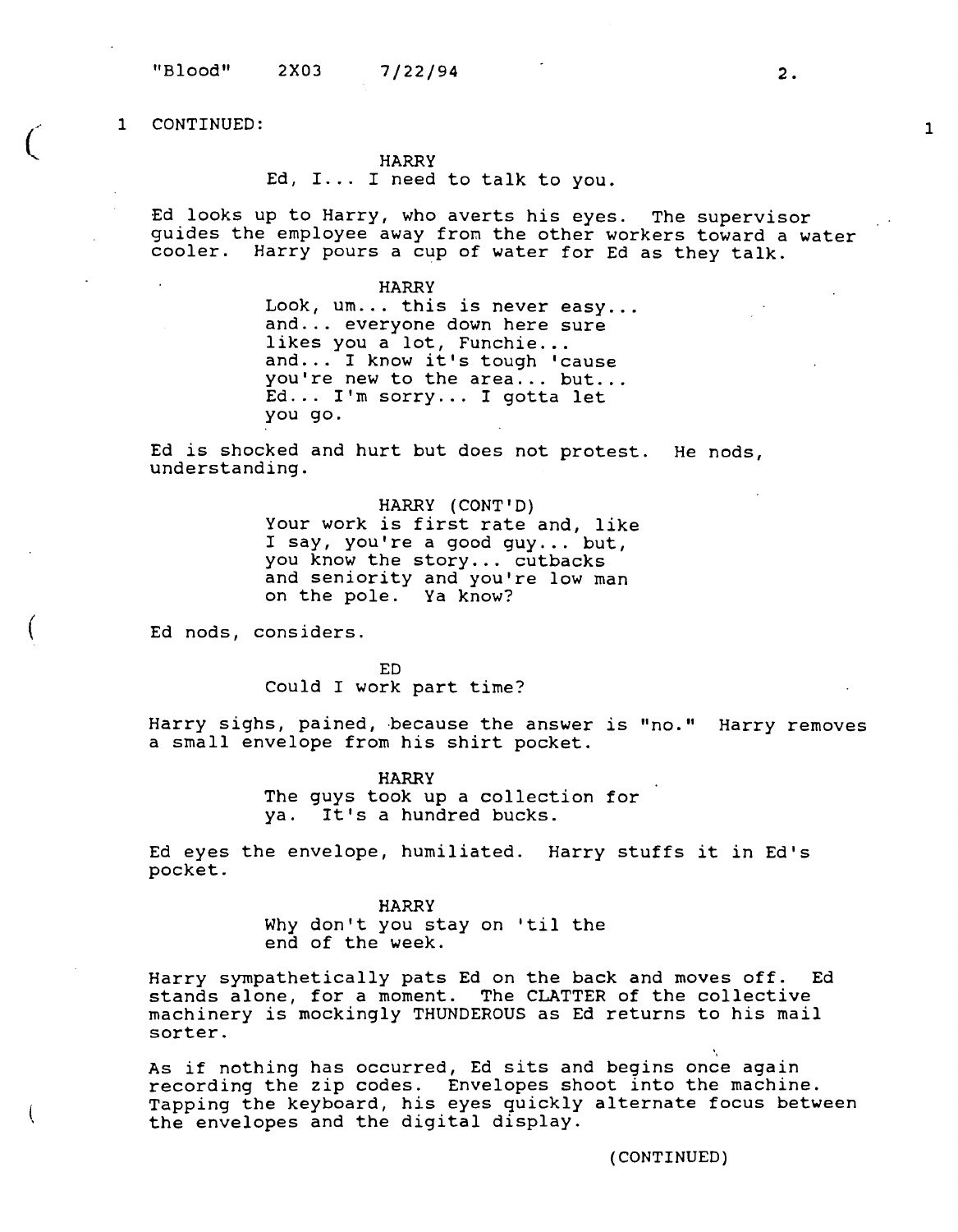"Blood" 2X03 7/22/94 3.  $11$ CONTINUED: ( 2) DIGITAL DISPLAY 13207 ... 13090 ... 08619 ... ED shoulders slumped... unwanted ... he CLICKS the keyboard. His eyes flash to the display. CLOSE - DIGITAL DISPLAY ....  $33515...$  93021... KILL... 49548...  $1 - 2 - 2 - 3 - 3 - 3$ ED stops. Startled. He blinks, clearing his vision, then continues his work. CLOSER - DIGITAL DISPLAY 21227... 10977... 15214... KILL 'EM... 44310... ED is visibly upset, shaken. He maintains composure as his hand absently covers his mouth, horrified. He checks the other workers. ED'S POV - FELLOW EMPLOYEES continue working. Oblivious to anything unusual. ED reluctantly, dreadfully, returns his eyes to the digital display. EXTREMELY CLOSE - DIGITAL DISPLAY KILL 'EM ALL. ED Terrified. Appalled... yet... he cannot look away. 0.S., the MACHINERY CONTINUES ... obeying commands. FADE OUT: END TEASER

1

(

(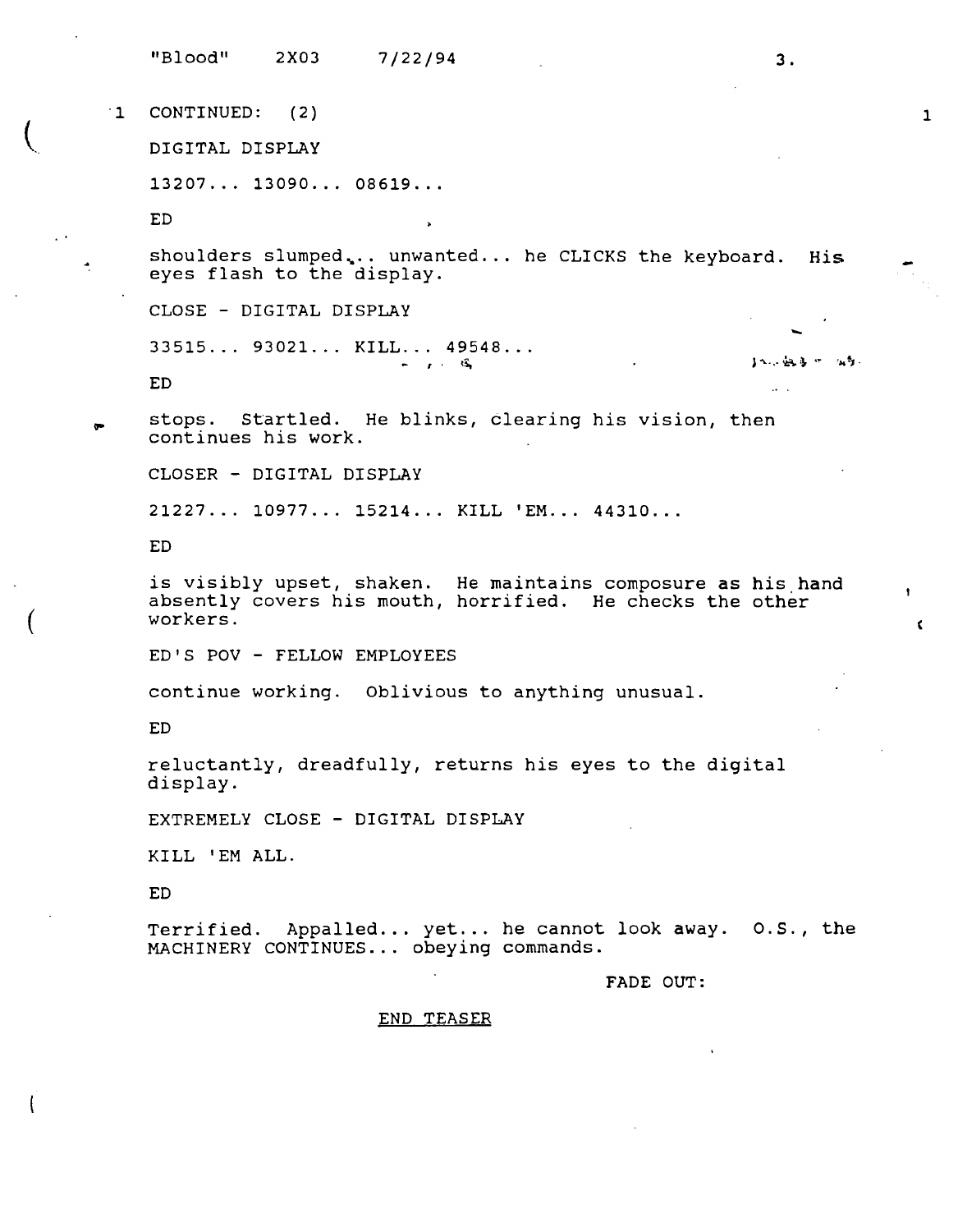#### ACT ONE

## 2 INT. ELEVATOR - DAY - CLOSE - DIGITAL DISPLAY

An exaggerated BING startles as a direction arrnw and floor indicator lights up. The lift is going down, starting at the tenth floor. The display changes  $"10... 9..."$ 

## ELEVATOR

 $\overline{C}$ 

CAMERA IS MOVING across the people in the cramped dnd claustrophobic elevator. All are in business attire practicing proper elevator etiquette. Stoic, looking only at the floor or up to the digital-display floor-indicator. A legend appears: "COMMERCIAL TRUST BUILDING, FRANKLIN, PENNSYLVANIA."

CAMERA WEAVES to the back corner REVEALING a business man, MR. TABER, 40's. He is perspiring, nervous. It seems he is trying to back out of the elevator but there is nowhere to go.

CAMERA INCHES IN VERY CLOSE as his breaths become quicker and quicker. He closes his eyes, but it is no use. He wipes his forehead, swallows. He loosens his tie.

Finally, he stretches his neck upward, tilting his head back to get some air. Taber freezes...

TABER'S POV - ELEVATOR DIGITAL DISPLAY

"NO AIR."

TABER

His phobic reaction intensifies. His eyes are locked upon...

TABER'S POV - ELEVATOR DIGITAL DISPLAY

"CAN'T BREATH."

TABER

GASPS for air.

ELEVATOR

The cramped passengers tense. A few turn and look back at the obviously uncomfortable man.

TABER

in a cold sweat. He trembles, eyes glazed, homicidal.

TABER'S POV - DIGITAL DISPLAY

"KILL 'EM ALL."

{CONTINUED)

Ň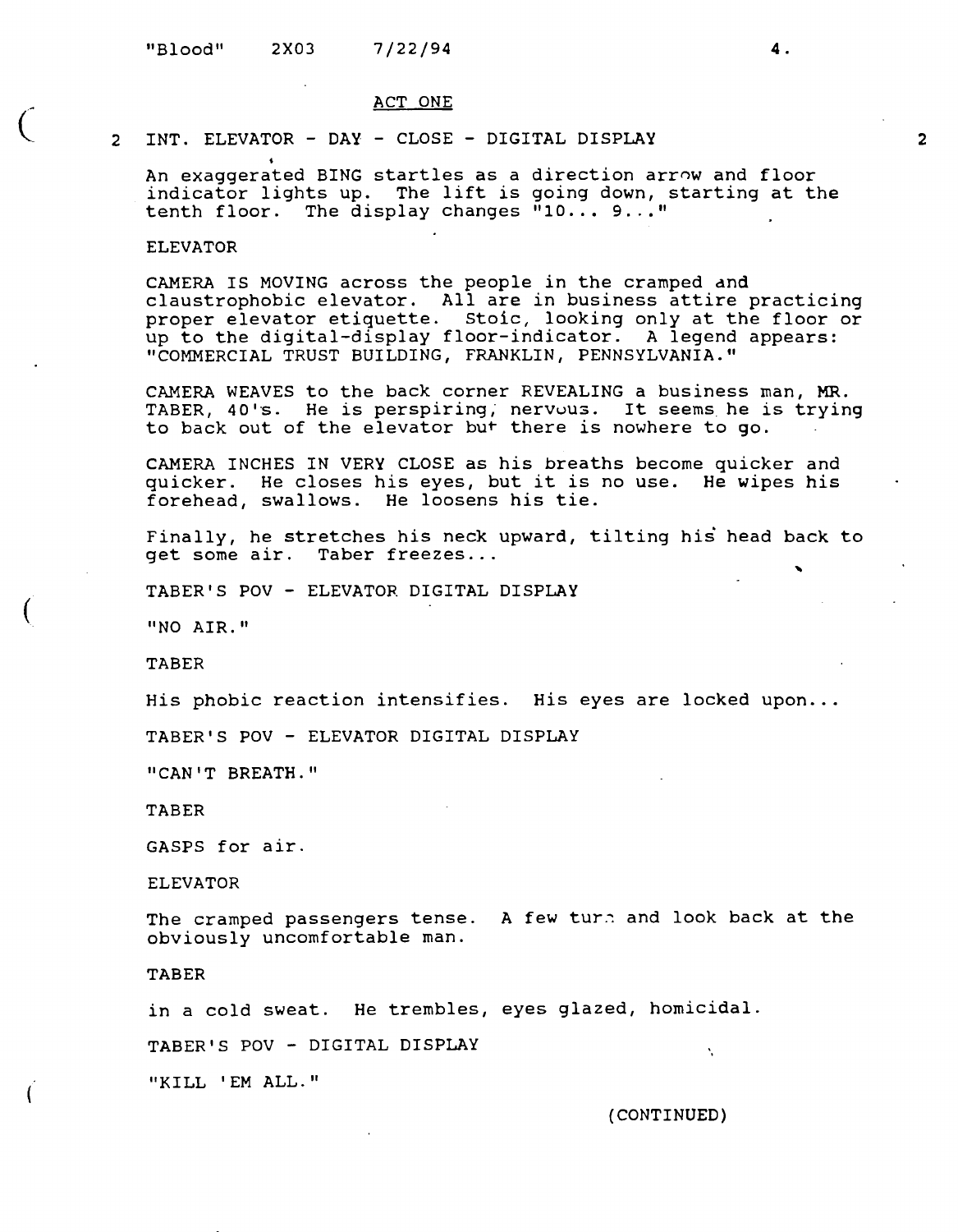"Blood" **2X03 7/22/94** 5.

2 **CONTINUED:** 

**TABER** ..

**f** .

 $\overline{C}$ 

SCREAMS. As he violently strikes out...

.,, ,. **CUT TO:** 

;3 **IljT. LOBBY** - **DAY** 

> A yellow police ribbon, "CRIME SCENE: DO NOT CROSS," stretches across FRAME. Behind it, OUT OF FOCUS in the b.g., two bodies lie dead on the floor. Although covered with a tarp, pools *ox*  blood outline the victims.

> A deputy ENTERS FRAME with an expression of respect bordering on awe. He lifts the crime scene banner for two men, backs to CAMERA, who duck beneath the yellow ribbon and proceed toward a body, half in and half out of the elevator.

One of the men wears a sheriff's uniform. He is Venango County Sheriff Commander JIM SPENCER. The other man wears a suit.

The other police officers and coroner personnel subtly step away from the suited man, back still to CAMERA, as if making room for a celebrity in their midst. The two men stop as they reach one of the victims at the elevator.

VICTIM

FOX MULDER kneels INTO FRAME examining the body. He is engrossed in the crime scene as he pulls on latex gloves.

COMMANDER SPENCER - LOW ANGLE

40's, mustache, professional and quite upset at the circumstances in which his town is immersed.

> **SPENCER**  I realize the F.B.I. 's Behavioral Science Unit normally profiles<br>murder suspects still at large and it must be odd being asked to profile our suspects, all of whom are dead.

Mulder takes in the scene from his own perspective.

**SPENCER (CONT'D)**  But in all honesty, Agent Mulder, whatever's going on is way over our heads.

Mulder is not being aloof, just intense, as he moves to the other victims. Spencer hopes to assist, and impress, with the details of the investigation. Mulder searches the scene.

(CONTINUED)

2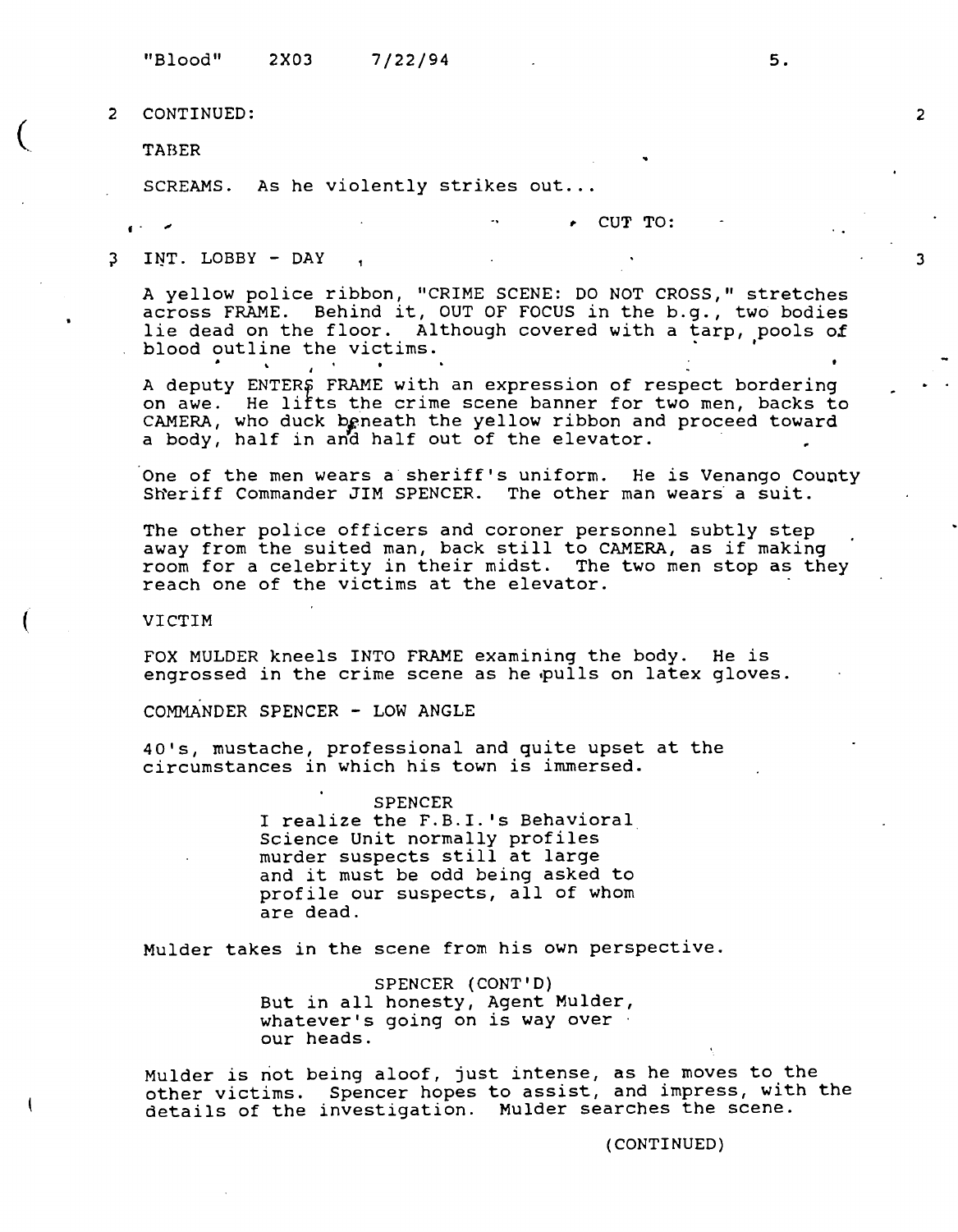$\big($ 

(

SPENCER

The suspect's body is out on the sidewalk. We're holding the security guard who shot him. Witnesses that were in the elevator are down at the hospital. You can talk to them whenever you're ready.

Mulder nods as he moves into the elevator. Spencer follows.

4 INT. ELEVATOR - DAY

Mulder studies the railing around the elevator at waist level, the call buttons and ultimately the ceiling.

> SPENCER (CONT'D) We tried our best to preserve the area for you. We've thoroughly  $photographed$  the scene...

Mulder looks up...

MULDER'S POV - THE DIGITAL DISPLAY

is smashed.

SPENCER (O.S.) (CONT'D) We sketched the area, but haven't dusted for prints... yet...

RETURN

Mulder gestures to the bashed in digital display.

MULDER Did this damage occur during the incident?

Spencer looks up. His reaction reflects his embarrassment at not having noticed.

> SPENCER I'll find out.

Mulder nods.

MULDER May I see the suspect?

5 INT. LOBBY - DAY·

Mulder and Spencer exit the elevator, proceeding through the lobby toward the front entrance.

(CONTINUED)

3

4

..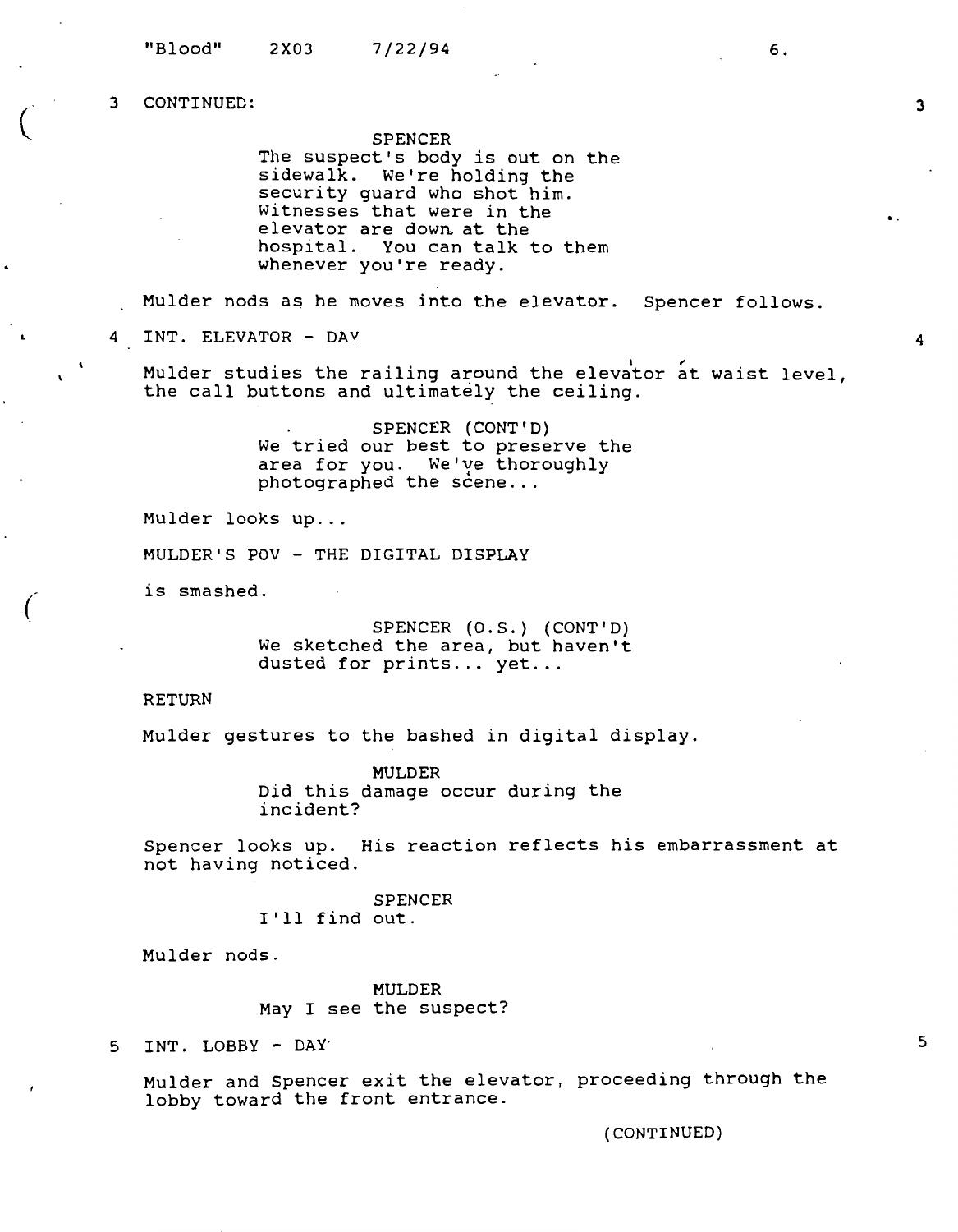•

 $\big($ 

 $\cdot$   $\cdot$ 

(

#### SPENCER

Things like this aren't suppose to happen here.

## MULDER

A forty-two-year-old real estate agent murders four strangers Wjth his own hands, that's not supposed to happen anywhere.

## SPENCER

Since colonial times, there's only been three murders in this area. In the last six months, seven people have killed twentytwo. Per capita, that's higher then the combined homicide rate of Detroit, D.C., and Los Angeles.

Spencer stops Mulder, emphasizing this point.

SPENCER

This town is not any of those places. In Franklin, you won't ever have to pull off the road to make way for a celebrity driving with a gun to his head.

Mulder eyes the sheriff, nods. Mulder exits the building. Spencer follows.

6 EXT. OFFICE BUILDING - **DAY** 

Crime scene activity is in progress outside the ten story building. This is the town's skyscraper.

Spencer directs Mulder toward another covered body in a pool of blood along the sidewalk. Officers keep ONLOOKERS away.

> MULDER In each incident, the suspect was killed?

SPENCER Suicide by cop.

Mulder looks for clarification.

**SPENCER**  Each incident occurred in a public place. The suspect went crazy and would not desist when (more)

(CONTINUED)

N

6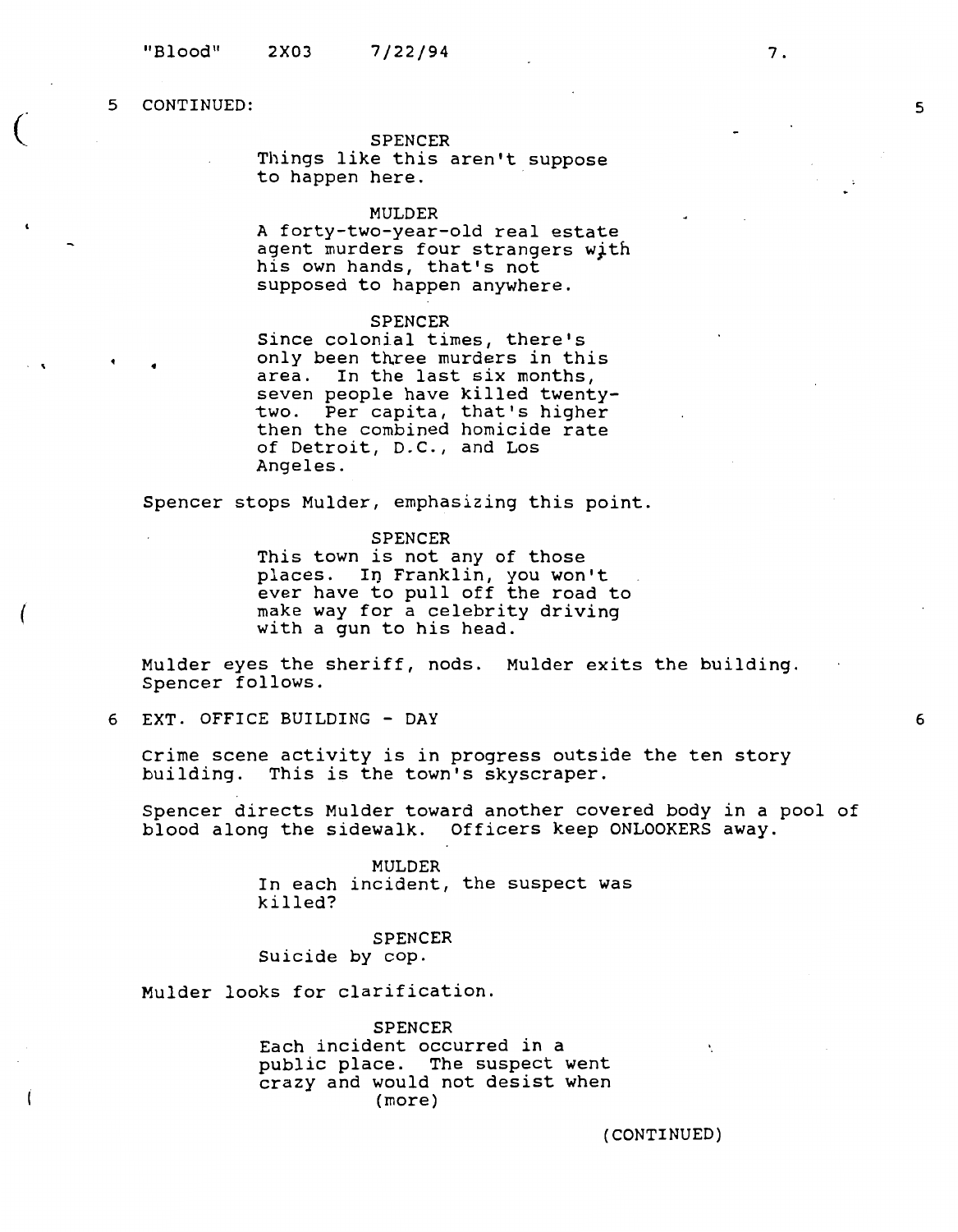$\overline{C}$ 

(

 $\mathbf{I}$ 

SPENCER (Cont'd) ordered. The officers used deadly force in order to save lives.

MULDER

Were autopsies conducted on the suspects for substance abuse?

#### SPENCER

Agent Mulder, this town is made up, mainly, of apple and cherry growers. These folks don't drink, much. They certainly don't do drugs. People here have ·never known the stress of living in a city.

Mulder approaches the suspect, Gary Taber, dead on the sidewalk. Mulder lifts the tarp and examines the body. Spencer kneels alongside Mulder. The sheriff is frustrated and scared.

> SPENCER I played softball with this guy over Labor day. He was one of those nice guys, can't really play and doesn't bitch about being stuck in right field...

MULDER What's wrong with right field?

Mulder continues his visual inspection of the body, looking at the dead suspect's hand.

MULDER'S POV - TABER'S HAND

The fingers and palm are covered with dried blood. The rigor mortis stiff hand is turned over. Under the nails on the index finger is a greenish/yellow residue.

> SPENCER (O.S.) (CONT'D) ... always the first one to shake hands at the end of a game.

MULDER & SPENCER

Mulder is deeply curious about the residue.

MULDER You have to have an arm to play right field.

(CONTINUED)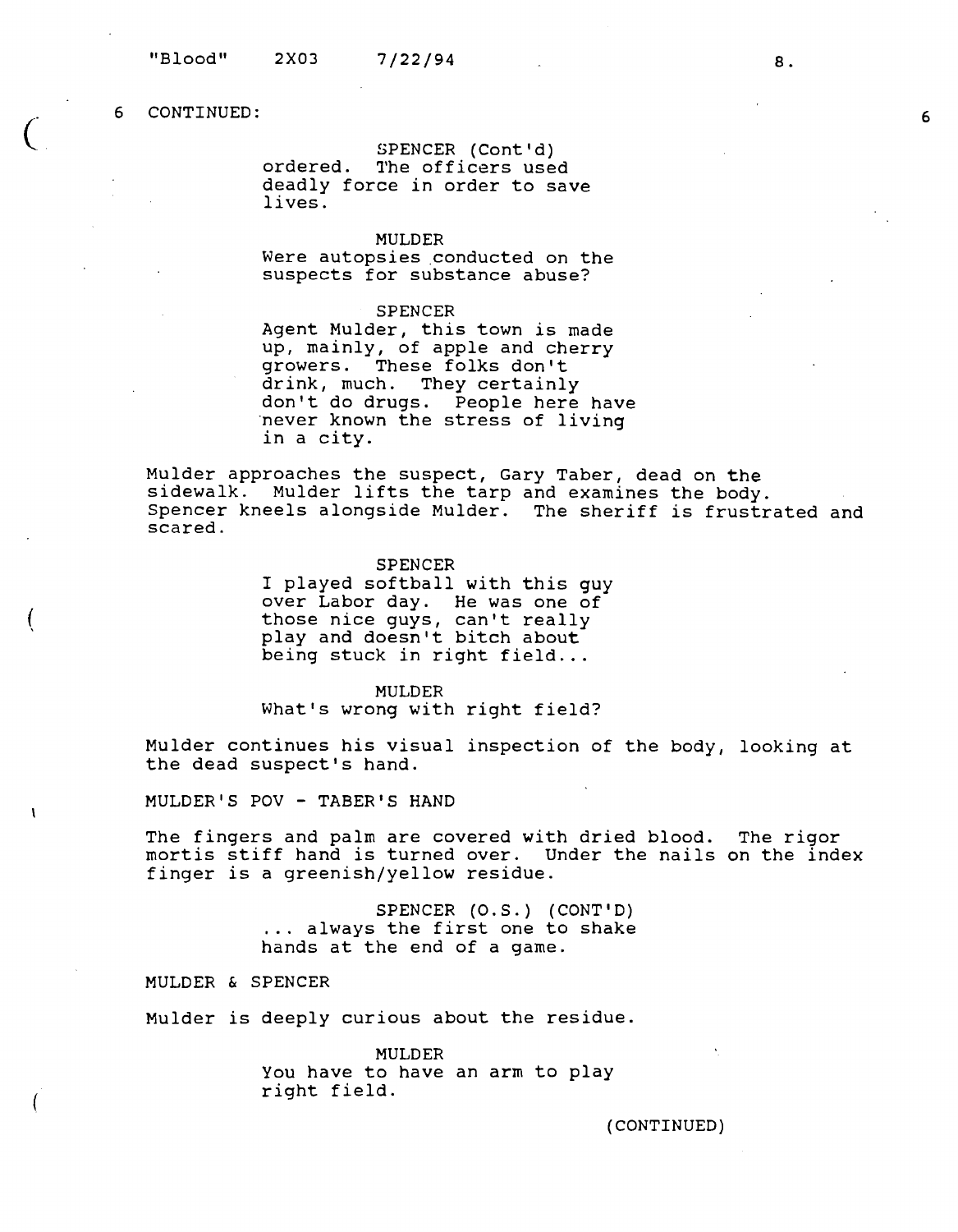"Blood" 2X03 7/22/94

"6 CONTINUED: (2)

 $\overline{(\ }$ 

(

Mulder removes a plastic evidence bag from his suit pocket as well as a couple rubber bands.

> **SPENCER**  Bought a round of beers afterwards even though he didn't drink. •

Mulder places the bag over Taber's hand and wraps the rubber band around the wrist.

t.<br>MULDER MULDER<br>I played right'field.

He looks to Spencer, who hasn't been listening to Mulder all this time. Mulder gestures to Taber's fingers.

> MULDER Have this analyzed by the Bureau's lab.

Spencer, however, is so shaken by the events, he cannot take his eyes off the suspect.

> SPENCER What the hell could bring anyone to do this?

As Mulder looks back to the hand.

MULDER'S POV - TABER'S HAND

macabre and ghostly in the plastic evidence bag. The green residue contrasting against the brownish dried blood.

CUT TO:

7 EXT. BANK - DAY - CLOSE - AUTOMATIC TELLER MACHINE

A hand ENTERS FRAME, inserting an ATM card into the appropriate slot. The machine gobbles the card.

CAMERA SWINGS AROUND to REVEAL Ed Funsch waiting for the usual commands from the small ATM monitor. o.s., an electronic BEEP!

ATM MONITOR

"WELCOME TO HOMETOWN TRUST. PLEASE ENTER **PIN."** 

ED

does so.

(CONTINUED)

 $\mathbf{t}$ 

9.

 $\cdot$   $\cdot$ 

6

 $\epsilon$ 

 $\mathbf{r}$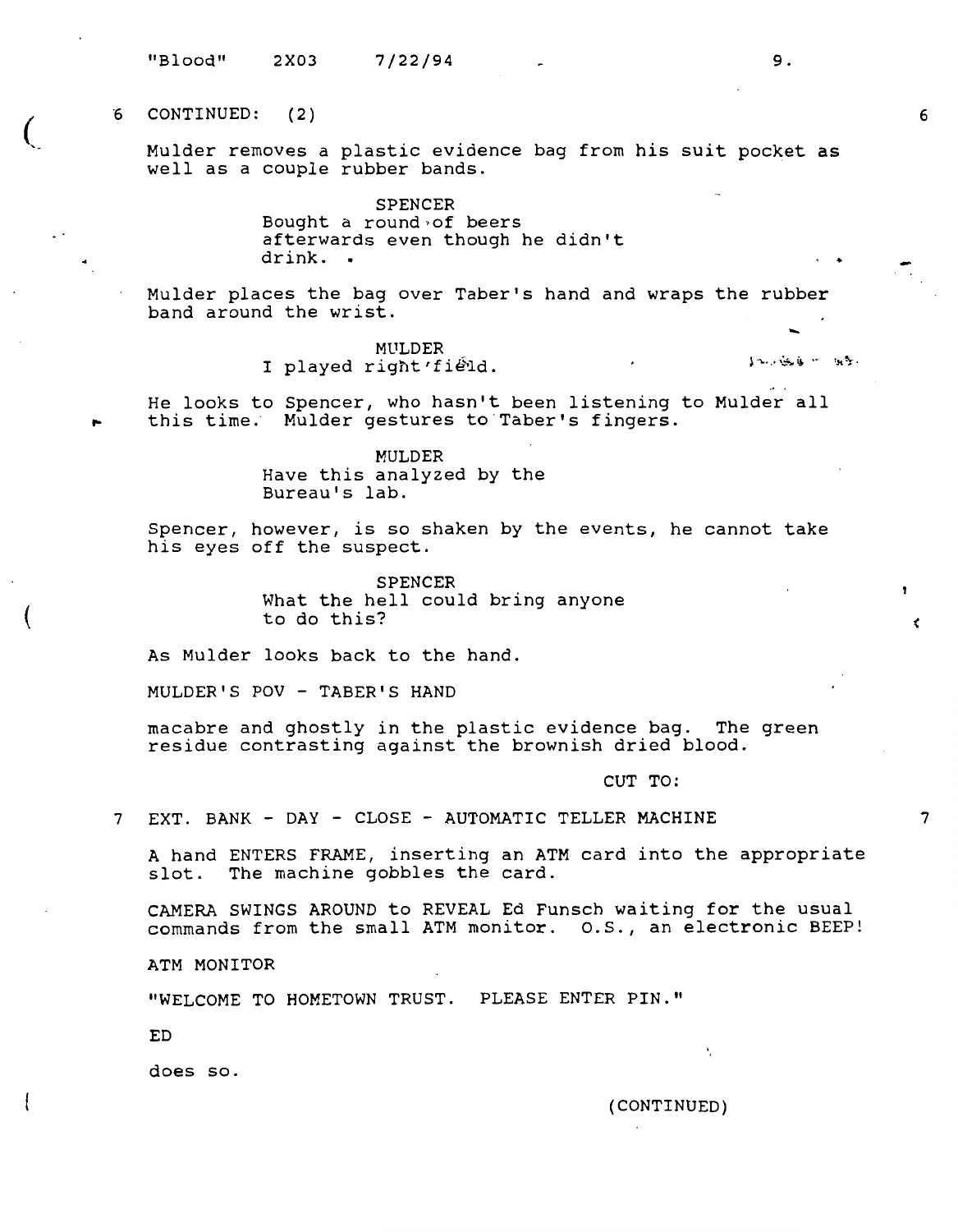"Blood" 2X03 7/22/94 10.

7 CONTINUED:

MONITOR

"DEPOSIT?" "WITHDRAWAL?" or "ACCOUNT BALANCE?"

ED

punches the "Deposit" button, waits ... then, behind him, from the people waiting in line...

> MOTHER (O.S.) You're bleeding!

Ed pales as CAMERA PUSHES IN, reacting phobically.

MOTHER (O.S.) Tilt your head back.

Ed reluctantly looks behind him.

ED'S POV - PEOPLE **IN ATM** LINE

A MOTHER applies a tissue to her daughter's  $E^2$  eeding nose.

MOTHER I told you to leave it alone.

ED'S POV - TISSUE

Spotted with blood, the mother's hand dabs with a SLOWED, DISTORTED movement.

ED

(

must turn away. He looks back to the machine, perspiring.

**ATM MONITOR** 

words are flashing, like a pounding heart - "SECURITY GUARD."

ED

tenses. Puzzled... scared. He turns his head.

ED'S POV - SECURITY GUARD

stands watch outside the bank.

ED

returns to the ATM machine.

(CONTINUED)

7

..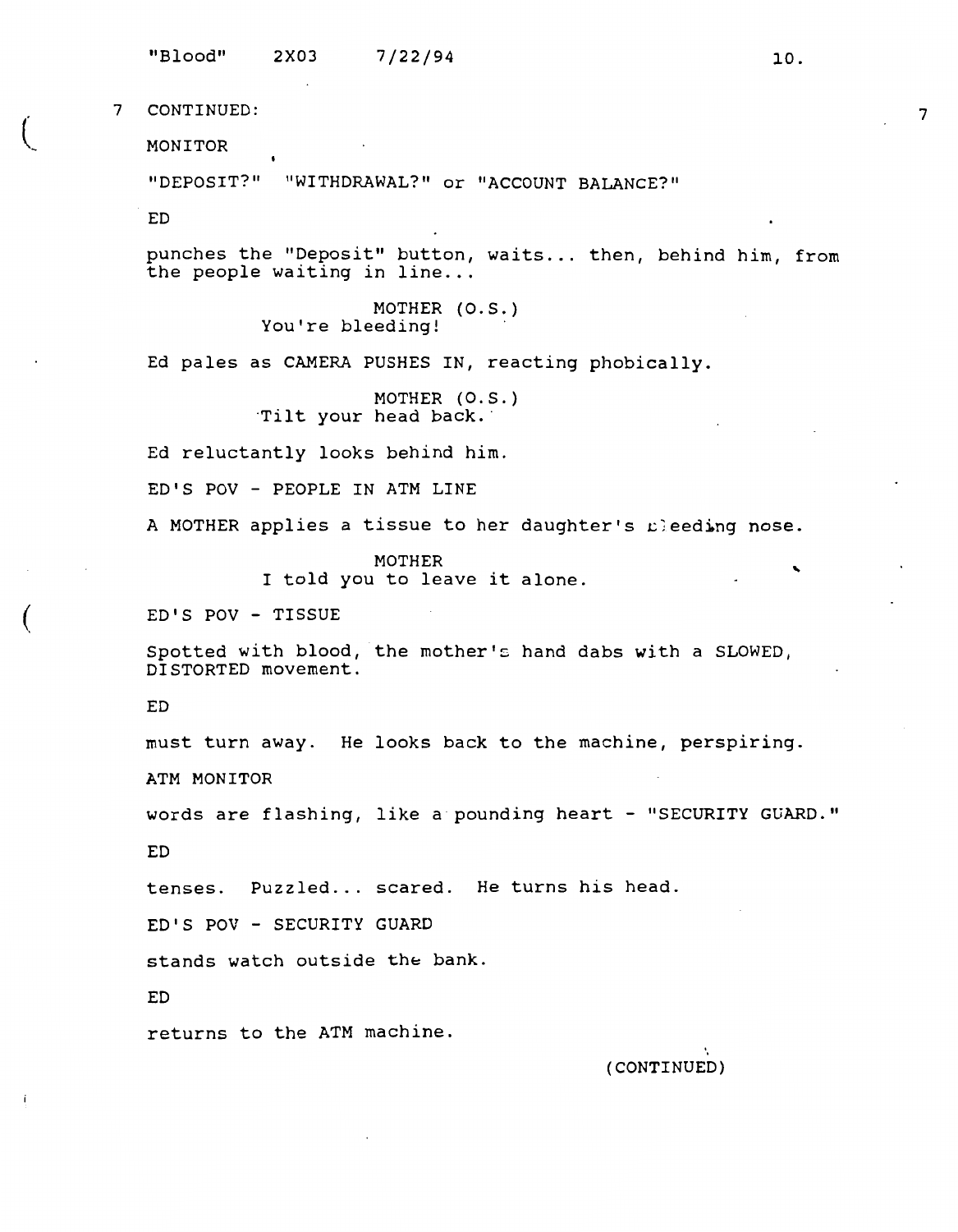"Blood" 2X03 7/22/94

**7 CONTINUED: (2)** 

ATM MONITOR

"TAKE HIS GUN."

 $E_{\bullet}$ 

 $\big($ 

slowly looks back to the security guard.

 $\sim 100$ 

ED'S POV - CLOSE - SECURITY GUARD'S HOLSTER

A gun... is holstered.

ED

slams his eyes shut. His condition intensifies as he fights the messages, his  $\epsilon$ motions. He looks to the machine.

. ATM MONITOR

"K'ILL 'EM ALL."

ED

begins to hyperventilate. He punches the "Cancel" button, then **POUNDS** the machine! Again!

SECURITY GUARD (O.S.) HEY! HEY!

Ed turns, his eyes fiery, a bit wild.

ED'S POV - THE SECURITY GUARD

Gestures to Ed.

SECURITY GUARD What the hell's wrong with you?

ED

turns, overwhelmed, he moves off leaving his money and his ATM card. CAMERA LEADS as Ed runs away from the machine. His BREATHS are deep, GASPING. Ed hurriedly runs OUT OF FRAME.

## WIDER

The people in line watch him, concerned and a bit scared. The Security Guard curiously takes Ed's envelope, the one presented to him at work, then looks back to the machine.

( CONTINUED°)

11.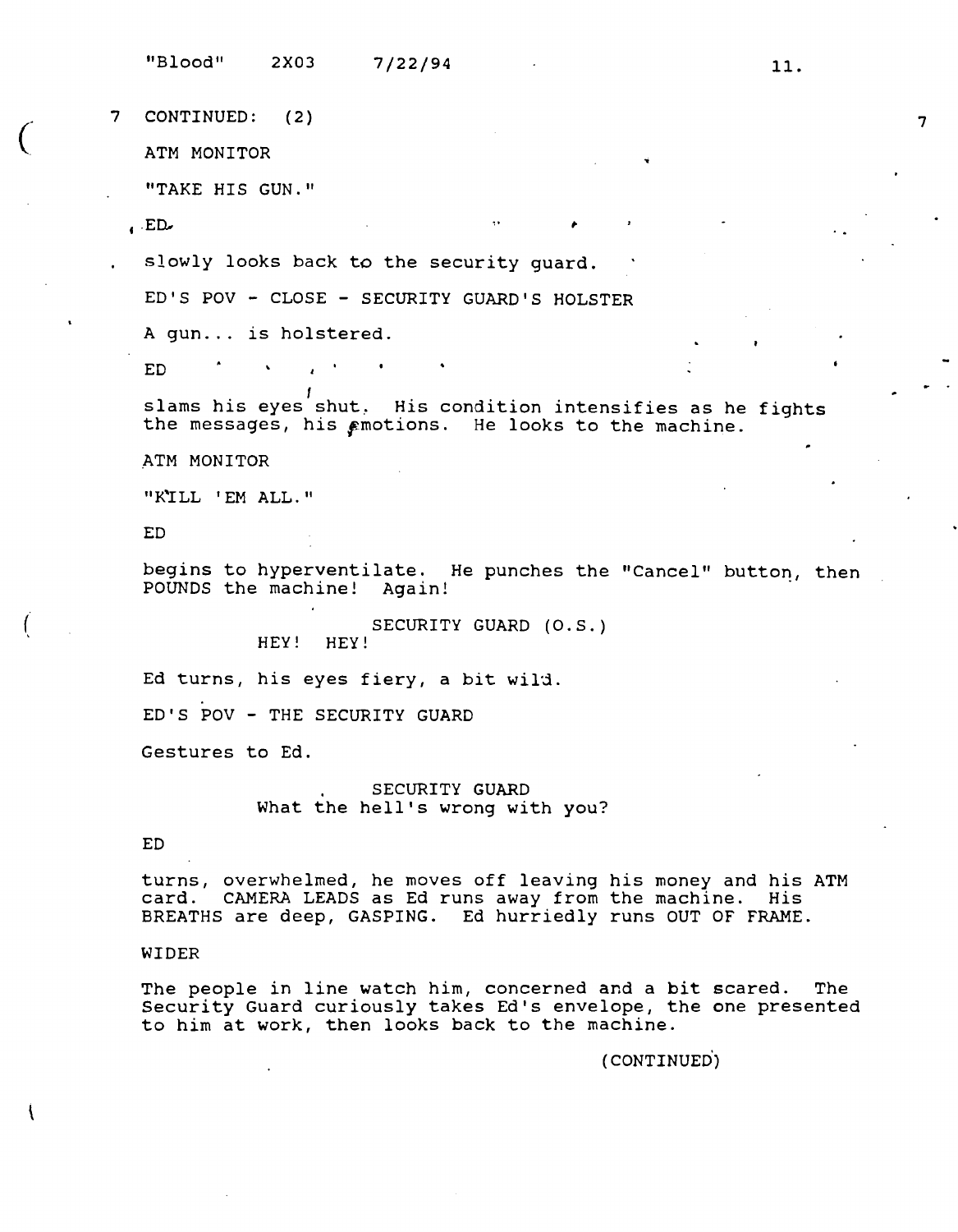"Blood" 2X03 7/22/94

7 CONTINUED: ( 3)

ATM MONITOR

 $\big($ 

"WOULD YOU LIKE ANOTHER TRANSACTION? YES? NO?"

CUT TO:

8 INT. VENANGO COUNTY SHERIFF'S OFFICE - NIGHT

CLOSE - CRIME SCENE PHOTOGRAPHS

Bodies lie on the floor of the office building lobby in black and white 8X10 photos. They are tacked to a large bulletin board. CAMERA CREEPS EERILY over them... it is dark. A single lamp illuminates the office.

> MULDER (V.O.) Perpetrators of mass murders are divided into two classifications, the spree killer and the serial.

MULDER

is intense and troubled. Stumped. CAMERA CONTINUES MOVING around him as he studies the photos.

> MULDER **(V.O.)** (CONT'D) The sudden violent outburst in a public locale and the suspect's disregard for anonymity or survival define the Franklin incidents as spree killings.

CAMERA MOVES OFF Mulder, into the blackness...

9 INT. SCULLY'S OFFICE - NIGHT

Without realizing WE HAVE CUT, CAMERA finds and follows a phone line as it moves out of the darkness and into Scully's Power Book. She reads off of the small screen, yellowish light reflecting in her glasses.

> **MULDER (V.O.) (CONT'D)**  The confounding element of these profiles is that, given their backgrounds, the perpetrators would be, statistically, more likely the victims of violent crimes, rather than the originators.

12.

7

8

9

..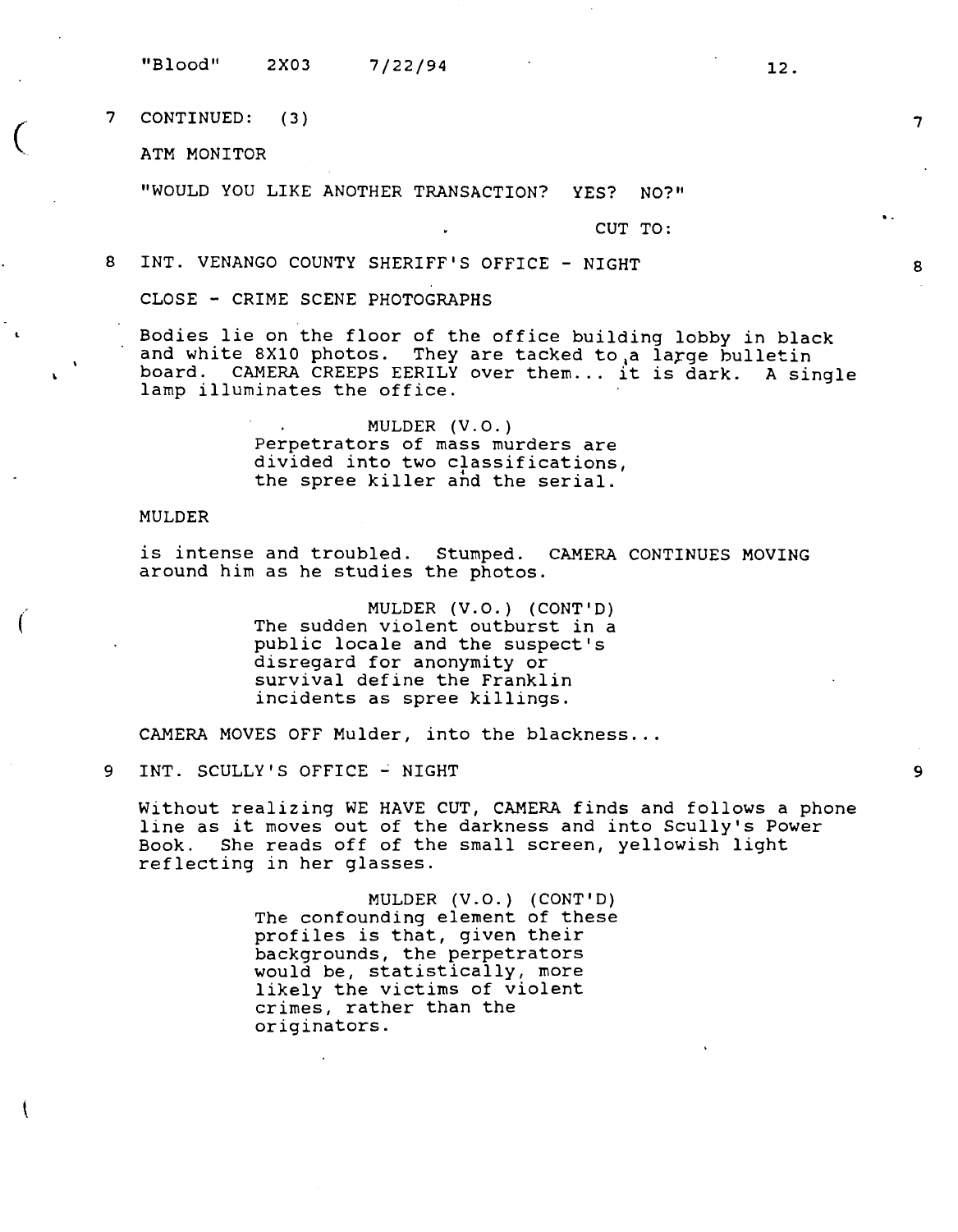$\left($ 

(

# 10 INT. VENANGO COUNTY SHERIFF'S OFFICE - NIGHT

CLOSE - PHOTOS OF THE PERPETRATORS

CAMERA MOVES over portraits and snapshots of seven people, including Gary Taber. These people appear All-American.

> **MULDER (V.O.) (CONT'D)-** The killers were all middle *<sup>J</sup>* income, responsible people. None with a history of violence.

CAMERA REVEALS the shocking black and white crime scene photos. Close-ups of the dead perpetrators. It is an unsettling contrast to the previous Kodak moment photos.

CAMERA DRIFTS to Mulder as, O.S., a slight RUMBLE can be HEARD but not defined. It is machine-like... staccato... distant...

> MULDER (V.O.) (CONT'D) Relatives and friends reported only minor displays of dysfunctional behavior, sleep disorders, headaches, eating difficulties. And witnesses did report the last suspect displayed a claustrophobic reaction...

Mulder pauses, listening curiously to the SOUND... as it FADES into the distance...

11 INT. SCULLY'S OFFICE - NIGHT - CLOSE - LAPTOP MONITOR

The words fill the screen as CAMERA MOVES ACROSS them...

**MULDER (V.O.) (CONT'D)**  I'm convinced an outside factor is responsible... but I must concede frustration to a determination of the cause.

**SCULLY** 

leans back, concerned, seldom registering "defeat."

12 INT. VENANGO COUNTY SHERIFF'S OFFICE - NIGHT

CLOSE - F.B.I. REPORT

CAMERA GLIDES over the cover sheet of the chemical report and photo of Taber's hand in the plastic bag.

(CONTINUED)

11

10

13.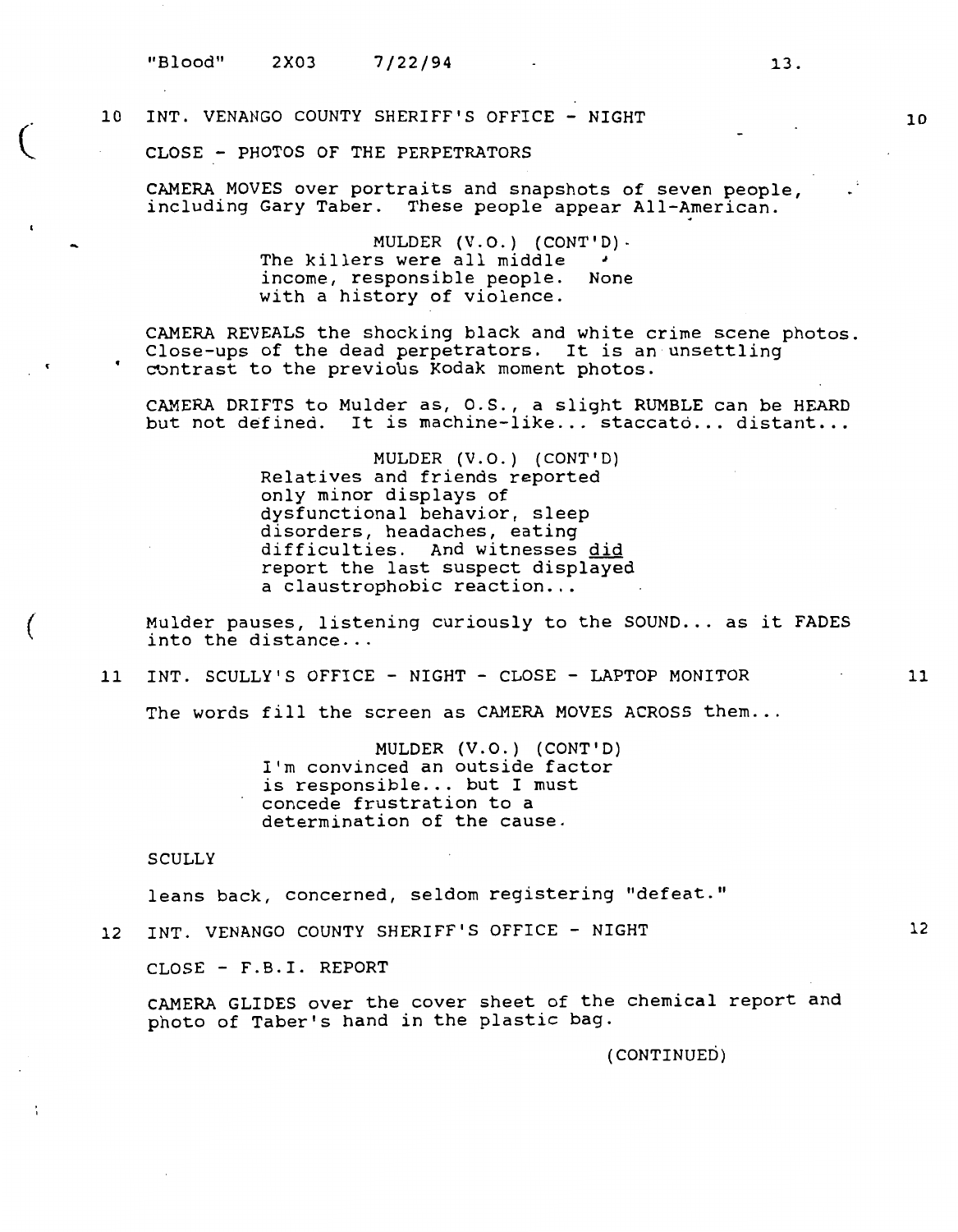$\big($ 

(

**MULDER (V.O.) (CONT'D)**  A residue discovered on the fingers of the most recent perpetrator was analyzed and reported to be an undefined but nontoxic organic chemical found on plants, perhaps remaining from gardening.

# 13 INT. SCULLY'S OFFICE - NIGHT

CAMERA MOVES as Scully continues to read.

MULDER (V.O.) (CONT'D) There have been reported abductee<br>paranoia in U.F.O. mass abduction cases...

Scully sighs. Under her breath...

**SCULLY**  I was wondering when you'd get to that .

She continues to read.

MULDER (V.O.) {CONT'D) I find no evidence of this to be the case.

14 INT. VENANGO COUNTY SHERIFF'S OFFICE - NIGHT

Mulder picks up a smashed pager inside an evidence envelope.

MULDER (V.O.) (CONT'D) The single connecting trace evidence to the killings is the destruction of an electronic device at the crime scene.

Mulder sets down the bag and picks up crime scene photos of the electronic devices.

> MULDER (V.O.) (CONT'D) A pager... a fax machine... a game boy... the elevator digital floor-indicator.

He sets the photos down. It's late. He's tired. Frustrated. He types into his laptop.  $\bar{\mathbf{v}}$ 

**14** 

**12** 

13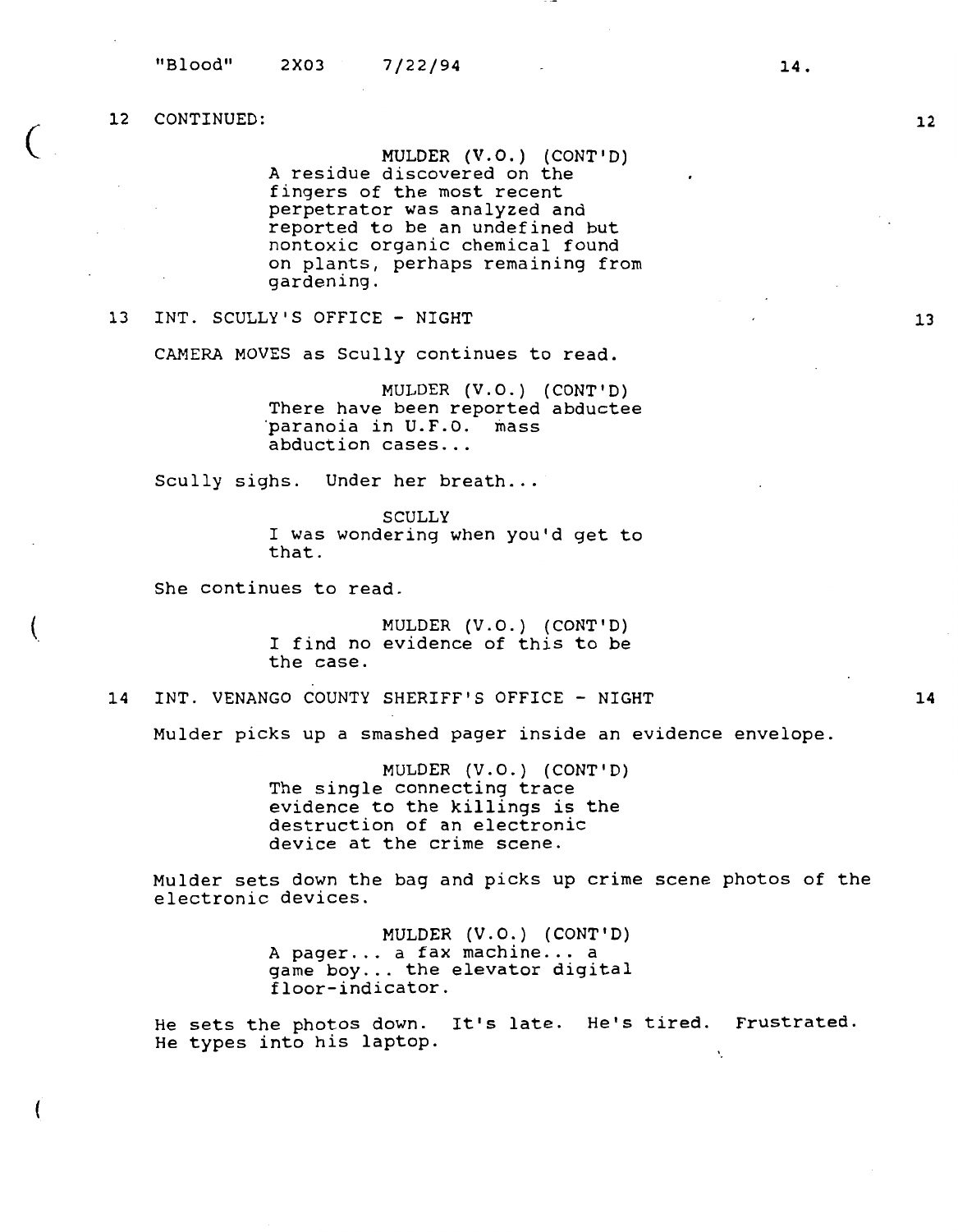# 15 INT. SCULLY'S OFFICE - NIGHT

She reads the words as they are modemed to her. CAMERA ARCS around her...

> MULDER (V.O.) (CONT'D) In all honesty, Scully... I've never had a more difficult time developing a profile.

> > DISSOLVE TO:

16 EXT. AUTO REPAIR SHOP - NIGHT - CLOSE - HIGH HEEL SHOES ~

CLICK against the pavement  $\hat{\mathbb{Y}}$ n the dim light spilling  $\hat{\mathfrak{ou}}\hat{\mathfrak{t}}^*$ from a greasy auto repair shop.

> MULDER (V.O.) (CONT'D) There is no way to know.who will be a killer... or who will be killed.

The heels reach the entrance to the garage. They pause. It is dark and quiet, except for the TINK, TINK, of tools at **work.** 

THE WOMAN

 $\big($ 

 $\overline{\mathcal{C}}$ 

,.

is MRS. BONNIE McROBERTS, early 30's. An attractive career woman, she is dressed tastefully in a dress suit.

CAMERA PUSHES IN... CREEPING... as she looks about the garage from the open doorway. Bonnie is nervous. It's late. It's dark. She is alone.

BONNIE

Hello...

Inside the garage, her Volvo is being worked on, the hood opened away from her at the opposite end of the garage.

BONNIE'S POV - **GARAGE** 

The only light is a mechanic's hood lamp, glowing behind and through the seams of the opened hood. A figure moves in the light, but doesn't respond.

**MRS.** MCROBERTS

is growing increasingly nervous ... phobic.

BONNIE

 $Hello.$ ...

She remains outside the garage. Bonnie tenses as...

(CONTINUED)

15

16

K.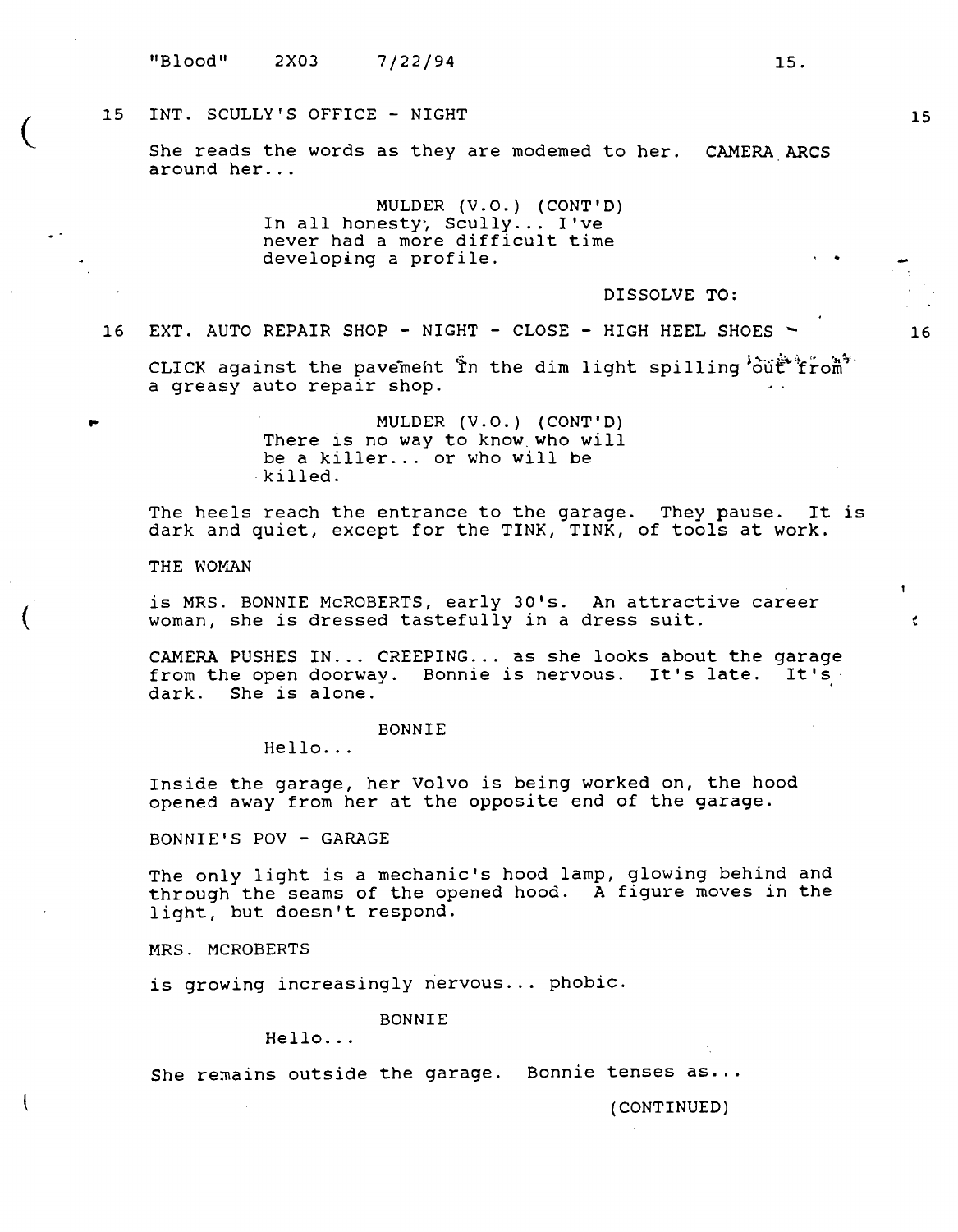IN THE GARAGE

A form peaks out from behind the raised hood. This is the MECHANIC. He remains in a weird backlight, silhouetted, so **his.**  features cannot be discerned and yet ... clad in dark overalls and bandana... he feels creepy.

> **MECHANIC**  (matter of fact) You're late.

Bonnie doesn't move from her spot. She's nervous.

**BONNIE**  I'm sorry. I called earlier. A deadline came up at work that I couldn't get out of...

Why is she telling this guy?

BONNIE (CONT'D) If it's ready, I'll just pay you<br>and be out of here.

The dark figure remains across the room. Her tension builds.

**MECHANIC**  How'd you manage to break that anyhow?

BONNIE Oh... it's a long story. Did you fix it?

Pause.

**MECHANIC**  It's fixed.

She breathes a subtle sigh of relief.

BONNIE What do I owe you?

**MECHANIC** Well... I'll tell ya... in fixing that I found some other problems... serious problems, Mrs. McRoberts.

She freezes, her time with the dark stranger isn't over.

**MECHANIC**  Come back here, I'll show ya...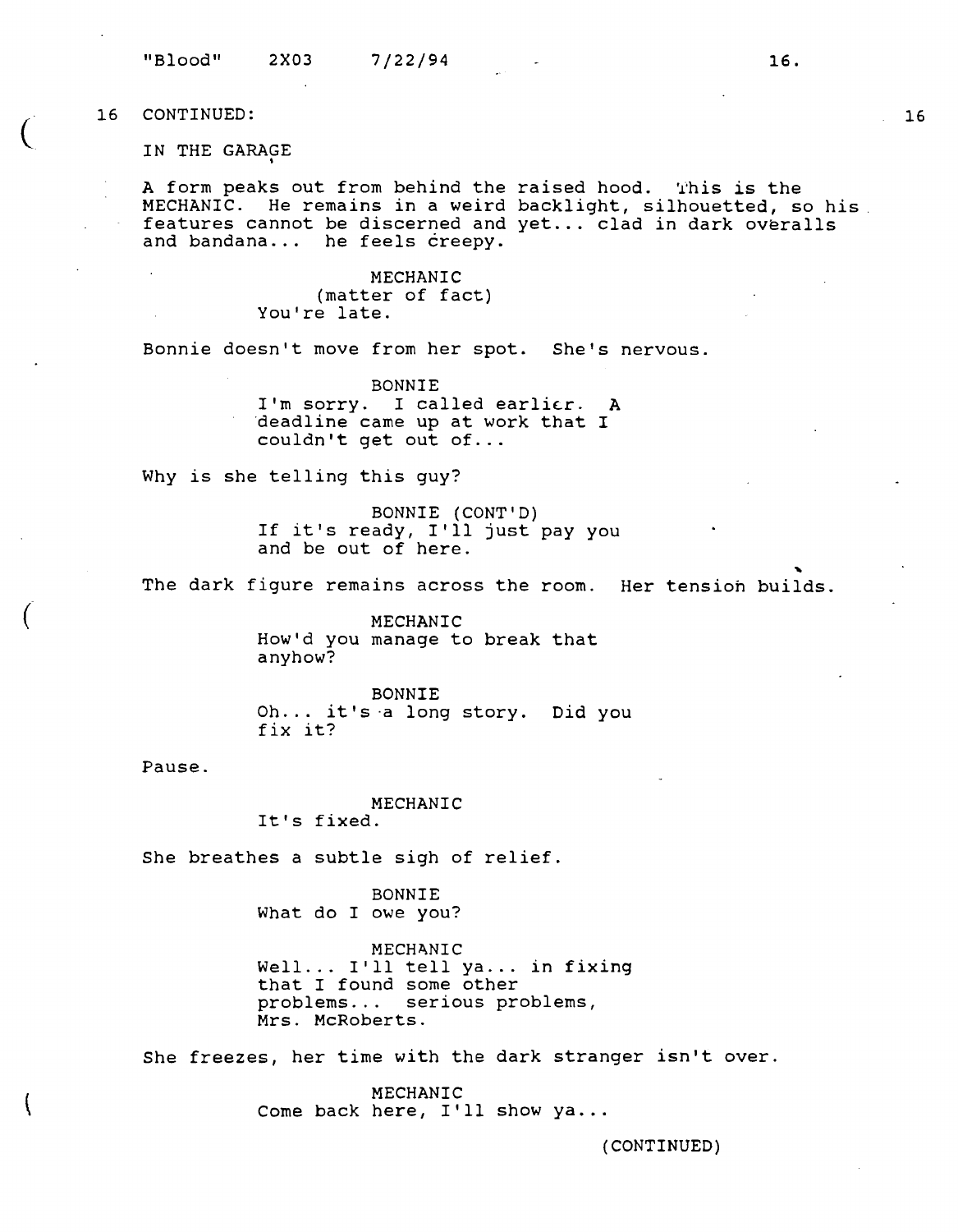"Blood" 2X03 7/22/94

# $($   $16$ 16 CONTINUED: (2)

**f** .

CAMERA PUSHES IN on Bonnie as she reacts fearfully.

BONNIE I'm sorry, my husband's waiting for me. I have to  $q\sigma$ .

, **MECHANIC**  (matter of fact) Okay... but you're not goin' far unless this gets fixed. C'mere.

He dips back behind the hood.

With no choice, McRoberts starts into the garage as if heading into a dark cave. The shadows cast by the Mechanic's lamp are macabre and surreal. Her heels CLICKING against the oil filmed floor, Mrs. McRoberts finally reaches the front of her Volvo. A tool apron hangs over the side of the car. She looks around the hood.

THE MECHANIC

is bent over "into" the engine. He leans back and turns his face toward Bonnie and into the light REVEALING a truly scary, slimy man. His eyes take a walk over her.

MRS. MCROBERTS

Hates it. Averts her eyes.

WIDER

(

Without a word of explanation, the Mechanic moves off. The engine STARTS, causing Bonnie to flinch. The Mechanic returns.

He has hooked the car up to an engine analyzer. A monitor indicates various levels within the automobile's engine. The Mechanic points to the monitor.

> **MECHANIC**  This is a diagnostic test of your engine. You're suppose to have an output of 168 horses at sixtytwo hundred RPMs, you're nowhere near that.

He turns away from the monitor, his back blocking it from view.

MECHANIC Come over here... next to me... take a look at this.

As the Mechanic leans over into the engine, the monitor is REVEALED. . . **"LIAR."** 

(CONTINUED)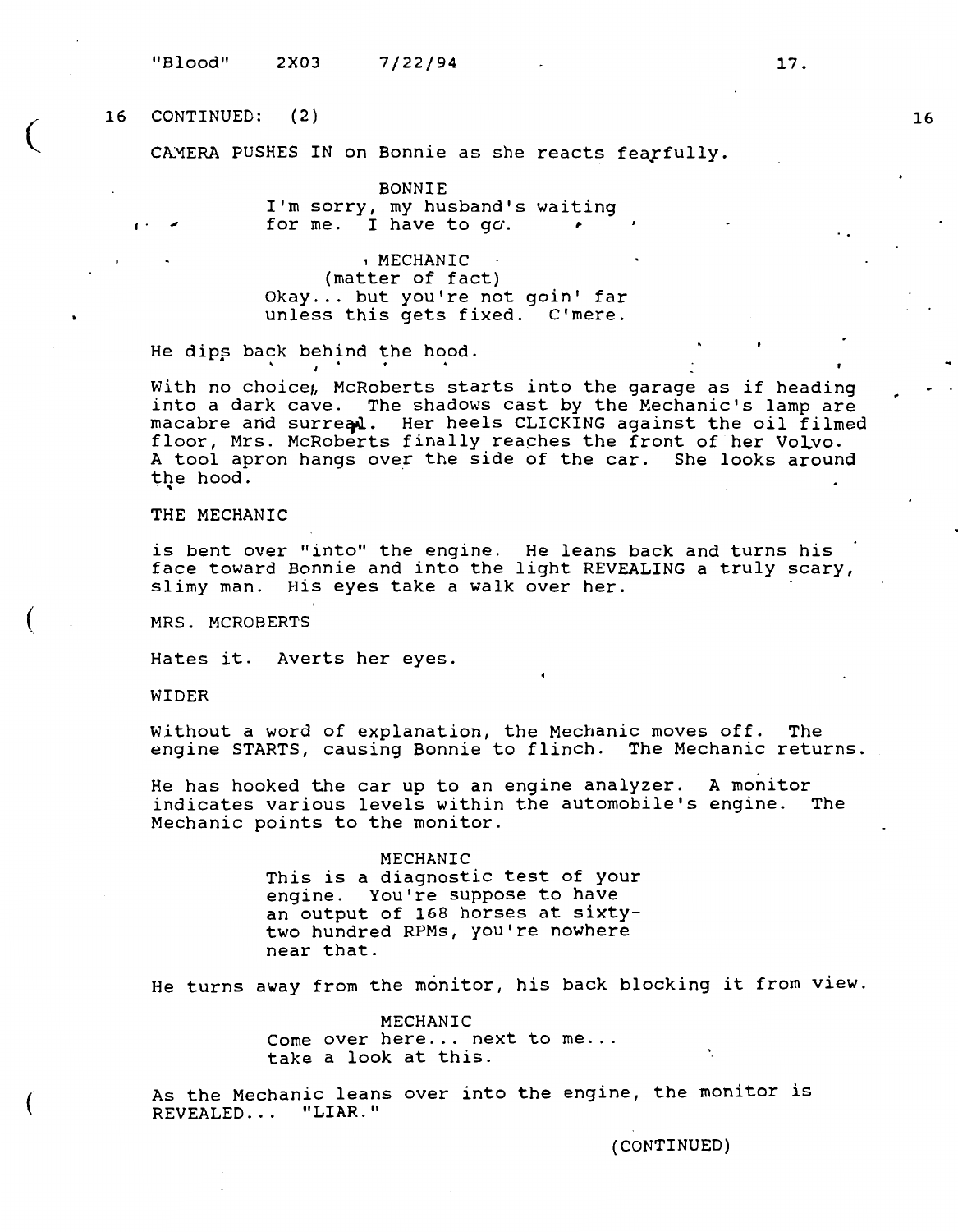"Blood" 2X03 7/22/94 16 CONTINUED: ( 3) BONNIE freezes. Frightened. MECHANIC {O.S.) The ignition firing order is out of whack ... 18. The Mechanic's RAMBLINGS FADE as all her senses are upon... THE MONITOR "HE'S A LIAR." MCROBERTS CAMERA PUSHES IN on her fear ... **MONITOR**  "HE'LL RAPE **YOU." MCROBERTS**  Her forehead perspires. She trembles slightly. **MONITOR "HE'LL KILL YOU." MCROBERTS**  CAMERA PUSHES IN VERY CLOSE as ... MONITOR "KILL HIM FIRST." MCROBERTS Her breaths are quick and deep... THE MECHANIC under the hood, reaches behind to her, non-threatening. MECHANIC If you don't believe me, look here ... CLOSE - MCROBERTS' ARM As the greasy Mechanic touches her... (CONTINUED) 16 ..

 $\big($ 

*(* 

(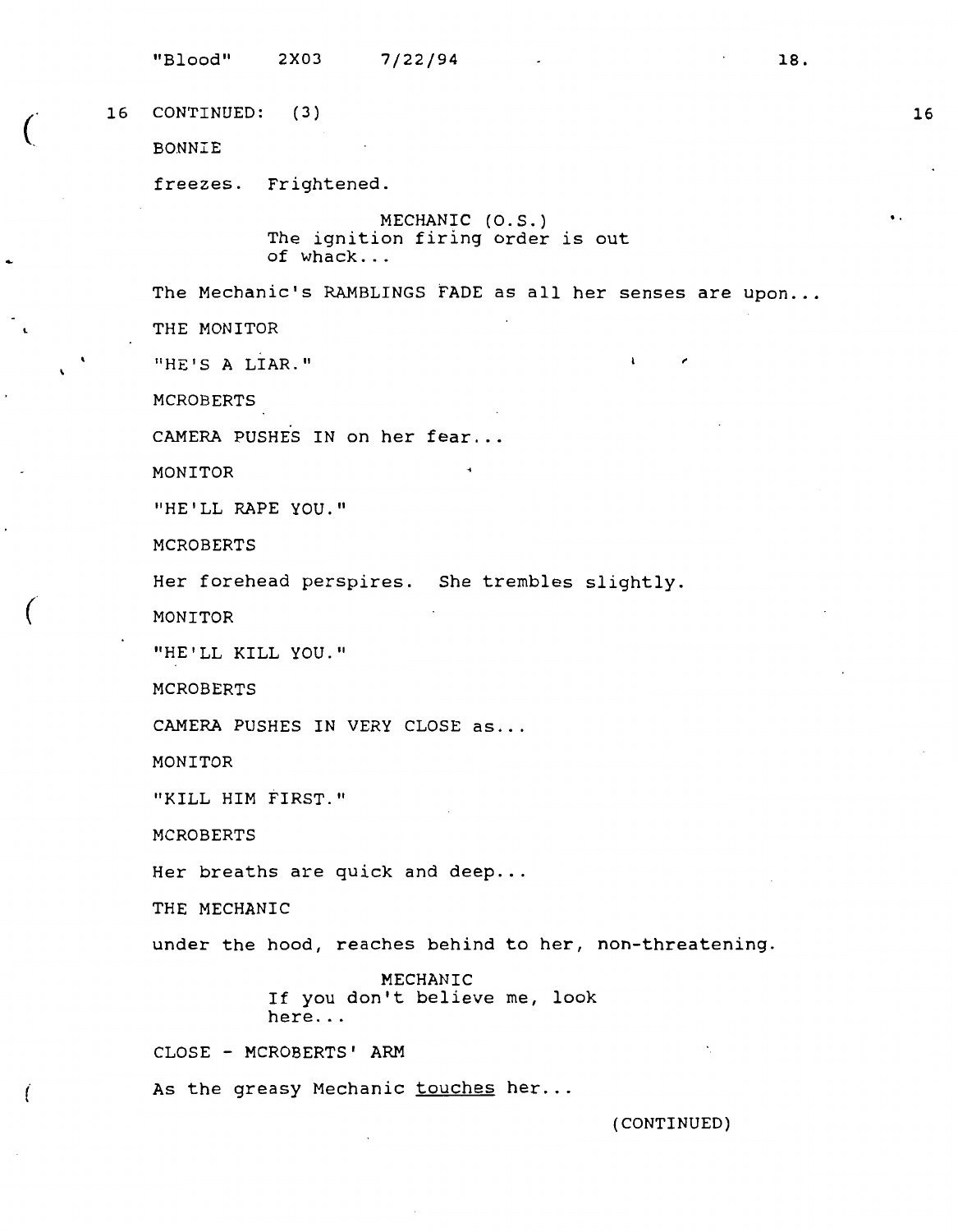7/22/94 19.

 $\begin{pmatrix} 16 \end{pmatrix}$ CONTINUED: ( 4)

MCROBERTS

her eyes flare, homicidal ... she SCREAMS!

THE MECHANIC

turns, shocked.

MCROBERTS

quickly grabs a wrench from the tool apron. She raises it!

**WIDER** 

From the garage entrance, looking in, the light seeping through the seams·of the raised hood FLASHES **with a SICKENING THUMP.** 

.,

THE MECHANIC

jerks back, dazed, hitting the work light hanging from the ceiling. It swings wildly, causing...

**MRS.** MCROBERTS'

shadows to rock back·and forth. She raises the socket wrench.

THE **MECHANIC** 

Slowed by pain, manages to turn and kick at his attacker.

MCROBERTS

CRASHES into the workbench, dropping the wrench to the floor.

**WIDER** 

(

The Mechanic grabs a tool and charges McRoberts who turns to the workbench for a weapon. She finds...

AN OIL CAN SPOUT

with a hard sharp triangular end.

**WIDER** 

The Mechanic rears back to strike. Bonnie steps aside and **with**  an underswing, drives the pointed spout into the Mechanic's chest. His eyes grow wide with horror and pain. As he falls to the floor ...

**(CONTINUED)**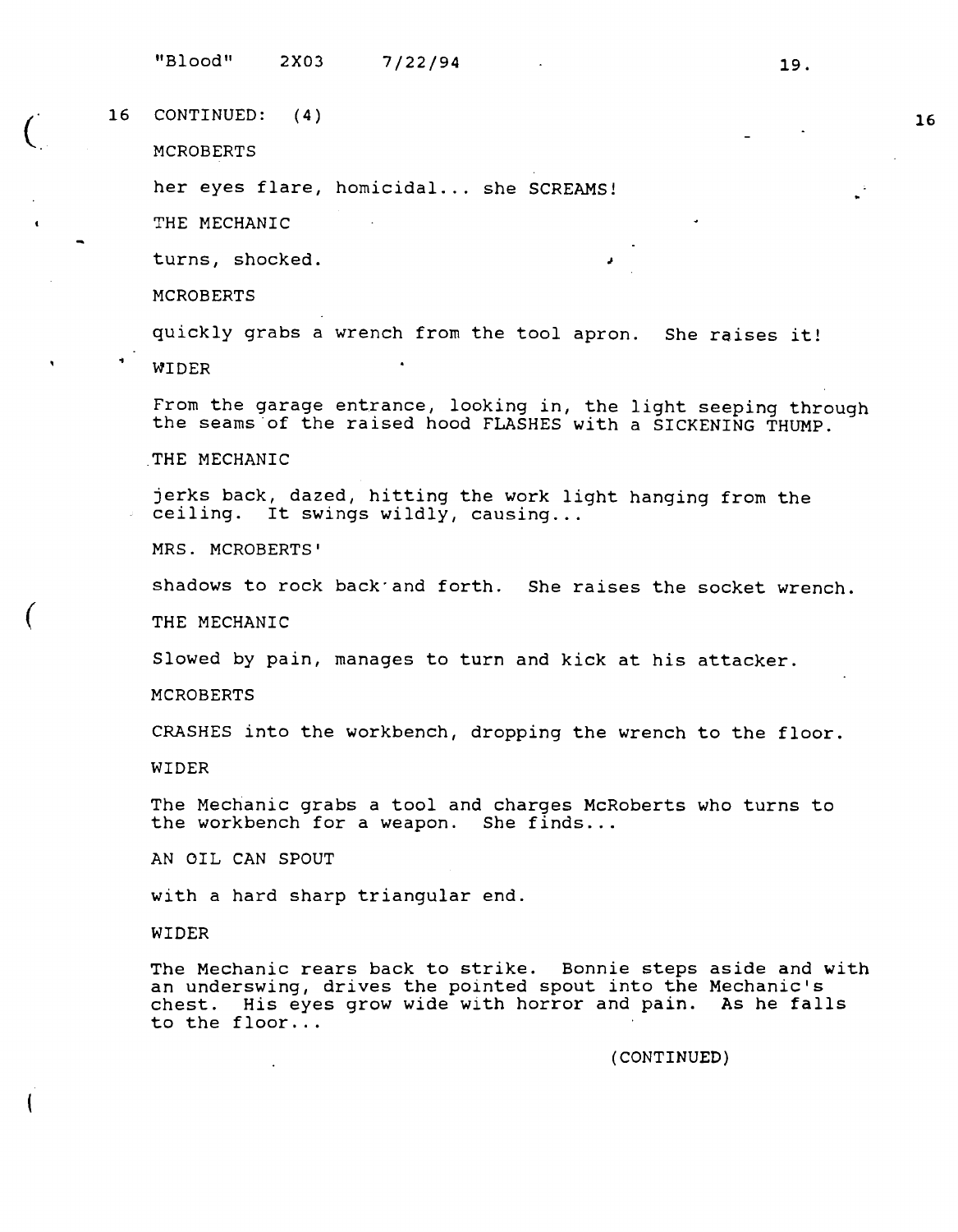$\begin{pmatrix} 1 & 1 \ 0 & 1 \end{pmatrix}$ CONTINUED: ( 5)

(

CLOSE - GARAGE FLOOR

The black high heels are speckled with blood, CAMERA MOVES OVER the body, the oil spout remains in the Mechanic, a trickle of blood runs out of the spout. The blood mixes with the oil on the floor. CAMERA MOVES ALONG this mixture until finding the base of the diagnostic machine stand. CAMERA RISES TO REVEAL the monitor, "ANALYSIS COMPLETE... NEXT."

As the engine continues to fire...

FADE OUT:

 $\mathbf{v}_i$ 

## END ACT ONE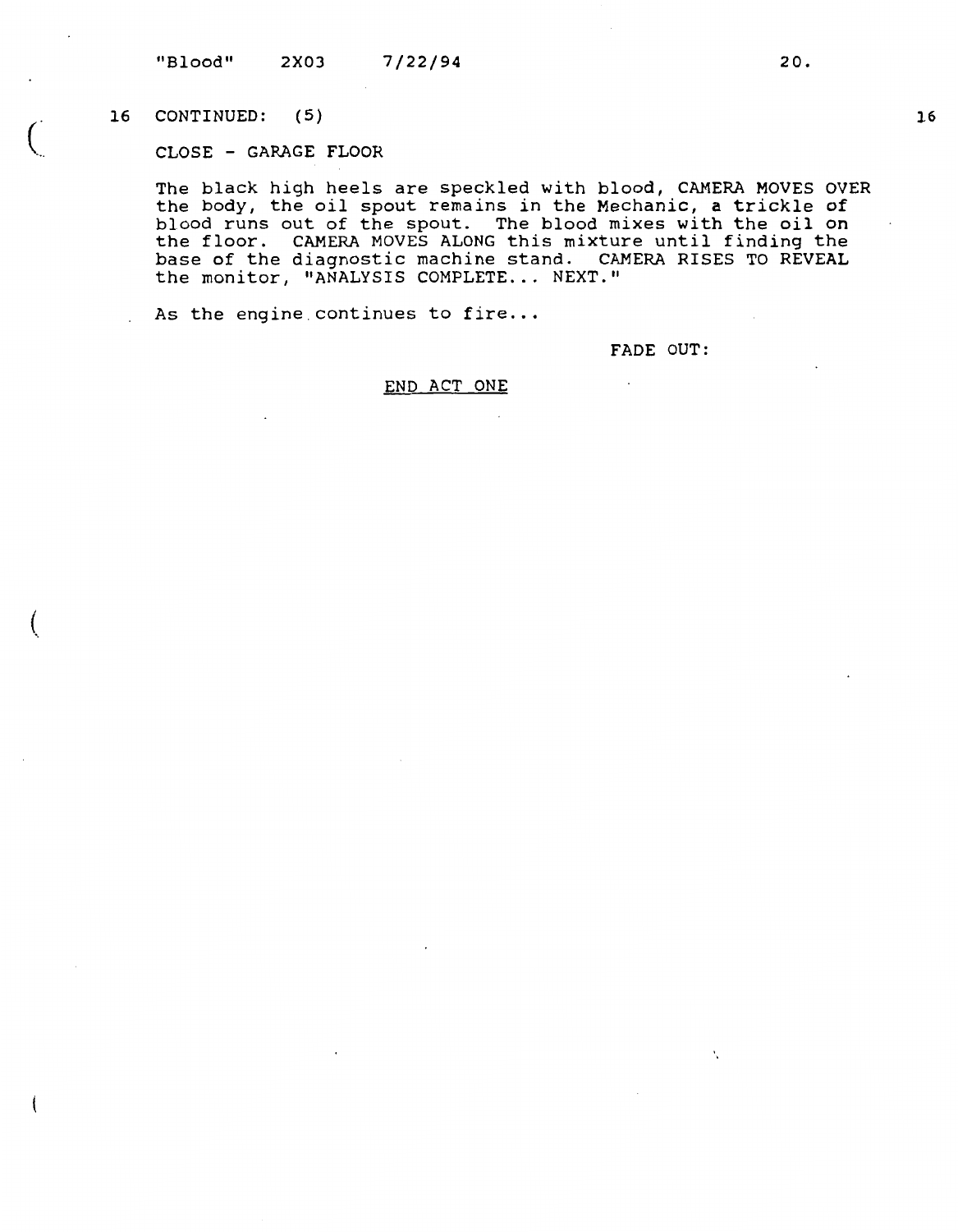#### ACT TWO

## ·17 INT. GARAGE - DAY

A FLASH from a CU-5 Polaroid camera WHITES OUT the **FRAME.** 

MULDER

 $\big($ 

(

..

(

As the flash recedes, a latex gloved hand holds the developed' black and white Polaroid. Mulder examines the photo of the Mechanic's dead body on the floor.

Mulder considers, concerned, stumped. seed in his teeth and CRACKS the husk. area. The Volvo is gone.'  $4$ He places a sunflo~er He moves about the . ...

Crime scene personnel take measurements, dust for fingerprints and collect blood samples. Mulder picks up the blood stained wrench, now in a plastic evidence bag.

He moves to the diagnostic engine monitor. It still reads "ANALYSIS COMPLETE... NEXT." Mulder appears puzzled that it has not been smashed. A thought occurs to him and he moves to a clipboard with several work orders clipped on. He begins to flip through them.

INSERT - WORK ORDER/INVOICE

His finger finds the "PARTS REPLACED" column - "Oil Filter." The invoice is flipped quickly to the next order. "PARTS REPLACED - Air Filter, Belts, Fuel Filter." It's flipped to the next invoice "PARTS REPLACED - Oil Filter, Air Filter."

## **WIDER**

Mulder keeps searching. He is approached by Sheriff Spencer and another man in a suit and tie, County Supervisor LARRY and another man in a sart and tre, county Bapervisor EARRY doesn't appear anxious or covering.

> WINTER Agent Mulder, I'm Larry Winter, the County Supervisor.

Winter sticks his hand out for a handshake. Mulder pauses, then shakes his hand, latex glove and all.

> **MULDER**  Pardon my rubber.

**WINTER**  Do you know yet ... can you tell ... *is* this murder more of the same?

SPENCER They don't seem to be connected.

A.

**17** 

 $\bullet$ 

 $\vec{v}$ 

(CONTINUED)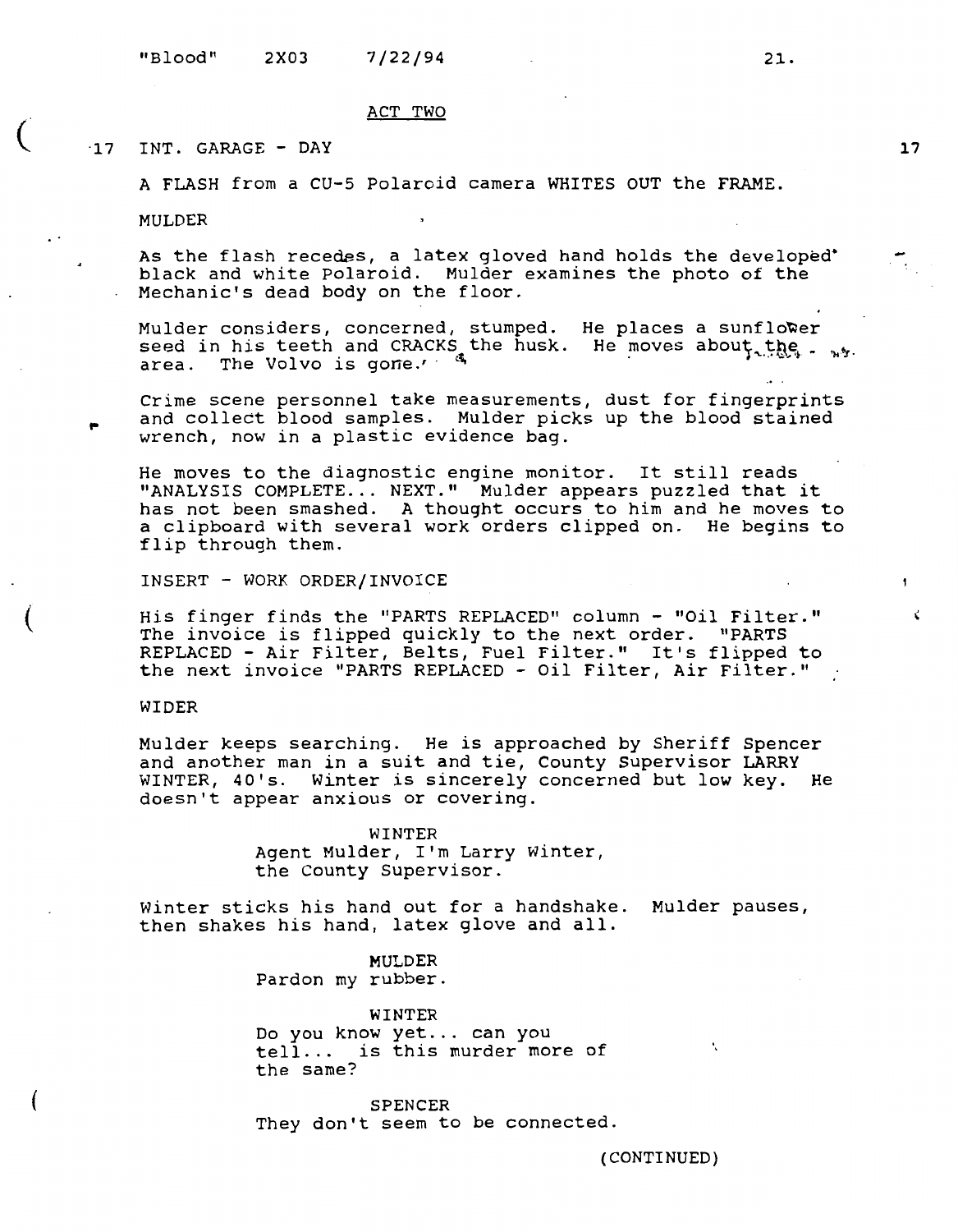$\big($ 

(

I

Mulder eyes them, never assuming anything. He returns to diaract cyco chem, hever abbanding any

## **WINTER**

Should I be... relieved... or more scared? I·mean, is this the start of "copy cat" killers?

#### SPENCER

It's not a copy of the other homicides. This wasn't committed in a public area. The suspect fled, covering his tracks...

Mulder continues to search the work orders. He stops.

MULDER'S POV - INVOICE

"PARTS REPLACED" - "Digital Dashboard Clock/Mileage Readout." Part #1499WX541. "SERVICE" - "Replace smashed readout in dashboard."

> SPENCER **(V.O.)** (CONT'D) The killer appears not to have had a premeditated weapon.

#### WIDER

Mulder turns to them, cutting off the sheriff.

MULDER They are connected.

The two men react, puzzled and shocked.

CUT TO:

18 EXT. SUBURBAN HOME - DAY - FRONT DOOR

The front door opens REVEALING Mrs. McRoberts. She displays no indications of guilt or nervousness. Bonnie wears a business suit, ready for work. Her expression reads "yes?"

#### REVERSE

Mulder and Spencer are at the door. Mulder displays his I.D.

MULDER Mrs. Bonnie McRoberts?

BONNIE

Yes.

(CONTINUED)

**17** 

...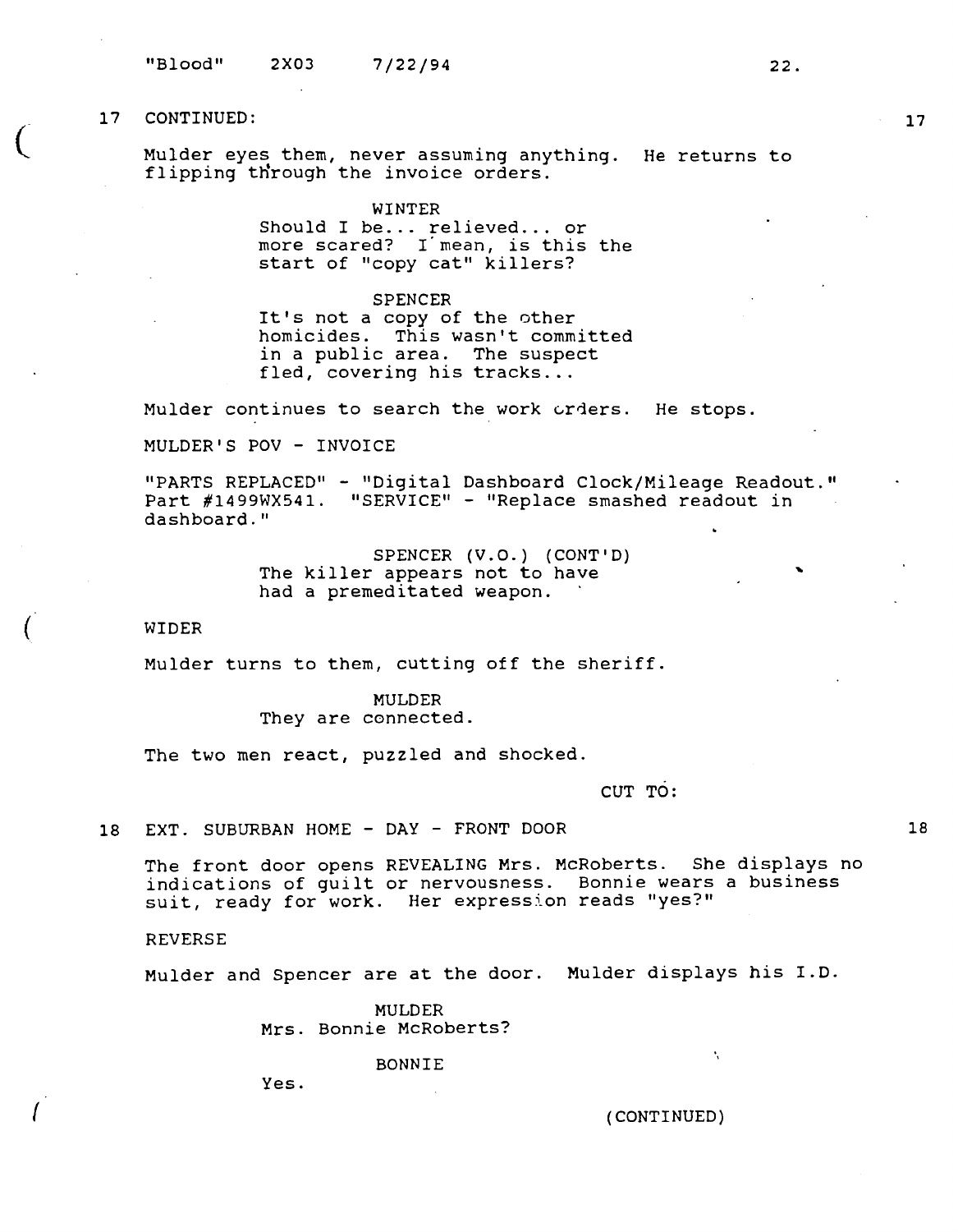..

 $\big($ 

 $\left($ 

MULDER This is Sheriff Spencer. Special Agent Fox Mulder, Federal Bureau of Investigation. May we come in? I'm **t-**..

, BONNIE I'm late for work.

MULDER You can blame me.

He steps in'side, 'foll'owed *by* Spencer. McRoberts- closes the door. She heads toward the kitchen.

19 INT. KITCHEN - DAY<sub>\*</sub>

Spencer looks about the house. Mulder eyes McRoberts as she moves to the microwave.

> MULDER Been having some car trouble?

Mulder produces the Mechanic's invoice.

BONNIE That's my husband's department.

MULDER May I speak with him?

BONNIE He just took the car to Pittsburgh for a business meeting. Is it okay if I make my breakfast?

MULDER It's the day's most important meal.

She places some English muffins in the microwave. As she punches in the "Defrost" setting, in a position unseen by punches in the Defrost Secting, in a position anseem by mulder or spencer, CAMERA MOVES<br>display. It reads, "HE KNOWS."

BONNIE

freezes, maintaining her composure.

MULDER

He looks at the work order, as if for the first time.

(CONTINUED)

19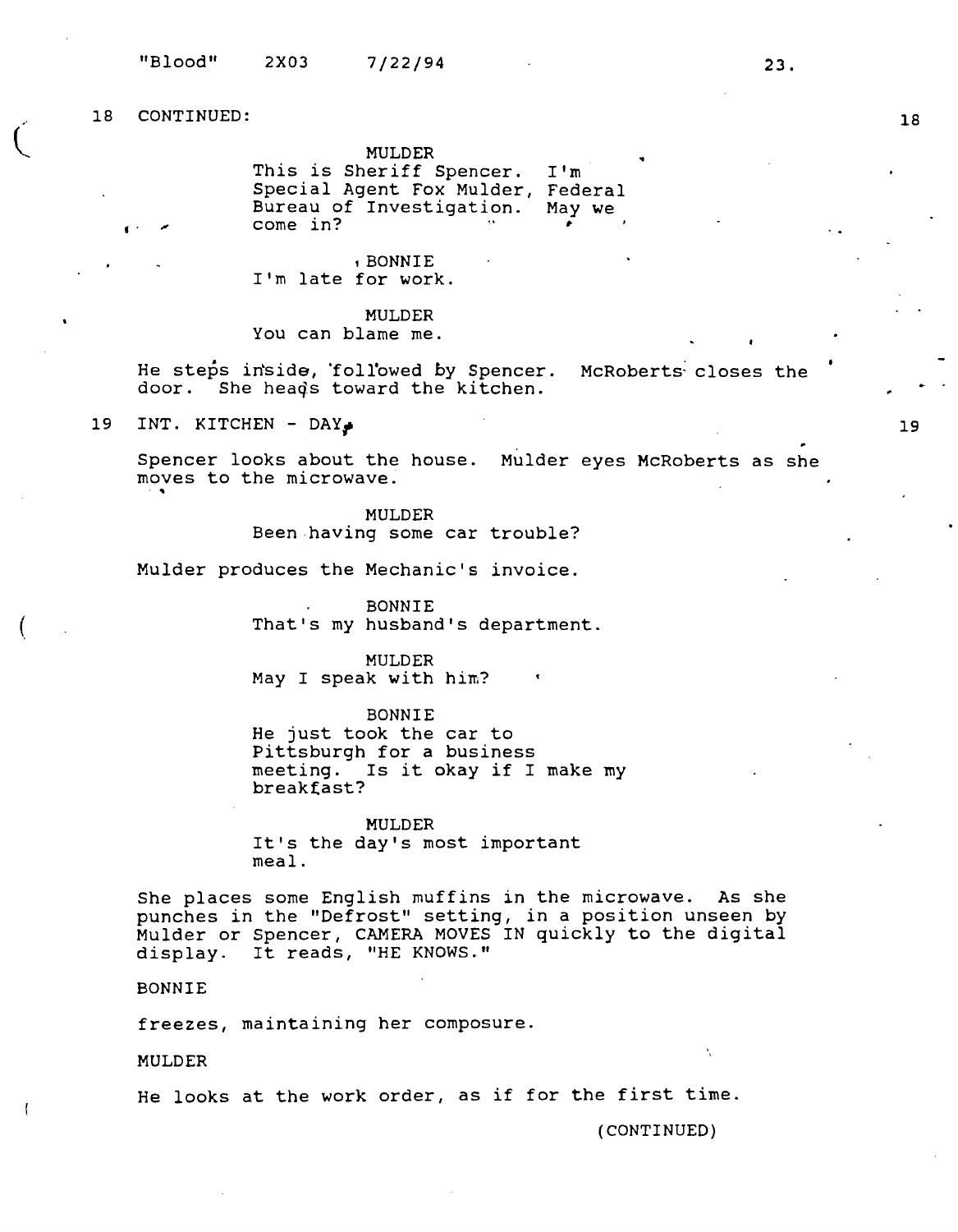$\overline{\zeta}$ 

"

 $\big($ 

· MULDER This invoice was signed by you. Did you pick up the car last night?

# BONNIE

The microwave BEEPS, indicating the muffins are done. As she opens the door, her eyes look to the digital readout.

 $\lambda$ 

BONNIE'S POV - MICROWAVE DIGITAL DISPLAY

"KILL 'EM BOTH."

BONNIE

stares blankly into the digital readout.

BONNIE \*

Yes.

### MULDER

notes Bonnie's odd gaze and moves toward her.

WIDER

McRoberts takes the English muffins and moves away. Mulder looks at the microwave.

MULDER'S POV - MICROWAVE DIGITAL READOUT

A clock reading 7:35 A.M.

RETURN

McRoberts moves to the counter, her back to Mulder and Spencer as she places the muffins on a plate. Mulder is positioned behind her across the room.

> **MULDER**  Mrs. McRoberts, can you describe how the dashboard readout became damaged?

Mulder steps closer to McRoberts .

SPENCER

In the adjacent dining room, doesn't follow Mulder's line of questioning.

(CONTINUED)

..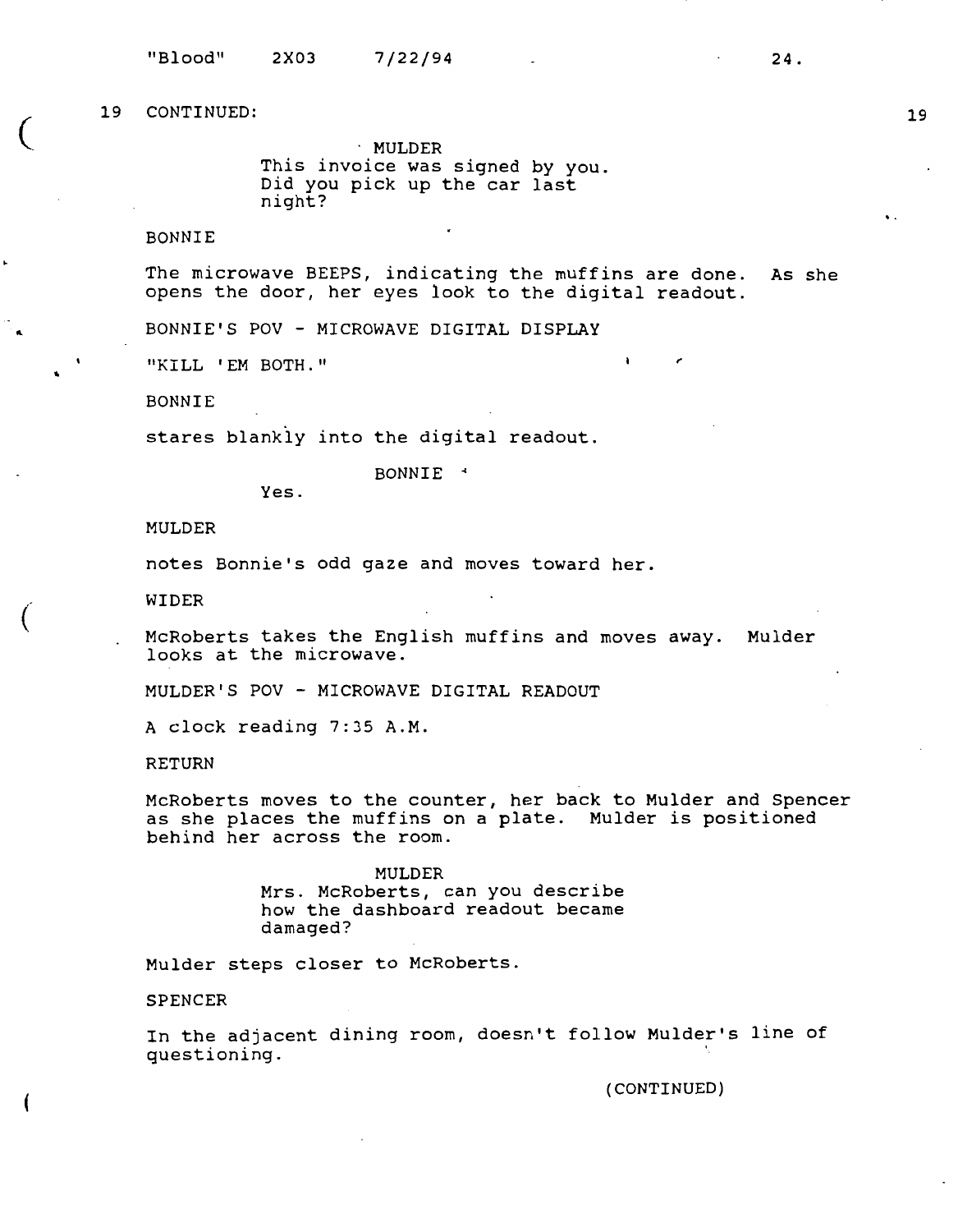"Blood" 2X03 7/22/94 **25.** 

19 CONTINUED: ( 2)

BONNIE

 $\overline{C}$ 

(

appears to be absently spreading jam on the muffins. Mulder approaches behind her.

CAMERA MOVES DOWN to the drawer as Bonnie grasps the handle to a large serrated carving knife. She keeps her hand in the drawer, out of sight.

> MULDER Mrs. McRoberts?

She looks off, out the window, blank and sad... pathetic and torn... as if realizing she's not in control of herself. Yet, inside, she struggles to call out for help.

> BONNIE I did it. I broke it...

Mulder moves closer.

MULDER Why? Did you see something in the readout?

Bonnie closes her eyes, pained. She begins to cry. Mulder is close, over her shoulder.

> MULDER I can help. Tell me what you saw.

She can't answer. He raises his hand, moving closer...

MULDER Mrs. McRoberts...?

BONNIE'S SHOULDER

Mulder gently places his hand upon her.

BONNIE

SCREAMS! Turns! With a quick SLASH, she strikes at Mulder. His forearm tries to block her hand, but the blade cuts across his suit. He rears back, blood on his hands.

SPENCER - IN THE OTHER ROOM

reacts, stunned, he starts toward the kitchen.

SPENCER

STOP!!

(CONTINUED)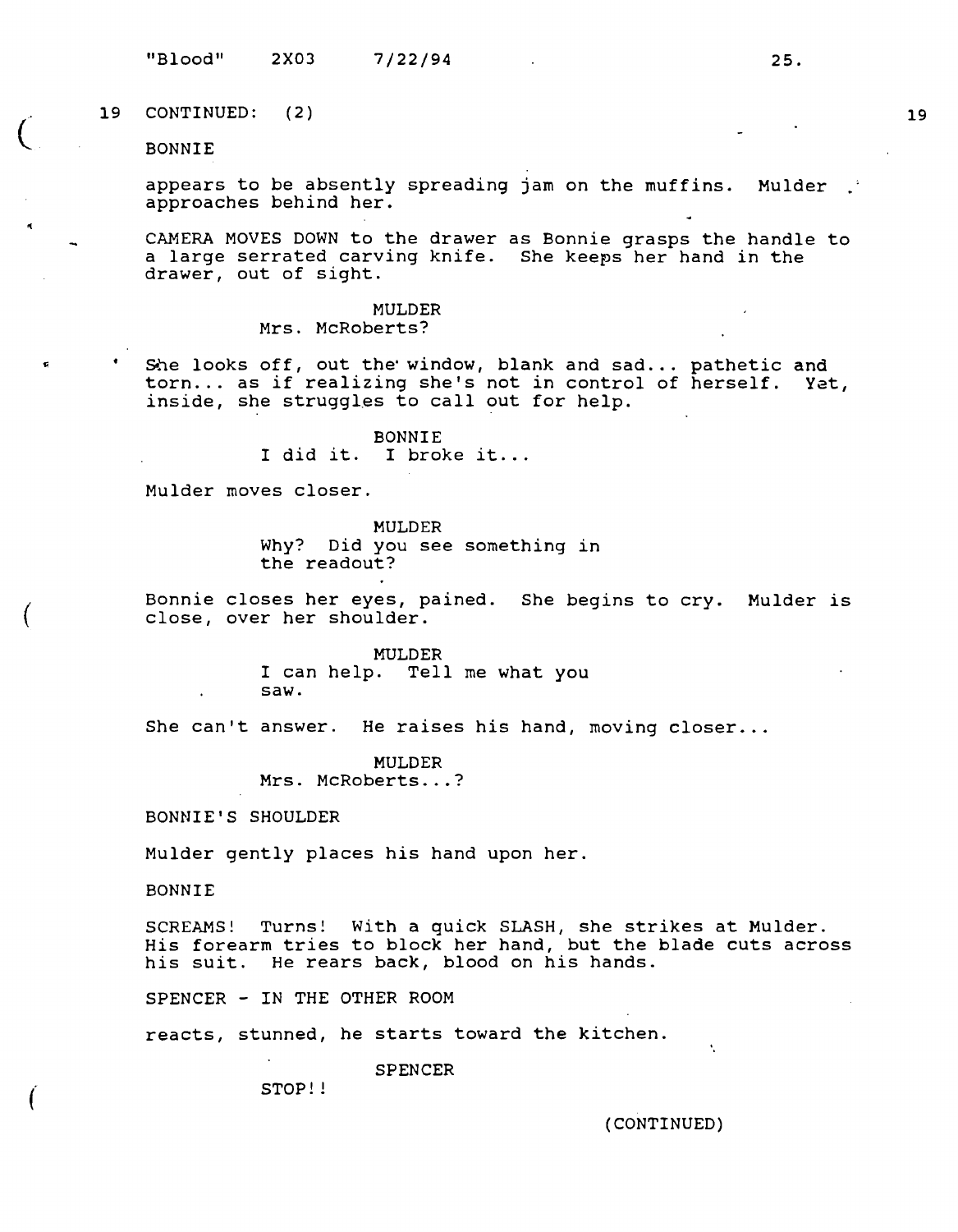"Blood" 2X03 7/22/94 26.

19 CONTINUED: ( 3)

LOW ANGLE

In a flash, horrifyingly fast, she leaps on Mulder, knocking him to the floor. Her knees pin his arms.

Eyes wide, she cocks the blade up across her chest, about **to**  slash it across Mulder's throat.

**SPENCER** 

draws his gun, scared...

**MULDER** 

tries to throw her off him. From the corner of his eye, he sees Spencer...

#### MULDER

NO!!!

BONNIE - LOW ANGLE

The arm begins to swing down...

SPENCER

(

FIRES. The SHOT has an EXAGGERATED ECHO...

CUT TO:

20 INT. FORENSIC LAB - F.B.I. ACADEMY DAY - A WHITE SHEET

Fills the FRAME, a ghostly human form lies beneath the linen. It is pulled down, REVEALING the lifeless body of Bonnie McRoberts.

CAMERA ADJUSTS, REVEALING Scully in a lab apron and goggles. She adjusts an overhead microphone, then turns...

A TABLE

covered with tools for autopsy. Glinting. Sharp. Surreal. Scully and the subject are out of focus behind the table as Scully reaches for a scalpel. She returns to the subject and makes the initial incision.

> SCULLY (V.O.) Several anomalies were detected during post mortem analysis. Levels of adrenalin are known to be high in cases of violent death, twice as much as in victims of natural death. This (more)

> > (CONTINUED)

20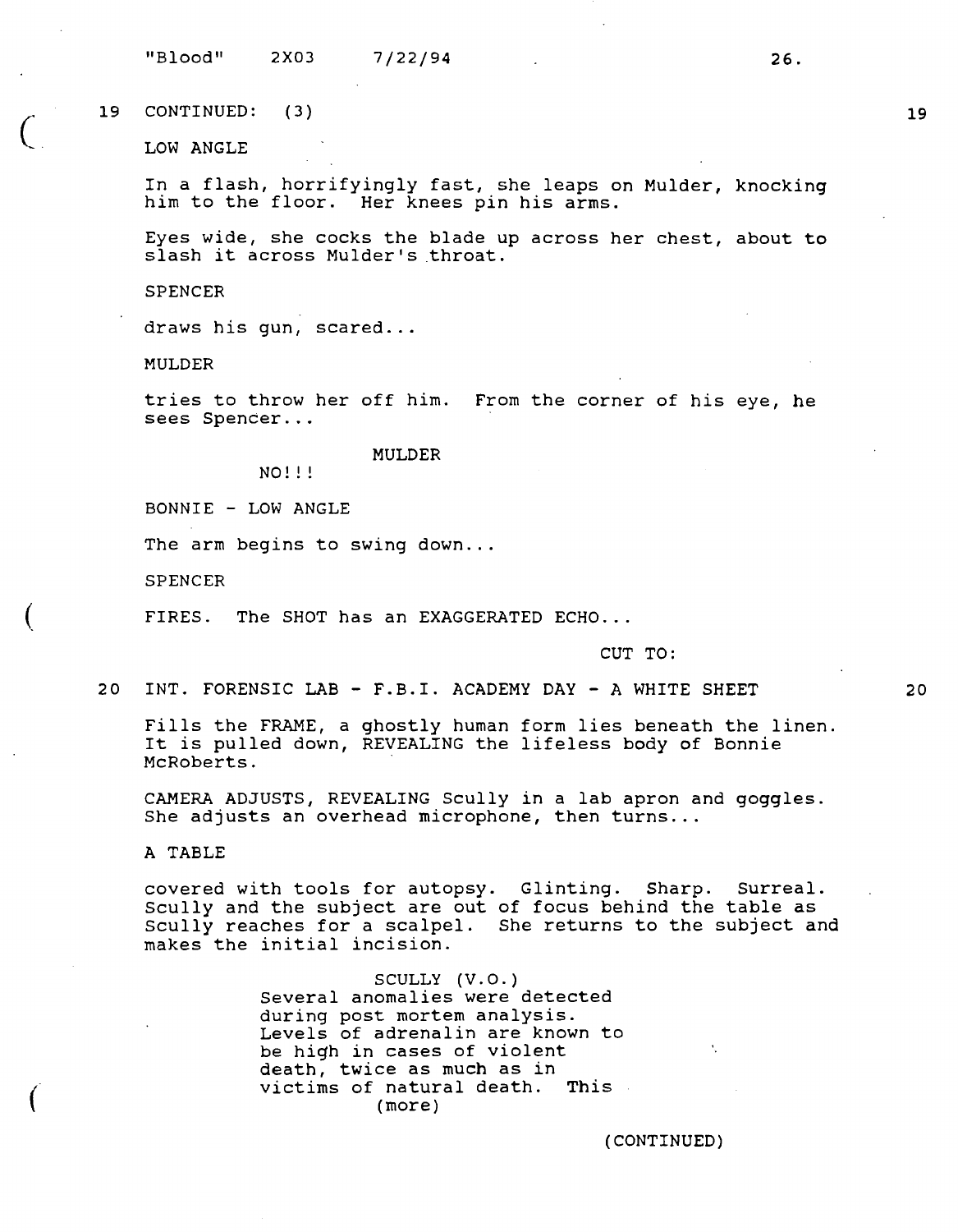$\overline{\zeta}$ 

(

..

(

SCULLY (Cont'd) subject's levels were two hundred times normal.

# 21 INT. SCULLY'S OFFICE - NIGHT

She types her report into her laptop, working beneath a lone $\cdot$ lamp. CAMERA CREEPS AROUND her...

> SCULLY (V.O.) (CONT'D) The adrenal gland displayed extensive adrenal hemorrhage, yet, not from disease, but rather... wear. Other physiological evidence present<br>indicated episodes of intense phobia.

22 INT. VENANGO COUNTY SHERIFF'S OFFICE - NIGHT

CLOSE - LAPTOP MONITOR

As the words pass by on the monitor...

SCULLY (V.O.) (CONT'D) Analysis of the vitreous humor, extracted from the eyeball...

#### MULDER

CAMERA MOVES as he reads Scully's report. His sleeves are rolled up, REVEALING a large gauze bandage over his wound.

> SCULLY (V.O.) (CONT'D) ... indicated the presence of high concentration of an undetermined chemical compound.

Mulder looks to the earlier lab report.

SCULLY (V.O.) (CONT'D) This compound, at its base, is similar to the substance analyzed earlier on a perpetrator's finger.

Mulder looks back to the computer.

(CONTINUED)

Ņ

-

 $\ddot{\phantom{0}}$ 

20

21

 $\mathbf{r}$ 

¢.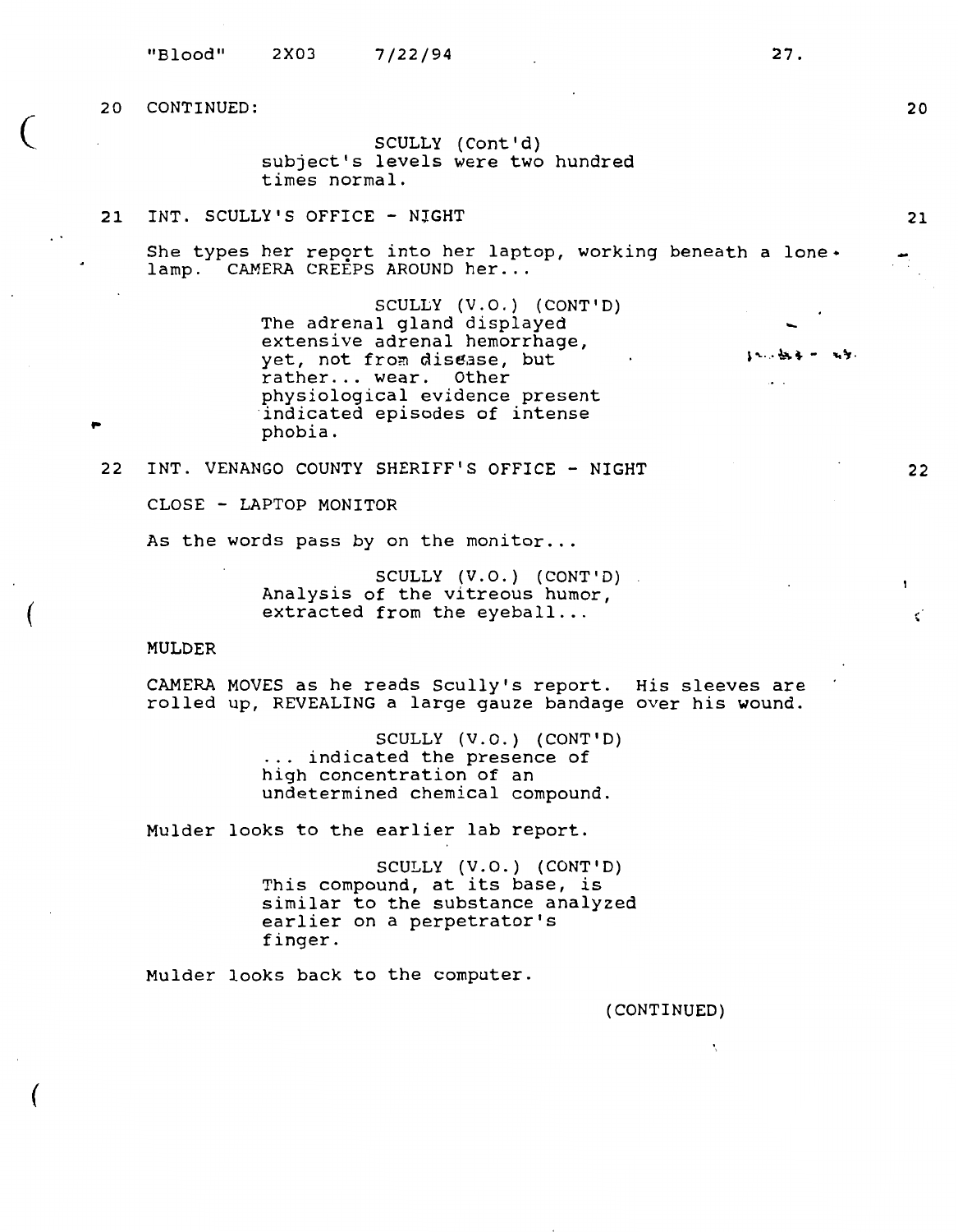$\overline{C}$ 

(

(

**SCULLY (V.O.) (CONT'D)**  A'l though further qualitative analysis must be performed, it is my opinion that this chemical, when reacting with adrenalin and other compounds·secreted during phobic episodes, creates a substance similar to, but not exactly, lysergic acid diethylamide - LSD.

As Mulder considers ...

CUT TO:

23 INT. DEPARTMENT STORE - DAY

Ed Funsch walks through a small K-Mart like department store. La runsen waiks enrough a small k hard like department store.<br>He is wound tighter than before. Pale. Beads of sweat form on his forehead. He wears a cheap, pathetic suit and tie. Ed looks lost. He approaches a counter marked "CREDIT OFFICE." **<sup>A</sup>** CLERK is behind the counter.

> ED Pardon me, I'd like to apply for a job.

CLERK Sorry. They're not accepting applications at this time.

The clerk moves off. Ed wipes the sweat on his forehead. He turns away. Nearby is a table with a banner "FRANKLIN COMMUNITY BLOOD DRIVE." It is manned by a friendly pair of volunteers, MRS. ADAMS and MRS. WYATT, both in their 50's.

> MRS. ADAMS Sir, may we ask you to sign up for the blood drive?

CAMERA PUSHES IN on Ed as he looks to them...

ED'S POV - MRS. ADAMS

holding out a pen, beneath her, in big red letters, "BLOOD."

WIDER

Ed moves away. Amped. Eyes glazed. He breathes deep as if about to cry. CAMERA FOLLOWS him as he moves through the store, until he passes a bank of televisions for sale. There should be as many as possible, but at least twelve, stacked four across on shelves.

(CONTINUED)

**22** 

28.

..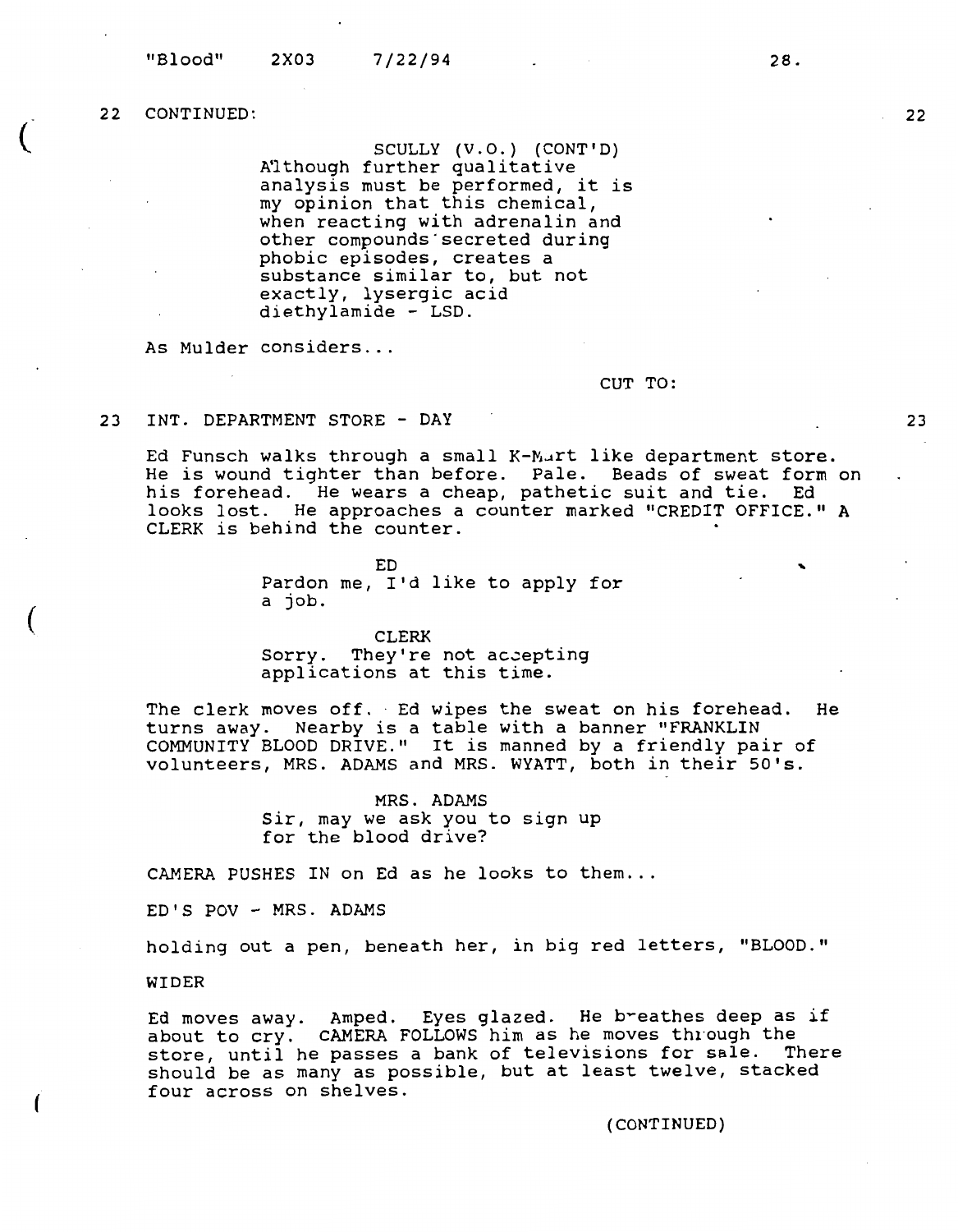"Blood" **2X03 7/22/94 29.** 

### **23 CONTINUED:**

*(* 

(

They play different images, sports, soaps, cartoons. Ed continues on his way, until... suddenly... in unison, the monitors FLASH a bright white. Intense, like a lightbulb blowing out.

Ed's attention turns toward the dark screens. Then, with CAMERA OVER his shqulder... the televisions flash images, rhythmically, like a slide show, all in sync. Between the images, which last a half second each, is a blast of intense static. For example... an uzi is aimed out of a car window...<br>static ... Reginald Denny is beaten in the intersection... .<br>static ... Jeffrey Dahmer ... static ... racist Skinheads scream<sup>\*</sup>... static<sup>1</sup>... a sniper takes aim atop a building...<br>static ... a white Ford Bronco rides along the freeway ...<br>static ... they begin to repeat.

ED  $\qquad \qquad \bullet$ 

The images flash across his face...

MONITOR

Static... Jeffrey Dahmer... static... racist Skinheads<br>scream... static... a sniper takes aim atop a buildin static... a sniper takes aim atop a building...

ED - WIDE ANGLE

He stands before the wall of televisions, back to CAMERA, an overwhelmed silhouette, as the images of mass media violence flip past... The Ford Bronco... static... the uzi out the window... static...

ED

The light reflecting across his expression suddenly goes dark. He looks to one monitor.

ED'S POV - MONITOR

It reads "BEHIND YOU."

ED

turns around.

ED'S POV - DEPARTMENT STORE

Across the aisle and down ... the hunting rifles. Racks and racks, under glass.

ED

turns back to the monitors.

(CONTINUED)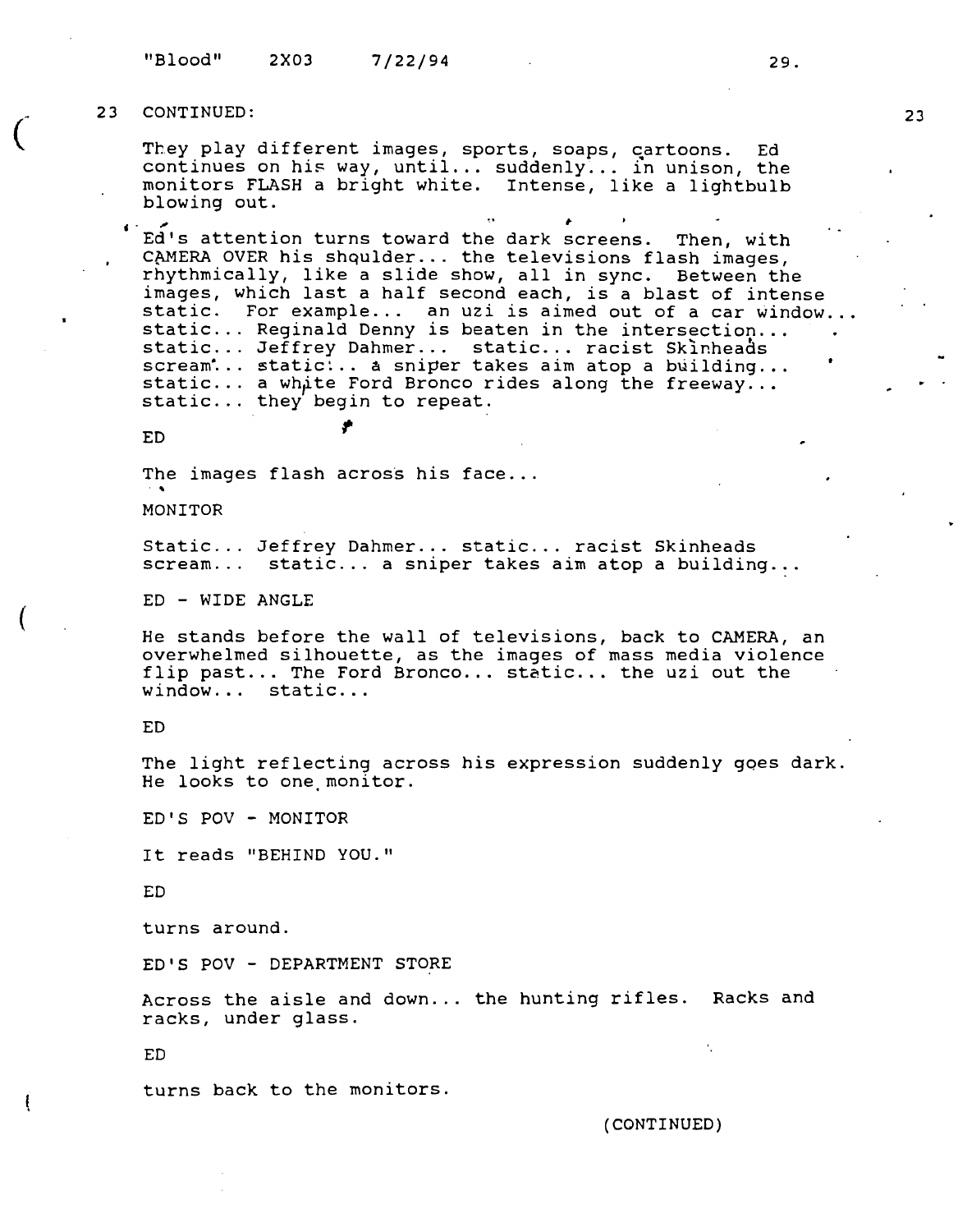"Blood" 2X03 7/22/94 30.

23 CONTINUED: ( 2)

BANK OF MONITORS

"DO IT!"

ED

 $\overline{ }$ 

L

 $\overline{(\ }$ 

slowly heads away from the monitors. As he CLEARS FRAME, they return to images of sports, soaps and cartoons.

WIDER

Ed proceeds down the aisle toward the guns... as he is told.

CUT TO:

24 EXT. SUBURBAN STREET - DAY

Mulder is jogging along a suburban street. Down the street, a passenger truck with a camper shell on the back approaches.

It stops. The PASSENGER scoops something from a bucket and throws the small black contents out the window. The truck drives along.

Mulder stops to take note of the strange sight.

MULDER'S POV - TRUCK, AS 1T PASSES

On the side is a city emblem, "FRANKLIN, PENN."

MULDER

hustles over to the area to check out what was heaved out the window. He bends down for a closer look and finds...

**FLIES** 

hundreds of them, all over·the ground. Alive.

MULDER

As he picks up a fly for a closer inspection...

**CUT TO:** 

25 INT. LONE GUNMAN OFFICE - DAY - EXTREMELY CLOSE - FLY

The insect is turned, examined...

THE LONE GUNMAN

BYERS, LANGLY, and FROHIKE are crammed IN FRAME, looking through a rectangular magnifying glass.

(CONTINUED)

**24** 

25

..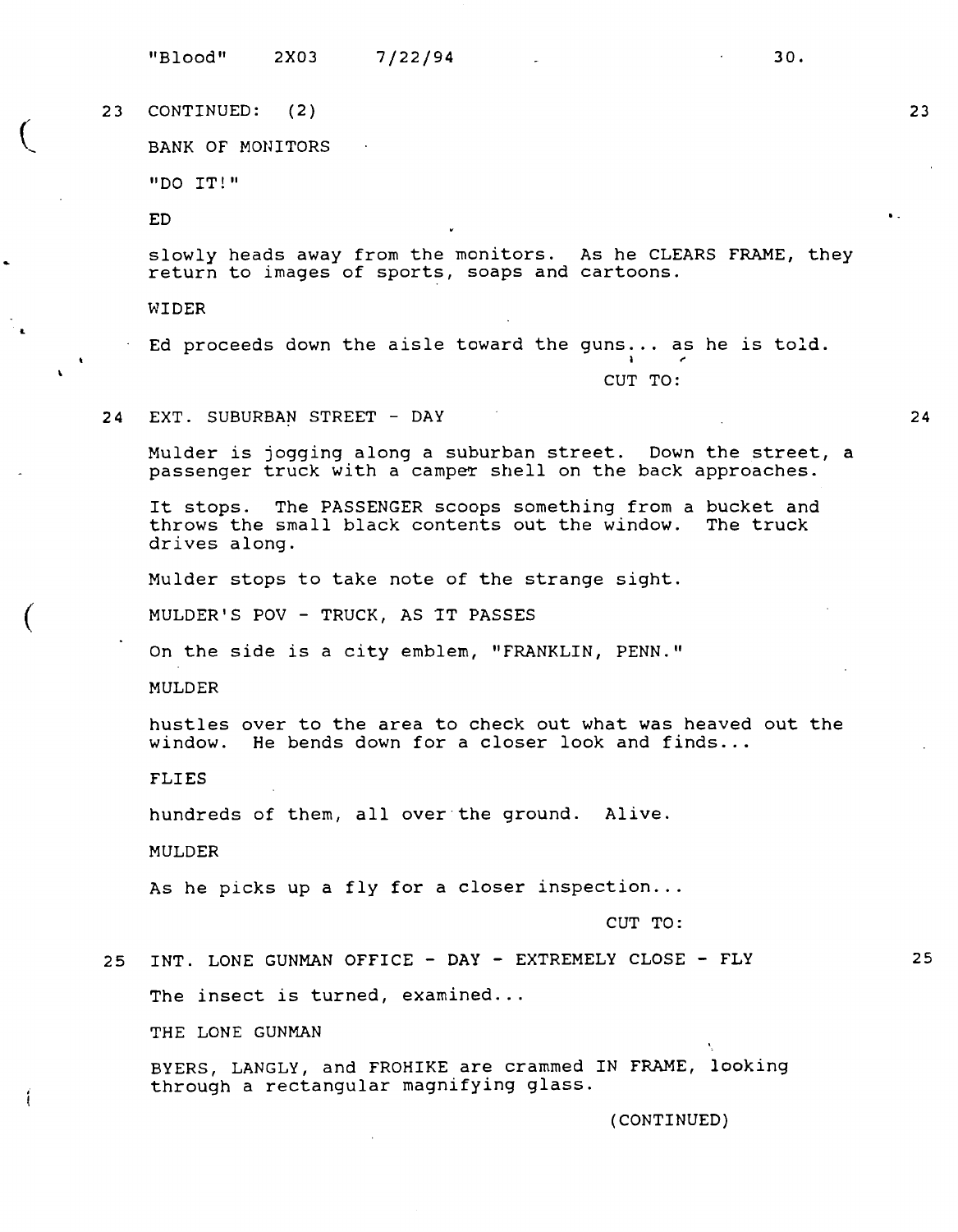$\overline{\mathcal{C}}$ 

..

(

**BYERS** 

ln our April edition of "The Lone Gunman," we ran an article on the C.I.A. 's new CCDTH7321 fiber optic lens micro video camera.

Langly stands. He wears a Social Distortion T-shirt.

LANGLY Small enough to place on the back of a fly.

Mulder considers the possibilities .

. **MULDER**  Imagine being one of those flies on the wall of the oval office.

The Gunmen eye one another, smirking proudly.

**FROHIKE**  Been there. Done that.

Frohike takes the fly and sits at his desk. Behind him is a collage of photos from dirty magazines.

> BYERS That is a Eurasian Cluster Fly. They infest vegetation, like apples or cherries and can commit a great deal of damage to crops.

**LANGLY**  This one has probably been irradiated to control propagation.

**BYERS**  Or agents of competing South American agricultural corporations, posing as Franklin City employees, are releasing fertile flies to destroy the crop.

Frohike has done further tests.

**FROHIKE**  Nope ... this bug's been nuked.

Byers actually seems disappointed his theory has been shot down. Langly pats him on the back.

**(CONTINUED)**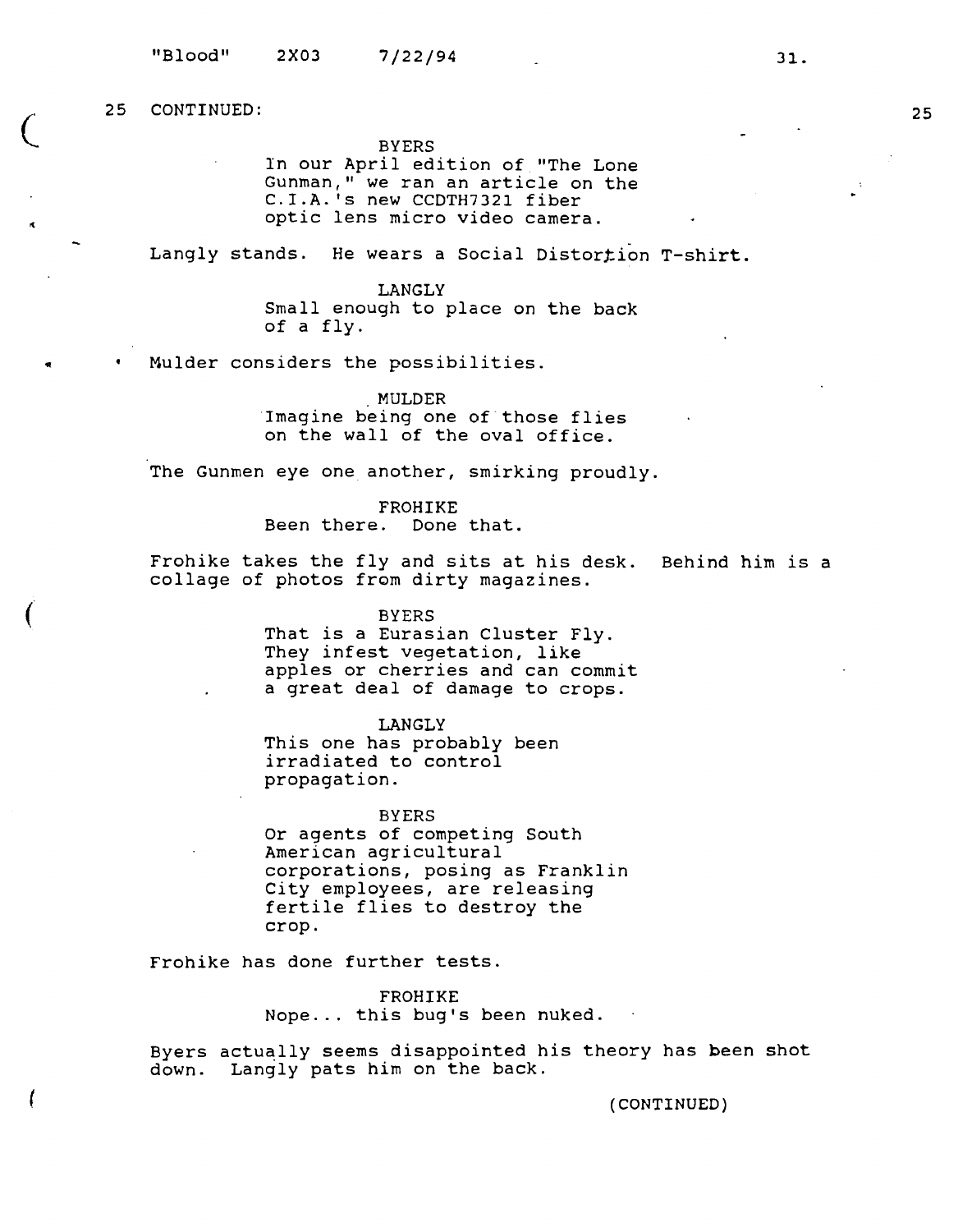"Blood" 2X03 7/22/94

25 CONTINUED: ( 2)

 $\overline{(\ }$ 

(

(

# **LANGLY**

# Good effort, though.

Mulder fishes out the initial F.B.I. lab reports.

## **MULDER**  Have you ever come across this chemical compound?

Langly and Byers eye each other, they know it.

LANGLY Obviously you didn't read our August edition of "T.L.G."

**MULDER**  Sorry boys, it arrived the same day as my subscription of "Celebrity Skin."

#### BYERS

Come over here.

Mulder moves toward Byers who steps up to a mountain of stacked video cassettes and begins searching for one. They are labeled "JFK," "RFK," "FDR," "NIXON VOL I & II," "JAYNE & LEON," "WHITEWATER," "NANCY & TONYA," "OJ," "OCTOBER SURPRISE,"<br>"BCCI," "CBS," "NBC," "ABC," and on and on...

As Byers is searching, Frohike returns to working on a pair of Litton M909 high performance night vision goggles as indicated by a nearby box. He looks up to Mulder.

> **FROHIKE**  So, Mulder, where's your little partner?

**MULDER**  She wouldn't come. She's afraid of her love for you.

FROHIKE She's ... tasty.

Pause.

MULDER Frohike, it's men like you that give perversion a bad name.

BYERS Here. Toxic pesticides.

Byers retrieves a tape labeled "DDT." He pops it in the VCR.

(CONTINUED)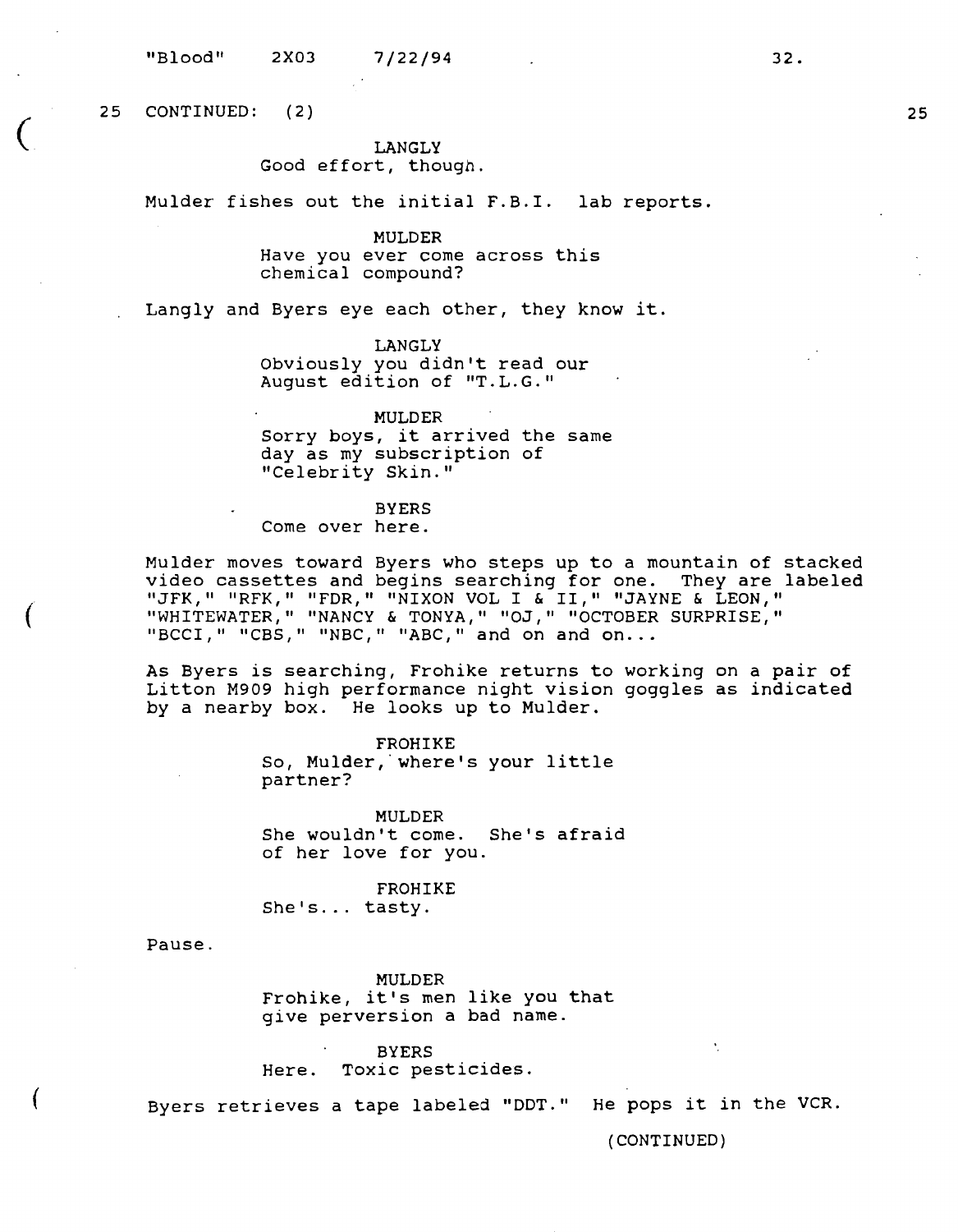25 CONTINUED: (3)

 $\big($ 

 $\overline{(\ }$ 

(

### BYERS

The chemical you have in the report is called Lysergic Dimethrin. It is an unreleased experimental synthetic botanical insecticide. It attempts to act as a natural pheromone.

#### **LANGLY**

LSDM is sprayed on the plant which invokes a fear response in the pest: "Get outta here. There's danger'." The insect reacts and leaves the plant.

#### MULDER

Why won't they release it? Is it wny won't they release it? IS .<br>possible that it affects humans in the same manner?

#### BYERS

Possible? Let me show you something ...

Byers turns on the monitor.

TELEVISION

Actual black and white footage from the 1950's shows trucks cruising suburban Long Island, spraying thick clouds of DDT.

> LANGLY  $(V.O.)$ This is DDT. A chemical the government did release and determined to be safe.

Another clip highlights a worker spraying thick jets of chemicals on enthusiastic children in a swimming pool.

> BYERS (O.S.) They found out women exposed to it had higher rates of breast cancer. Took a decade of bureaucratic and industry heel dragging before it was banned.

# RETURN

As they watch the bizarre images.

LANGLY Different chemicals. Same stunts.

{CONTINUED)

N

ť

**33.** 

. .

-

 $\overline{a}$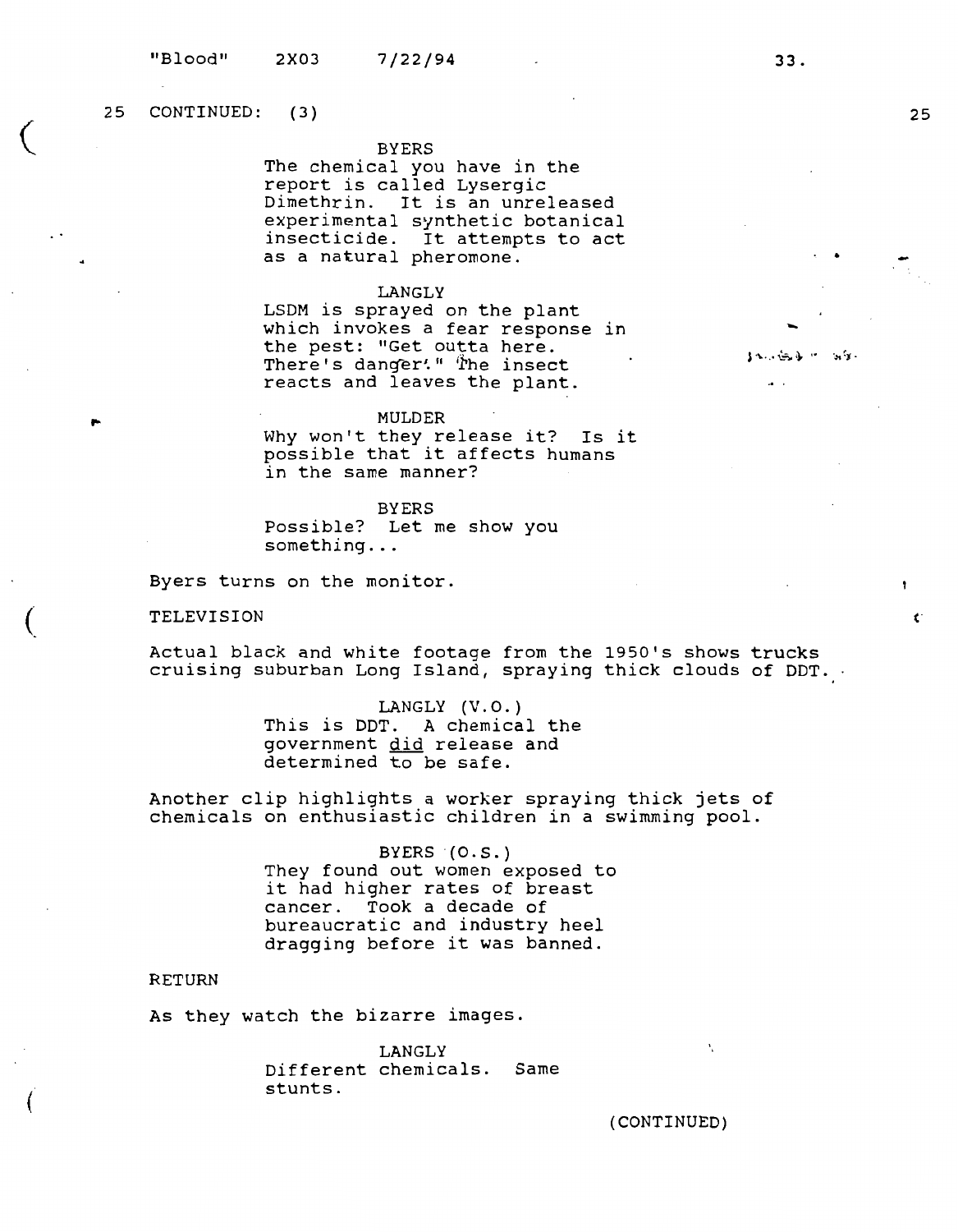"Blood" 2X03 7/22/94

 $\begin{pmatrix} 1 & 1 \\ 1 & 1 \end{pmatrix}$ 

 $\overline{(\ }$ 

BYERS They've just learned how not to be so obvious.

Mulder considers, recalls. He gestures to Frohike's night goggles.

# MULDER Can I borrow those?

FROHIKE If you gimme Scully's phone number.

Mulder considers.

CUT TO:

26 EXT. HILLSIDE BLUFF - NIGHT

Mulder sits on the hood of his rented automobile. He places the night vision goggles to his eyes and looks out. It is dark and quiet.

MULDER'S POV - THE COUNTRYSIDE

Dark green and very grainy, orchards and small houses can be seen through the night goggles.

MULDER

puts them down. He looks about, frustrated. Then...<br>distant... but approaching... is the muffled STACCATO RUMBLE he heard at night in the sheriff's office. It sounds like a helicopter with a silencer. Mulder listens. He puts the goggles to his eyes.

MULDER'S POV - THE COUNTRYSIDE

The same image he just saw, however, now a black form flies above the treetops. A faint cloud emanates from the form which rains upon the trees.

#### MULDER

puts the goggles down. *He* hustles into the car. As the engine STARTS ...

CUT TO:

V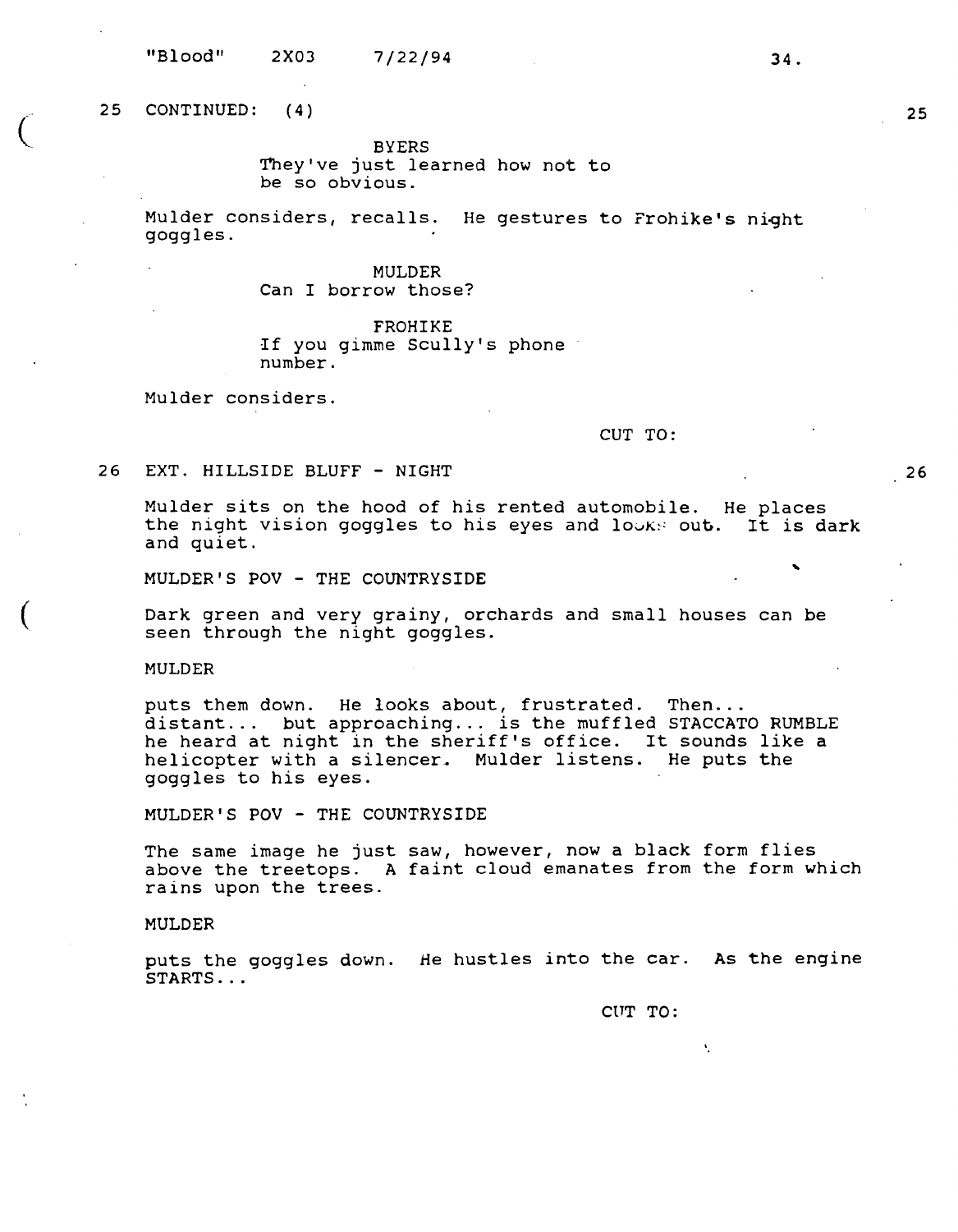# 27 EXT. AN ORCHARD - NIGHT

It is quiet. The silence is broken by the arrival of Mulder's vehicle. He turns the lights out, then exits the car with the night goggles and a camera.

Mulder looks up, listens. The rumble cannot be heard. He pauses before venturing deeper into the orchard.

# **ANOTHER SECTION**

 $\big($ 

(

(

Mulder runs up, listens. He looks to the sky. Nothing. He sighs, angry and frustrated. He begins to walk back to his car. Suddenly, the tree limbs begin to sway ... blowing from an • *<sup>I</sup>*

unseen source., Eerily, there is no sound to the wind, even as it builds in intensity.

Mulder stops. The  $\overline{\phantom{a}}$  area begins to RUMBLE.

**LOW ANGLE**  $\cdot$   $\cdot$ 

A black helicopter flies overhead, close to the treetops, releasing a dark cloud of chemicals which drop upon the trees and Mulder. The helicopter disappears.

#### **MULDER**

covers from the chemicals, but they are overpowering. The wind dies out and total silence returns. Mulder drops to his knees, gagging on the fumes. As he continues to choke, gasping for air ...

FADE OUT:

# END ACT TWO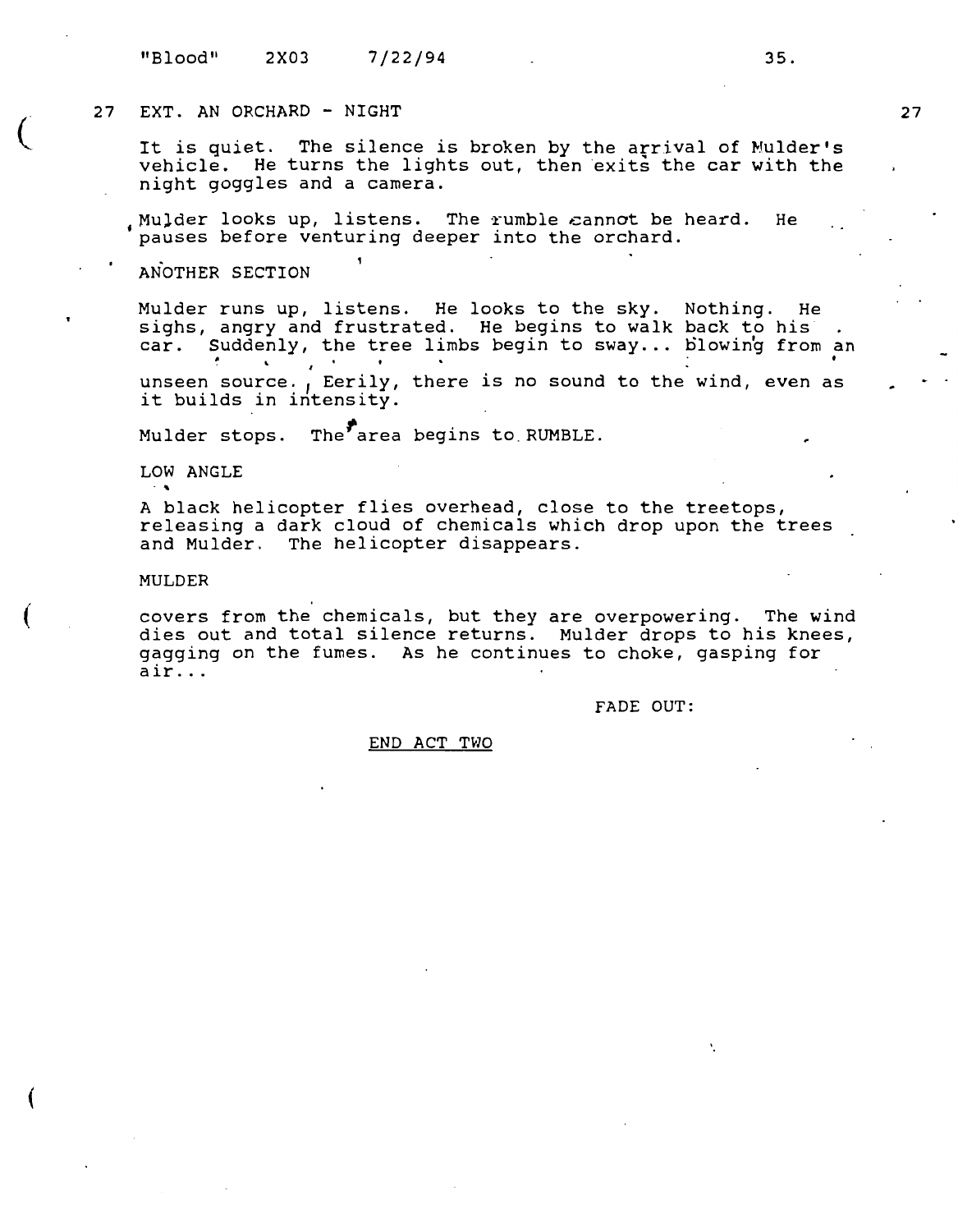#### ACT THREE

# 28 INT. HOSPITAL ROOM·- DAY - CLOSE - A SYRINGE

of blood is filled and removed. The rubber hose is taken off.

WINTER (V.O.) Stealth helicopters?! Experimental pesticides responsible for violent behavior?!

#### **WIDER**

(

I.

(

 $\mathbf{r}$ 

Mulder sits on a hospital bed with an angry expression. He holds a ball of cotton over the needle mark. He still has a gauze wrapping from Mrs. McRoberts' attack. Scully gestures for Mulder to open his shirt and places a stethoscope on his chest. In the b.g., the TV is on. The SOUND is OFF.

County Supervisor Winter is upset and pacing. Sheriff Spencer remains a puzzled neutral party. Mulder is hoarse, his lungs filled with insecticide.

> **MULDER**  I saw the chopper from two different locations!

Scully tries to silence Mulder in order to hear through the stethoscope, Mulder pushes her hand away.

> **MULDER (CONT'D)**  Look at my hair! Feel my skin! The insecticide is still on me.

**WINTER**  Look, I've checked on you. I'm aware of your penchant for... "spooky" ... evidence.

**MULDER**  Don't start diverting blame. Don't try to turn yourself into a victim when others are dead.

Winter glares at Mulder.

**WINTER**  Hold it just a second, here...

**MULDER**  If you're responsible for the illegal spraying... then the sooner you take responsibility... the sooner people will stop dying! The killers all resided near heavily sprayed areas!

**(CONTINUED)** 

 $\bullet$ 

..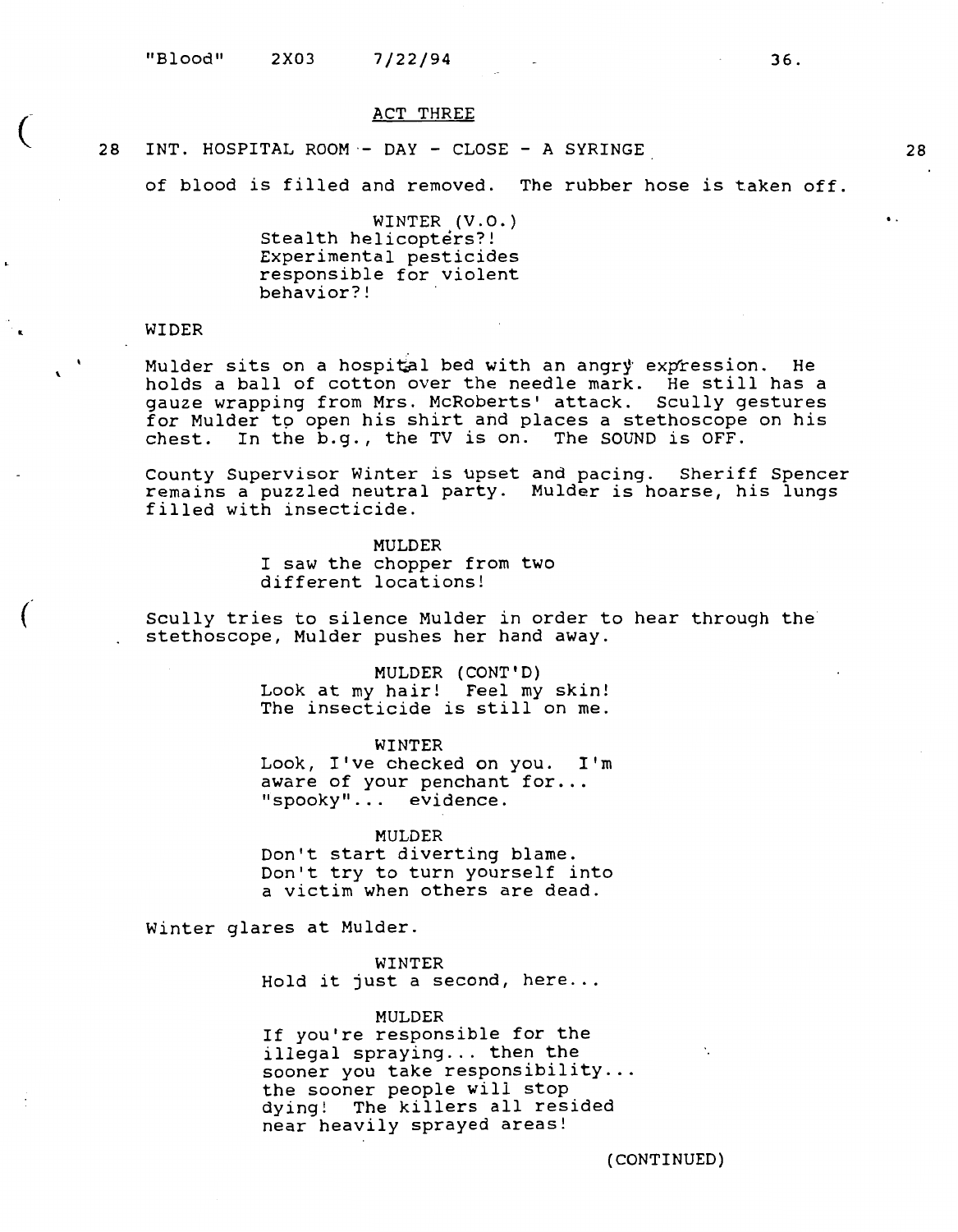(

' \

Mulder's intensity and more importantly, sincerity is powerful.

**WINTER**  You don't live here, Mulder. I live here. I have my heart in this town. I have three children. I'm not going to dump poison on them!

MULDER If it's so safe... why was it done in secret?

WINTER I don't know what crusade you' re ...

Spencer eyes Winter.

SPENCER Answer the question. Are we spraying?

Pause...

•

WINTER This county's heartbeat is pumped by money generated from its crops.

He eyes them, to drive home the point.

WINTER (CONT'D) The irradiated flies were not effective. The delays to get approval to spray would have caused millions in crop damage. Look at the Hell they raised in California over Malathion. Meanwhile, people's lives are being ruined by a damn bug.

"Ruined?" Twenty-three people are dead. SPENCER

WINTER There *is* no proof whatsoever that spray is causing violent behavior. It was proven to me to be safe.

MULDER By who? Who proved it to you?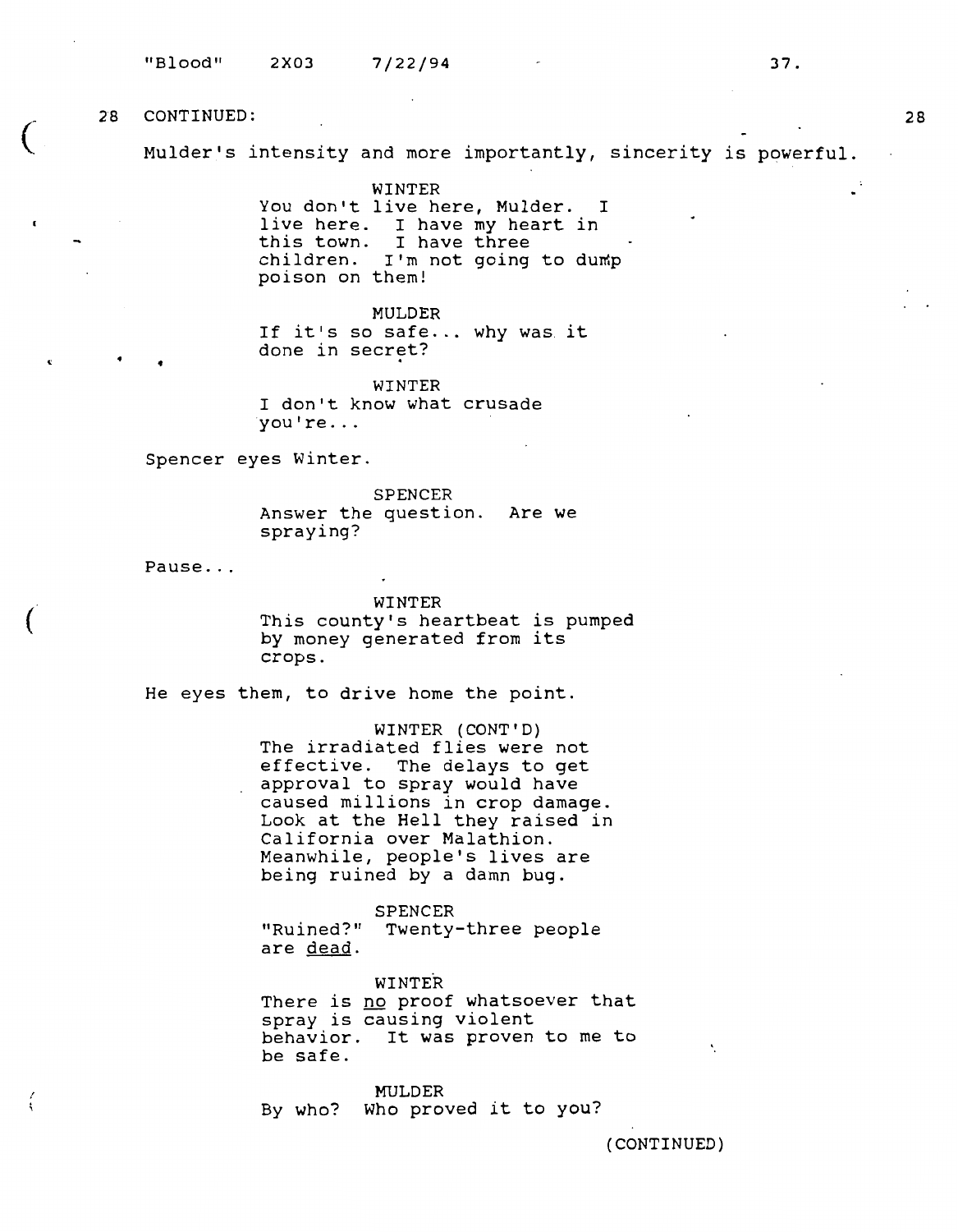$28$  CONTINUED:  $(2)$ 

 $\big($ 

(

(

· **WINTER**  I will not take responsibility for anything that is not demonstrated to be doing harm.

Winter eyes them, relaying his anger, and walks out. There is a long, silent, tense pause. Scully steps forward.

**SCULLY** 

He's right.

Mulder and Spencer look to Scully.

**SCULLY** 

Sorry, Mulder, I wish I could say<br>I flew three hundred miles in the middle of the night to perform tests that determined you were about to become the next Charles Manson... but... I find little physiological evidence that suggests LSDM has toxically effected you. Even after massive ingestion.

**MULDER** 

Scully, your own autopsy reported bearily, your own datepby anomalies.

SCULLY

Yes, but you are proof that it wasn't from exposure to LSDM.

Spencer moves to Scully who shows him the chart.

Mulder sits on the bed, thinking. O.S., a subtle flash of light reflects on his face. Distracted, he looks up to...

MULDER'S POV - TELEVISION (THE SOUND IS MUTED)

"DO IT!"

MULDER

appears puzzled, yet affected. He gazes up at the TV.

MULDER'S POV - TELEVISION

The graphics are larger "DO IT NOW!"

MULDER

is rattled by this... concerned... until.

(CONTINUED)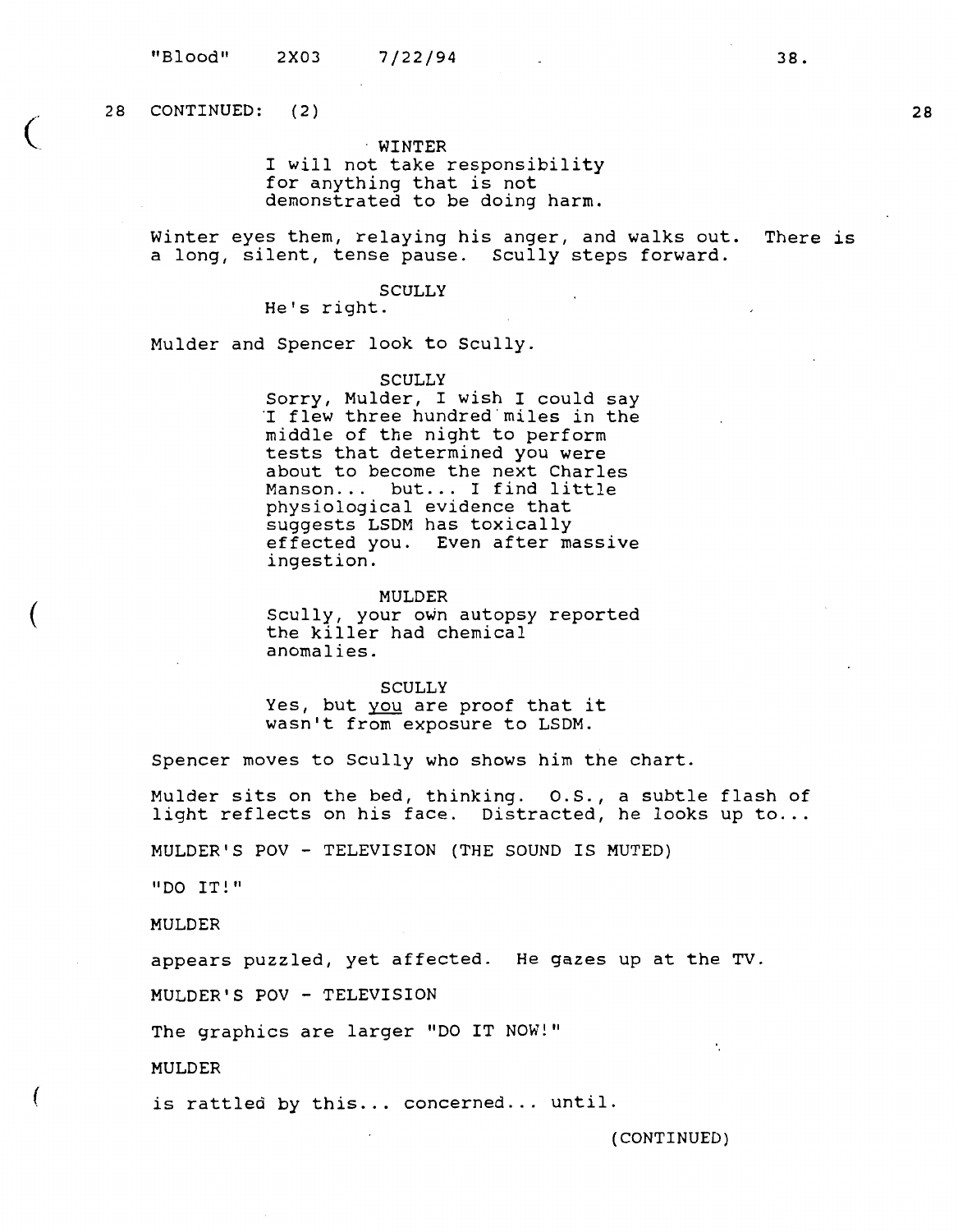$\begin{pmatrix} 28 \\ 1 \end{pmatrix}$ CONTINUED: ( 3)

MULDER'S POV - TELEVISION

The graphics WIPE, REVEALING a girl in an aerobics outfit **with**  a "DO IT!" on her spandex top. She flashes a smile as her workout ends. She poses as graphics flash upon the screen "Membership starts at only \$15.95 per month. DO IT NOW!"

#### MULDER

..

(

(

- He examines the emotions that were sparked in him. He considers, his expression reflects that he's formed a hypothesis.  $\leq$ 

> MULDER Electronic devices were destroyed by every perpetrator. What if they were the catalyst of the chemical reaction?

Spencer seems a little lost but hangs onto their discussion.

**SCULLY** 

If this insecticide changed structure it was an organic reaction within the body, how can. an external "electronic device" change the body chemistry?

#### **MULDER**

Fear.

Spencer and Scully don't follow.

#### **MULDER**

A.C.T.H. and norepinephrine levels surge in the body during phobic episodes. Taber was claustrophobic. McRoberts' husband stated his wife had a fear of rape. To phobics, the body's reactions turn the insecticide into a hallucinogen. It would explain why not everyone in the area has become homicidal.

#### **SCULLY**

Mulder, everyone has a degree of phobia. I recall you have a -fear of fire, and yet, you remain virtually unaffected.

#### **MULDER**

Electronic signals provoke the violence.

(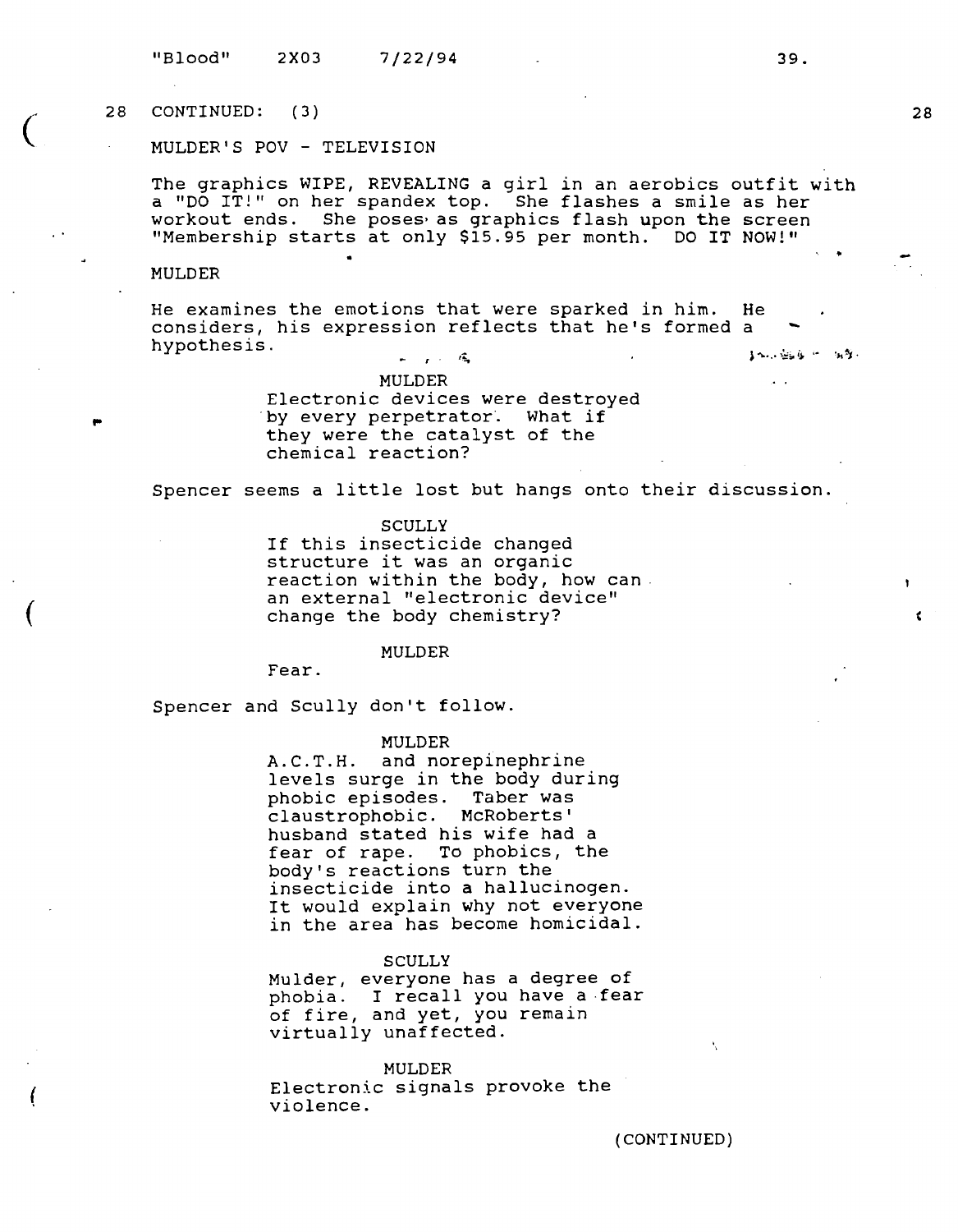28 CONTINUED: ( 4)

 $\left($ 

 $\overline{(\ }$ 

ļ

Spencer reacts, a bit unsure of this theory. '

MULDER

Every electronic device that was destroyed had some sort of readout. Those'people saw something in them.

#### **SCULLY**

Eight people cannot independently have the same hallucinations.

MULDER Exactly. The perpetrators were told what to do with their ·violent emotions. The messages were purposely transmitted to them.

SCULLY

(softly) Mulder... by who?

Unable to answer, Mulder hesitates. In this pause, Spencer eyes them, then moves across the room and exits. It appears they've lost an ally. Scully and Mulder eye one another, acknowledging this fact.

#### SCULLY

(RE: Spencer) He's probably one of those people who believe-Elvis is dead.

MULDER

Fear. It's the oldest tool of power, Scully. They've developed a controlled manner of turning our own fear on one another.

**SCULLY** 

Mulder ...

MULDER If you're distracted by fear...<br>afraid of those around you... it keeps you from looking  $up...$ 

**SCULLY** But Mulder ... who is up there?

Mulder cannot answer. The room is silent, until the door opens. Spencer has returned. The agents look to him.

(CONTINUED)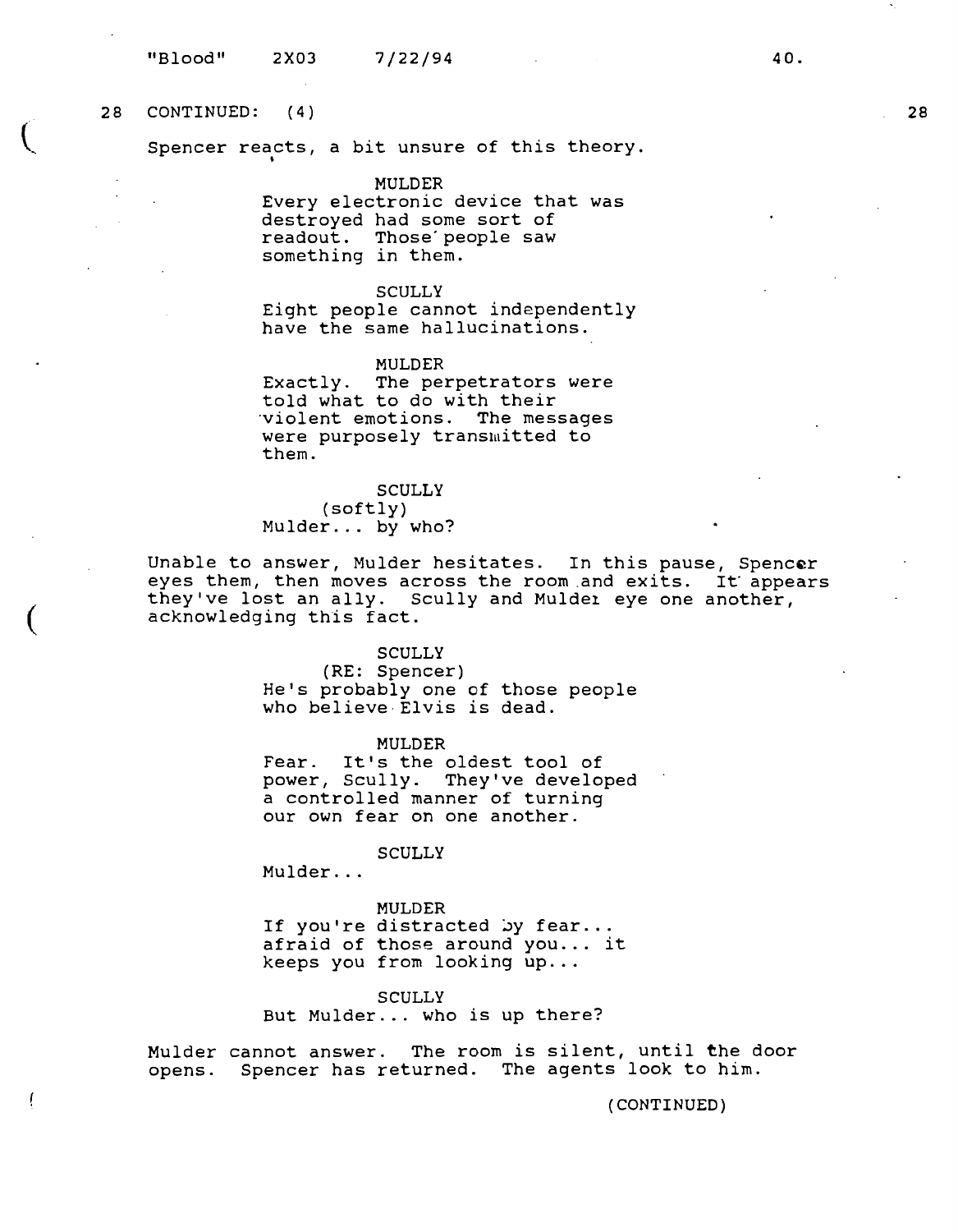"Blood" 2X03 7/22/94

**2S**  CONTINUED: ( 5)

 $\cdot$  .

SPENCER

I've had a... talk... with Mister<br>Winter. I've... persuaded... him I've... persuaded... him to a compromise.

 $\overline{a}$ . Mulder and Scully listen, interested.

SPENCER

He's agreed to stop the spraying immediately and to blood testing, extensively, of people exposed to the spray area.

 $But.$ .. **MULDER** 

*f* SPENCER . But ... the official explanation for the testing cannot have any link to the side effects of LSDM.

Mulder looks to Scully. On their mutual expressions of outraged resignation...

CUT TO:

..

29 INT. ED FUNSCH'S HOUSE - DAY - CLOSE - PORTABLE TELEVISION

The monitor fills the FRAME as if the following message was on our TV's.

A graphic displays "FREE CHOLESTEROL TESTING. At your door, or, report to Franklin Community General. 1505 N. Franklin."

> PROGRAM DIRECTOR **(V.O.)**  Franklin and Venango Counties are participating in an important nationwide study on Cholesterol ...

CAMERA MOVES away from the small television, across a modest suburban home.

> PROGRAM DIRECTOR (V.O.) (CONT'D) Volunteers will be coming to your door or you may report at your convenience to Franklin Community General ...

CAMERA HOLDS on Ed, slightly trembling as he eyes the television.

(CONTINUED)

29

**28** 

 $\big($ 

(

(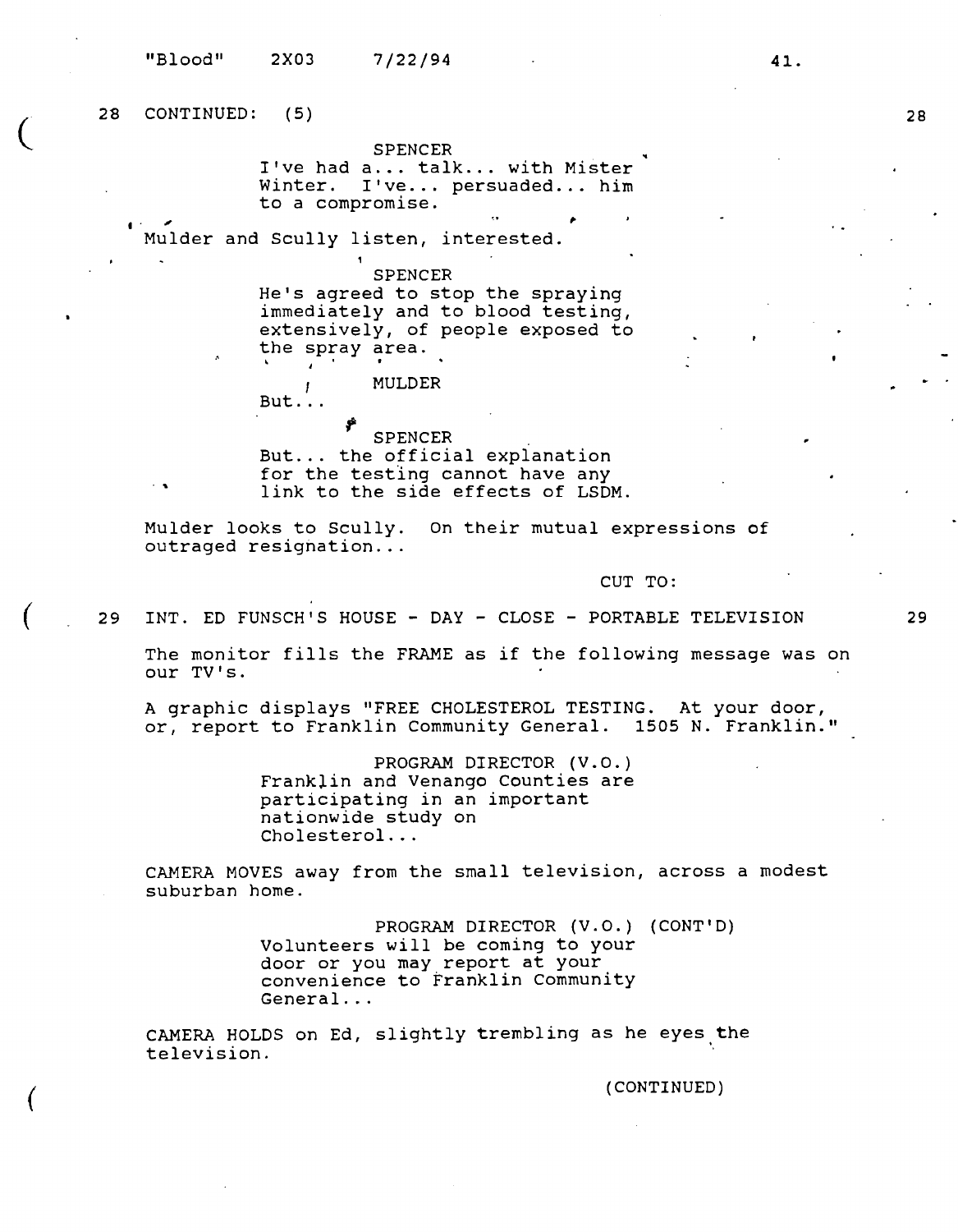$\big($ 

..

 $\mathbf{r}$ 

(

(

· **PROGRAM DIRECTOR (V.O . ) (CONT'D)**  The procedure is simple and painless. Just a little prick...

TELEVISION

A needle sticks the fingertip. A tiny dot of blood appears.

PROGRAM DIRECTOR (V.O.) (CONT'D)<br>... on the fingertip and your participation is complete... and appreciated.  $\ddot{\phantom{a}}$ 

ED

Turns away, freaked. His breaths are quick, scared. CAMERA PULLS BACK to REVEAL a small case on his kitchen table. In the case is a detachable rifle with a box of shells. Other items -<br>envelopes, checkbook, calculator are also on the table. He envelopes, checkbook, calculator are also on the table. He enveropes, checkbook, carculator are also on the cable. The stares at the rifle, pained. 0.S, the doorbell RINGS. Ed turns into a CLOSE UP. He moves off.

WIDER

Ed proceeds to the front window and peeks out the curtain.

 $ED'S POV - OUT THE FROM T W$ 

A lab coated VOLUNTEER holds a small cholesterol test kit. She wears latex gloves.

ED

closes the curtain. Eyes spinning. Horrified. He moves back toward the kitchen. The doorbell RINGS! Ed considers. He looks to the small television.

ED'S TV

"BLOOD . "

ED

swipes at the portable. It SMASHES to the ground.

30 EXT. ED'S HOUSE - DAY

The Volunteer hears the CRASH. She RINGS the doorbell.

31 INT. ED'S HOUSE - DAY

Ed closes his eyes and covers his ears from the RINGING. The RINGS sound intermittent, like Morse code, " -.- .. .-.. .-.. " He pulls his hand away. Ed slams the rifle case shut, causing

(CONTINUED)

 $\overline{ }$ 

**42.** 

30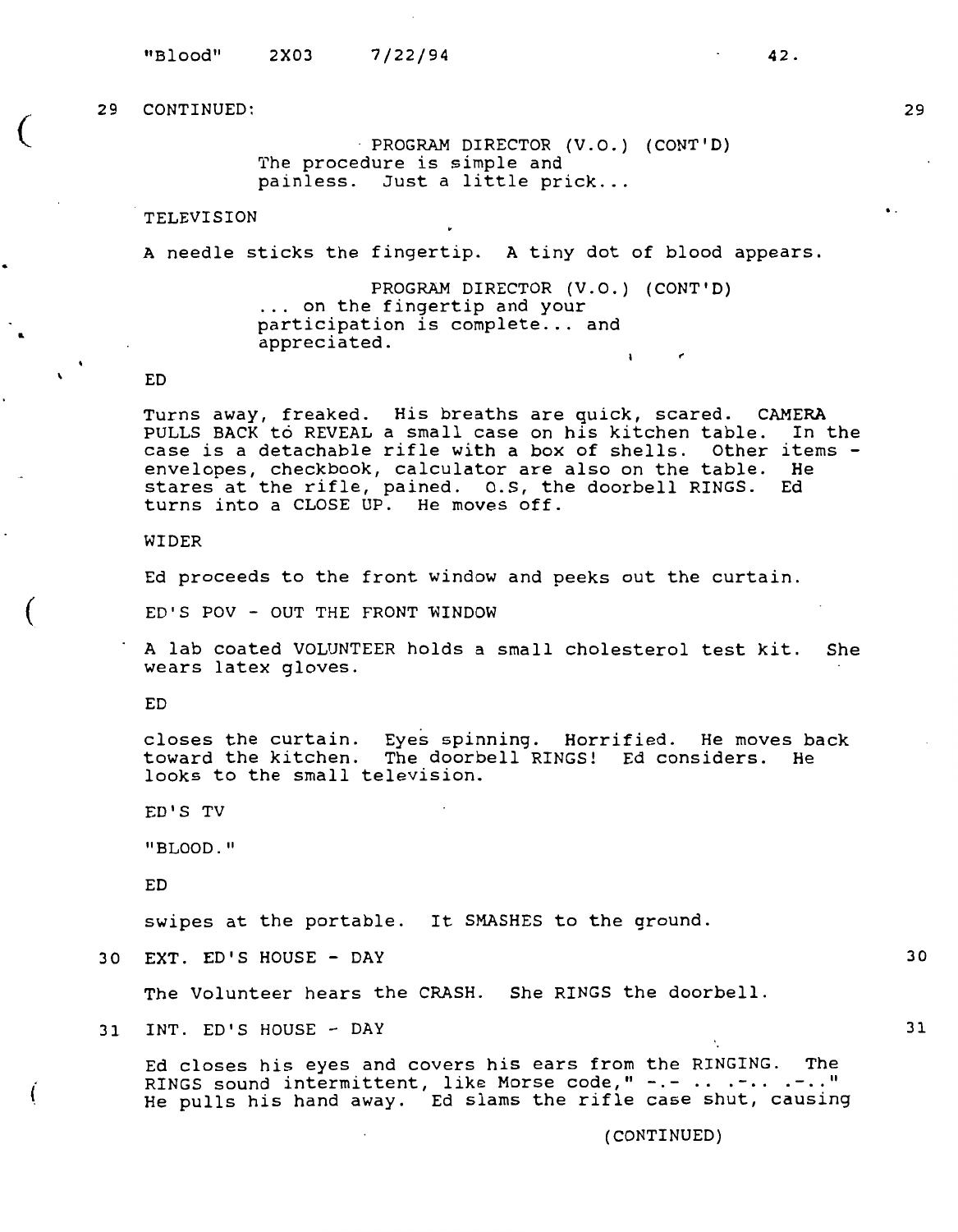$\overline{C}$ 

 $\left($ 

the calculator to fall off the table. As he picks it up, his eyes fill with dread...

INSERT - CALCULATOR

"TAKE THEIRS."

RETURN

The doorbell RINGS, Ed SMASHES the cheap calculator into the table. Again. SMASH.

*J* 

Ed turns to catch his 'breath. His watch BEEPS. He looks at his wrist.

INSERT - WATCH (FULL FRAME)

The watch has an analogue face with a digital inset, which FLASHES, reading "KILL" ... "KILL" ... "KILL."

32 INT. VENANGO COUNTY SHERIFF'S OFFICE - **DAY** 

The office Mulder has been using is now a command post. Maps are on the bulletin boards indicating areas of the county that have been sprayed, as well as areas that have been checked.

Mulder and Scully compare the map against reports on a clipboard. Spencer is on the phone, writing down names on a piece of paper. He hangs up and moves to the two agents.

#### SPENCER

Last area just reported in. Okay, these are the sectors that have tested negative. This is a list of all people that for one reason or another, have not been checked out. There's about twenty-five.

He hands the list to Mulder and Scully.

CUT TO:

33 EXT. ED'S HOUSE - DAY - CLOSE - PAPER

A typewritten list of twenty-five names. Thirteen have been lined out. The next person is Edward Funsch.

WIDER

Scully and Mulder are at the door. As she proceeds to ring the doorbell, the doorbell plate falls out. It has been smashed.

Mulder moves in for a closer look. He pulls at the plate which comes out of the wall. The wires have been yanked out.

(CONTINUED)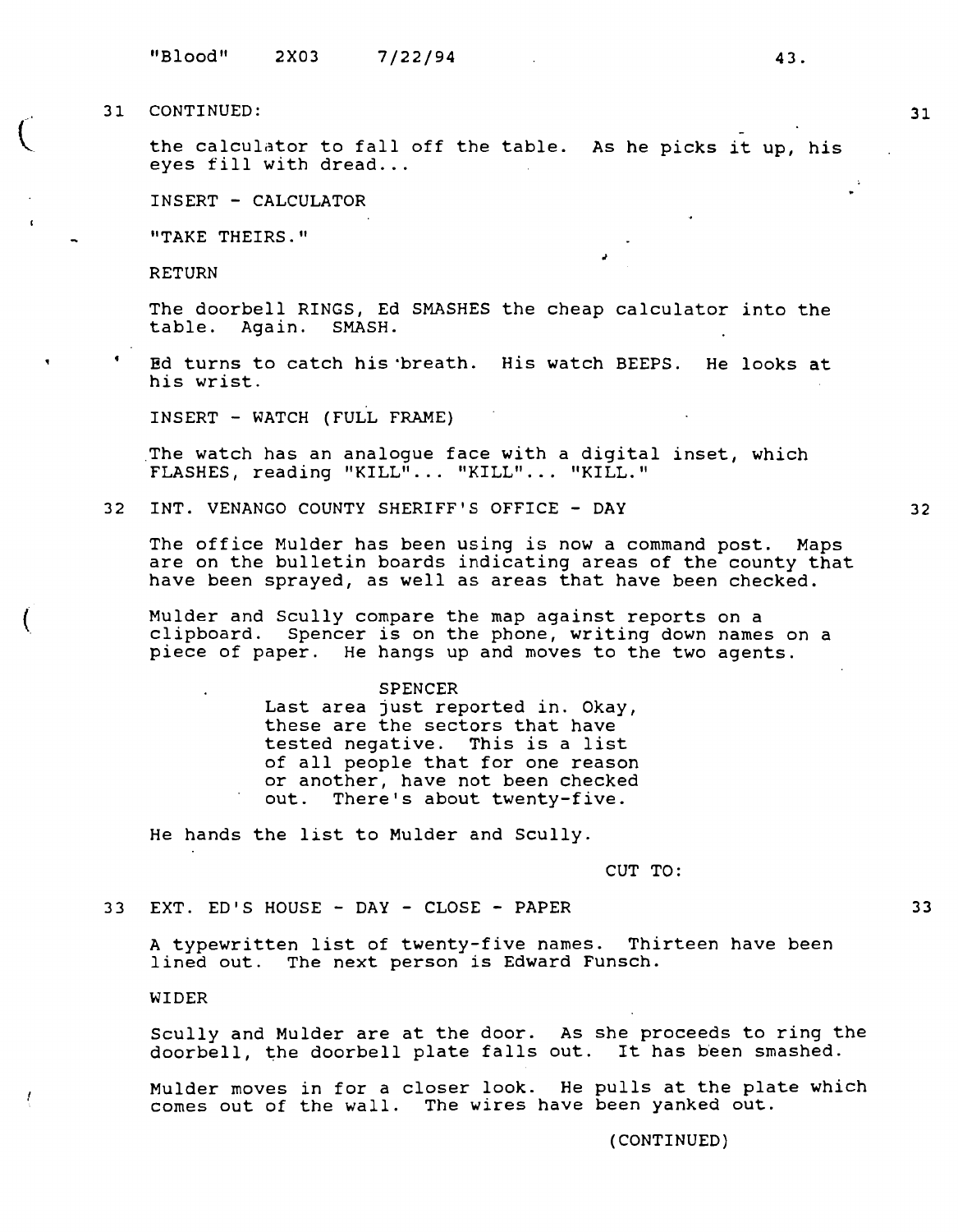(

# **MULDER**  (RE: doorbell} Frustrated Jehovah's Witness?

## **SCULLY**  The door's unlocked.

# **34 INT.** ED'S **HOUSE** - **DAY** - **CLOSE** - **DOORKNOB**

CAMERA PULLS BACK as the doorknob turns and the door opens. Scully and Mulder enter cautiously. Their expressions reflect their shock as they look around the house.

SLOWLY WE REVEAL what startled the agents. The house is a shambles. The inner wires and guts of every electronic appliance; television, radio, are thrown about the house.

CAMERA CONTINUES TO PULL BACK as Mulder and Scully move further into the room. Mulder draws his weapon, keeping it tense, at his side. CAMERA FOLLOWS as he moves to the kitchen area, equally filled with torn wires and machine parts.

Mulder moves to the rifle case on the table. He CLICKS the latch and opens the case. It is empty.

On Mulder's realization...

FADE OUT:

# END ACT THREE

33

**34**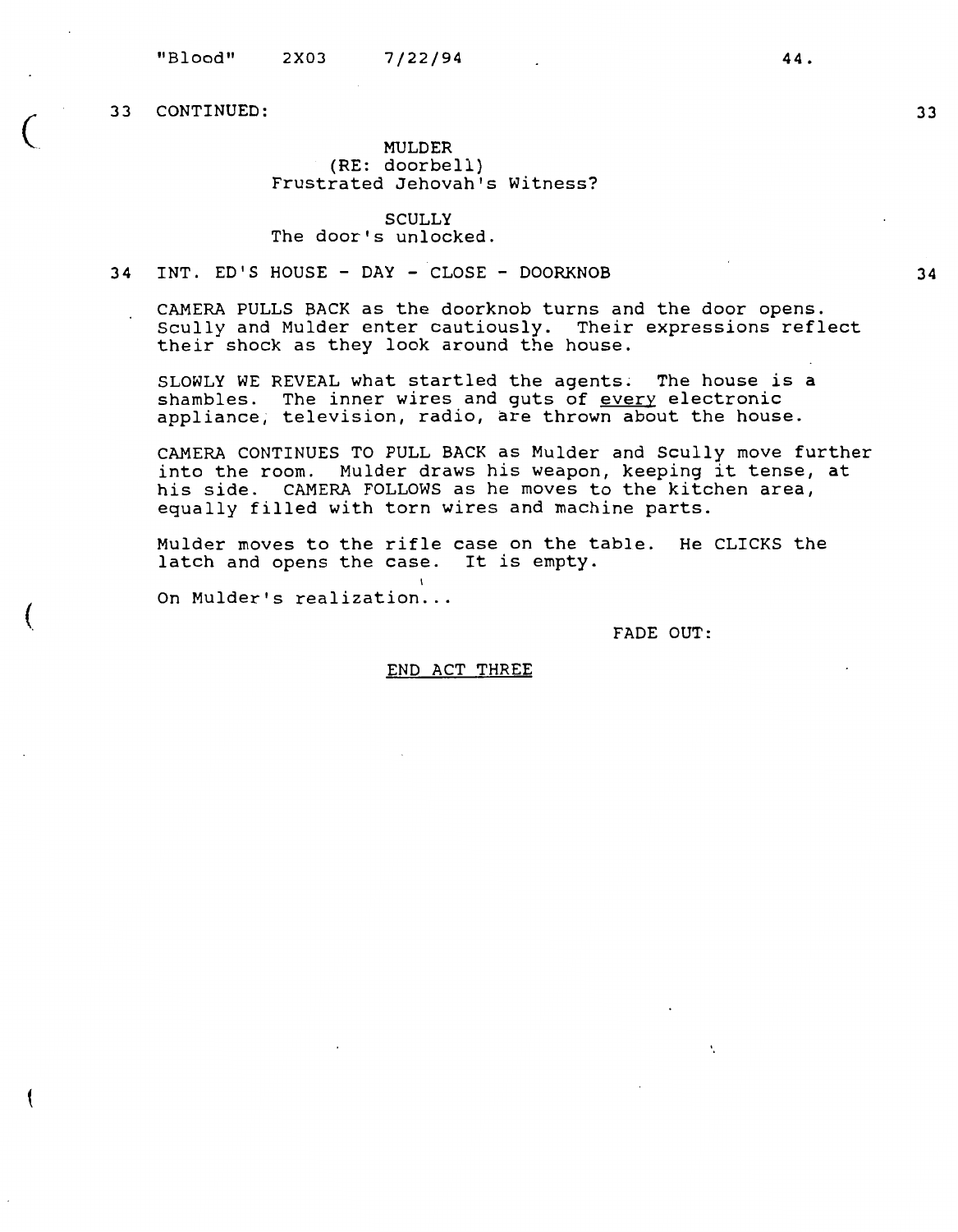#### ACT FOUR

# 35 INT. ED'S HOUSE - DAY

 $\overline{C}$ 

(

 $\acute{$ 

Tense. Urgent. Franklin county law enforcement personnel are buzzing about. Game faces. Scully proceeds into the house, carrying a file. She hands it to Mulder. •. .

MULDER Edward Funsch. Fifty-two. No diploma. No vehicle or driver's license. Navy radio man. Wife died ten years ago. No kids. Just been laid off.

Mulder considers, looking at a photo of the man.

MULDER Medical history?

SCULLY Nothing. He hasn't been to a doctor in decades.

CAMERA PUSHES IN on Mulder as he looks up. Mulder moves to the analogue watch WE'VE SEEN on Ed's wrist, now in an evidence bag on the kitchen table.

> MULDER When was the blood tester here?

Spencer checks a file. Mulder looks at the broken watch.

INSERT - WATCH

Smashed. Time frozen at 10:25.

SPENCER (0.S.) About ten-thirty this morning.

## MULDER

His head snaps up, eyes intense.

MULDER I know what he's afraid of. And I know where he's going.

CUT TO:

36 EXT. BUS STOP - DAY - BUS DESTINATION INDICATOR

"FRANKLIN COMMUNITY GENERAL HOSPITAL." CAMERA CRANES DOWN from the bus destination indicator to the PASSENGERS getting on the bus. They all clirnb on, no sign of Ed. Beat. The doors close with a HISS.

#### (CONTINUED)

36

۰.

 $\epsilon$ 

-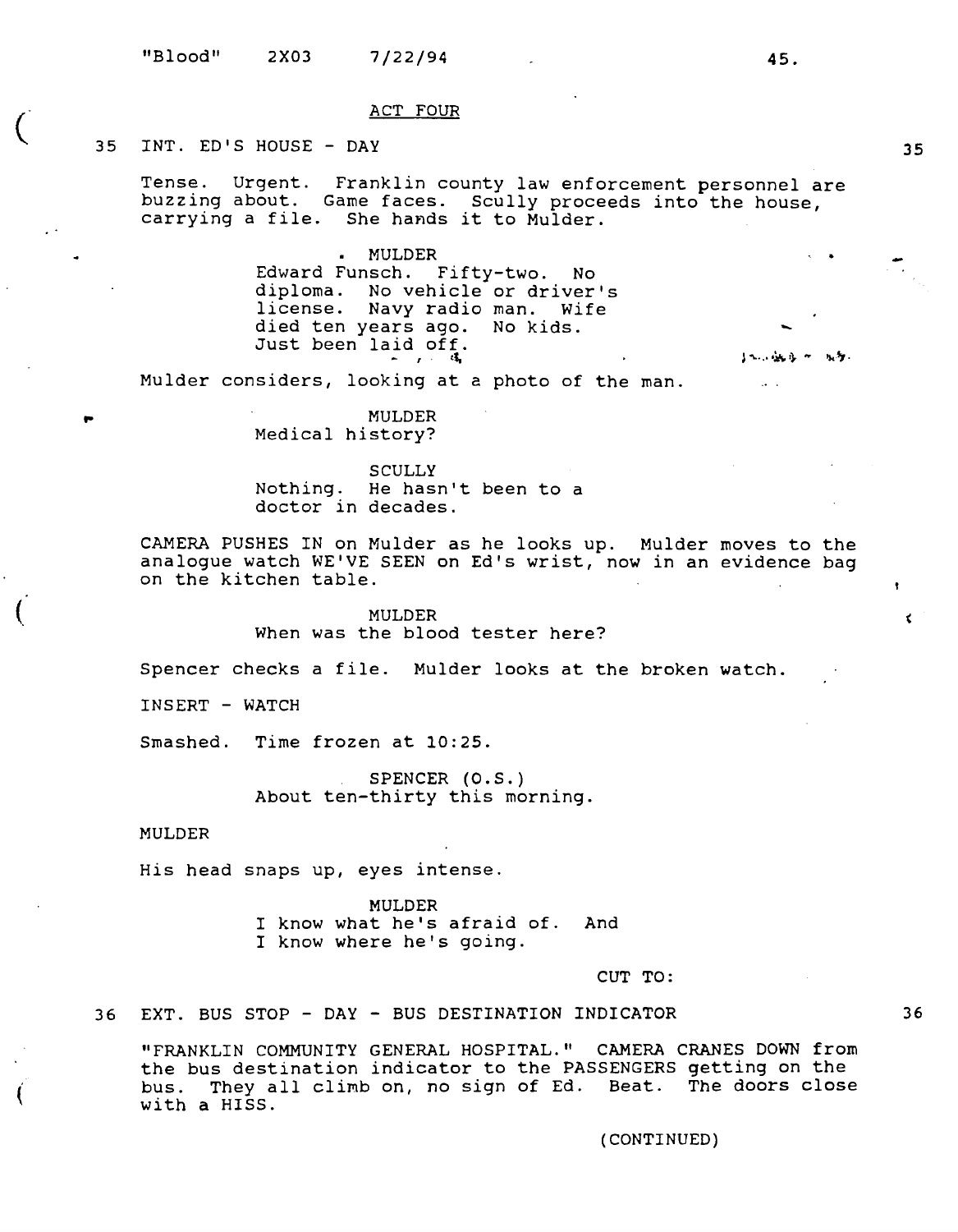"Blood" 2X03 7/22/94 **46.** 

36 CONTINUED:

 $\big($ 

 $\left($ 

 $\overline{(\ }$ 

Suddenly, Ed runs up to the bus carrying a gym bag. He BANGS on the doors, hustling along with the bus. The vehicle stops. The doors open. Ed climbs aboard.

37 INT. BUS - DAY

Ed pays his fare and moves to a seat. He sits, out of breath. CAMERA PUSHES IN on his shocked expression...

ED'S POV - DASHBOARD

Near the driver is a digital display, much like cab drivers have, which record destination and communications with dispatchers. It flashes ... "THEY'RE WAITING."

ED

Startled, confused. The bus doors hiss closed.

ED'S POV - DASHBOARD

"GET OFF!"

WIDER<br>Ed stands, flustered, he moves to the dcors as the BUS DRIVER checks his side mirror, pulling away.

ED

Pardon me.

The Driver doesn't even turn around.

DRIVER Wait for the next stop.

ED Please,  $I'm$  on the wrong bus...

**DRIVER**  Wait for the next stop.

Ed erupts, SCREAMING with homicidal intensity. He appears shockingly violent.

> ED OPEN THE DOOR! OPEN THE DAMN DOOR!

> > **CUT TO:**

**37**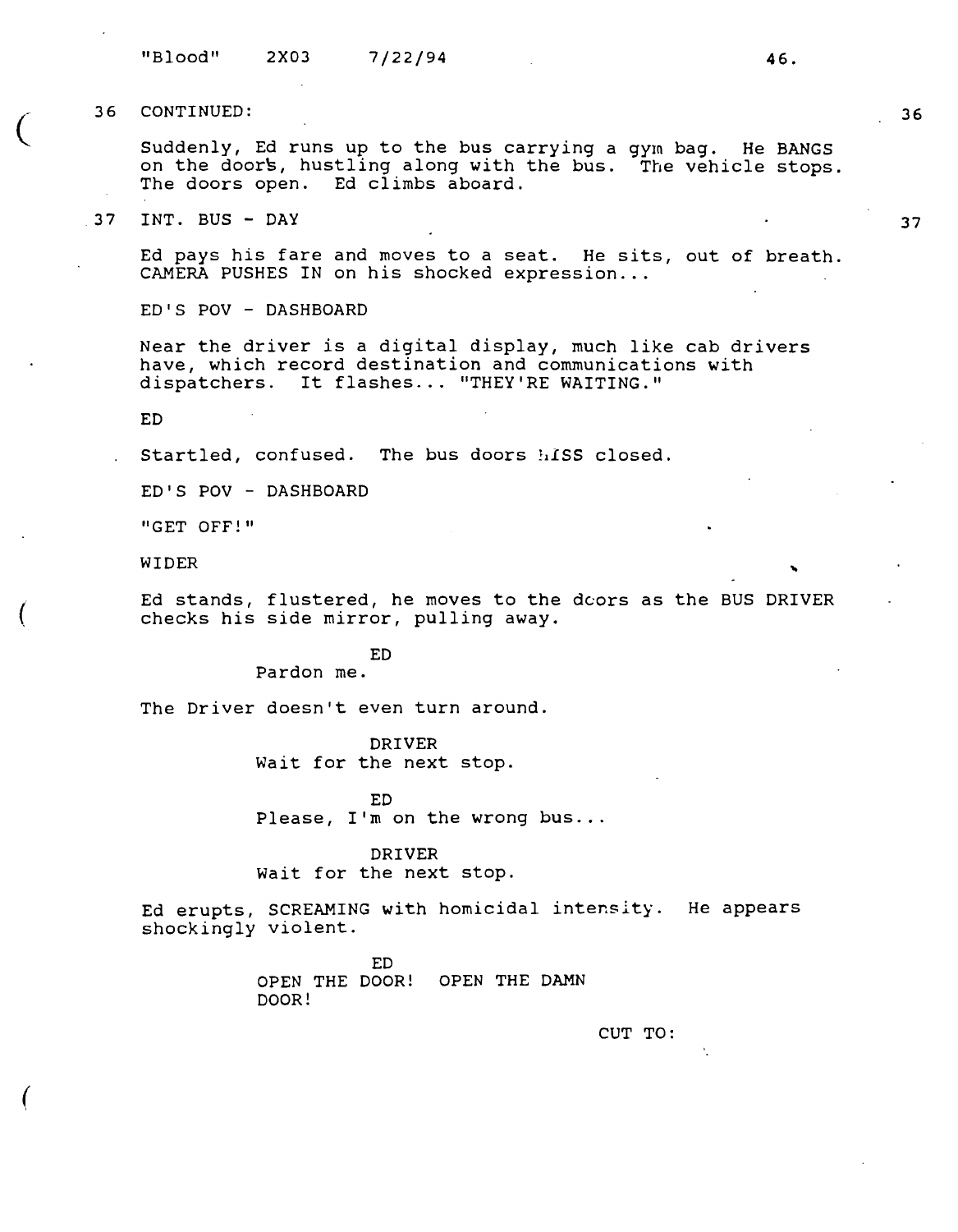# 38 EXT. FRANKLIN COMMUNITY HOSPITAL - **DAY** - BUS STOP

Mulder and Scully pace anxiously outside the hospital at the bus stop. A half dozen DEPUTIES comb the area, including Spencer. Behind them, over the entrance of the hospital hangs a banner announcing "The Franklin Community Blood Drive."

From the radio attached to Spencer's belt...

DEPUTY (V. 0.) C-one, this is X-ray four, negative on the North-South line.

SPENCER Gopy ,that. • <sup>1</sup>(to Mulder) If he's on it, it's this line.

A bus approaches. *I* 

MULDER<br>
. . . . . . . . . Here it comes.

#### **SCULLY**

Get the uniforms out of sight.

She and Mulder draw their weapons, kept hidden, held at their sides. The Deputies move back into cover, out of eye sight of the bus. Scully and Mulder act as passengers waiting for the bus as it pulls up, HISSING to a stop.

Mulder checks Spencer's position.

SPENCER

 $\overline{\mathcal{C}}$ 

(

(

behind nearby cover, he gestures "ready" to Mulder.

THE BUS

Passengers file off. Scully and Mulder subtly examine them.

No Ed.

Mulder moves up into the steps of the bus. He produces a small photograph of Ed and shows the bus driver.

# MULDER

Seen him?

DRIVER Yeah. I picked him up, drove four feet and then he went apewire.

**SCULLY** Where did you let him out?

(CONTINUED)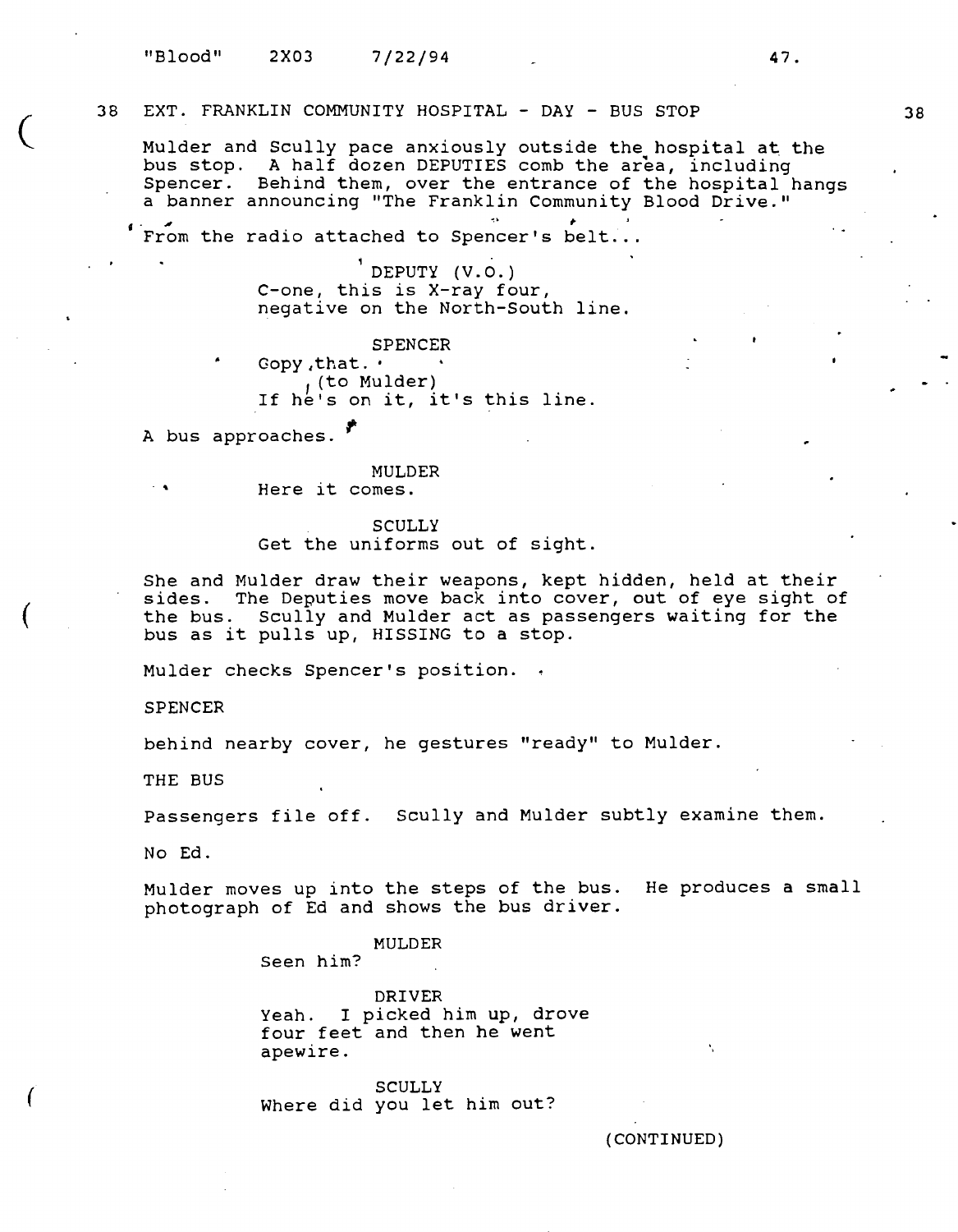$\overline{C}$ 

(

*(* 

# DRIVER Tenth and Franklin.

Mulder steps out of the bus as the doors close. The bus pulls  $\overline{f}$ .  $\overline{f}$   $\overline{f}$   $\overline{f}$   $\overline{f}$   $\overline{f}$   $\overline{f}$   $\overline{f}$   $\overline{f}$   $\overline{f}$   $\overline{f}$   $\overline{f}$   $\overline{f}$   $\overline{f}$   $\overline{f}$   $\overline{f}$   $\overline{f}$   $\overline{f}$   $\overline{f}$   $\overline{f}$   $\overline{f}$   $\overline{f}$   $\overline{f}$   $\overline{f}$   $\overline$ 

> **SCULLY** We'll have to wait him out.

MULDER I don't think he's waiting.

This doesn't sit with Mulder. He looks off as he considers.

MULDER'S POV - BANNER

"12th and Franklin."

MULDER

CAMERA CREEPS IN as Mulder suspects Ed's destination.

MULDER'S POV - BANNER

"BLOOD DRIVE."

MULDER

CAMERA IS IN TIGHT as his expression reflects realization.

CUT TO:

39 EXT. FRANKLIN COLLEGE - DAY - BANNER - "FRANKLIN BLOOD DRIVE" 39

CAMERA CRANES DOWN from the banner to REVEAL a blood mobile. ATTENDANTS help people fill out forms in line. There are balloons attached nearby in an attempt to make this festive.

The blood mobile is parked in the courtyard of a college campus. At least fifty people are gathered in the area as this is the campus hangout. A small Diamond-Vision type marquee displays "UPCOMING CAMPUS EVENTS." These events scroll by on the Diamond-Vision.

CAMERA CONTINUES to MOVE until Ed's face appears in a CLOSE UP. His eyes are red. A creepy mixture of pity and violent intent. He is perspiring ice cold sweat.

His gaze is chilling as he takes in the area. He pauses.

ED'S POV - DIAMOND-VISION

"UP."

{CONTINUED)

K.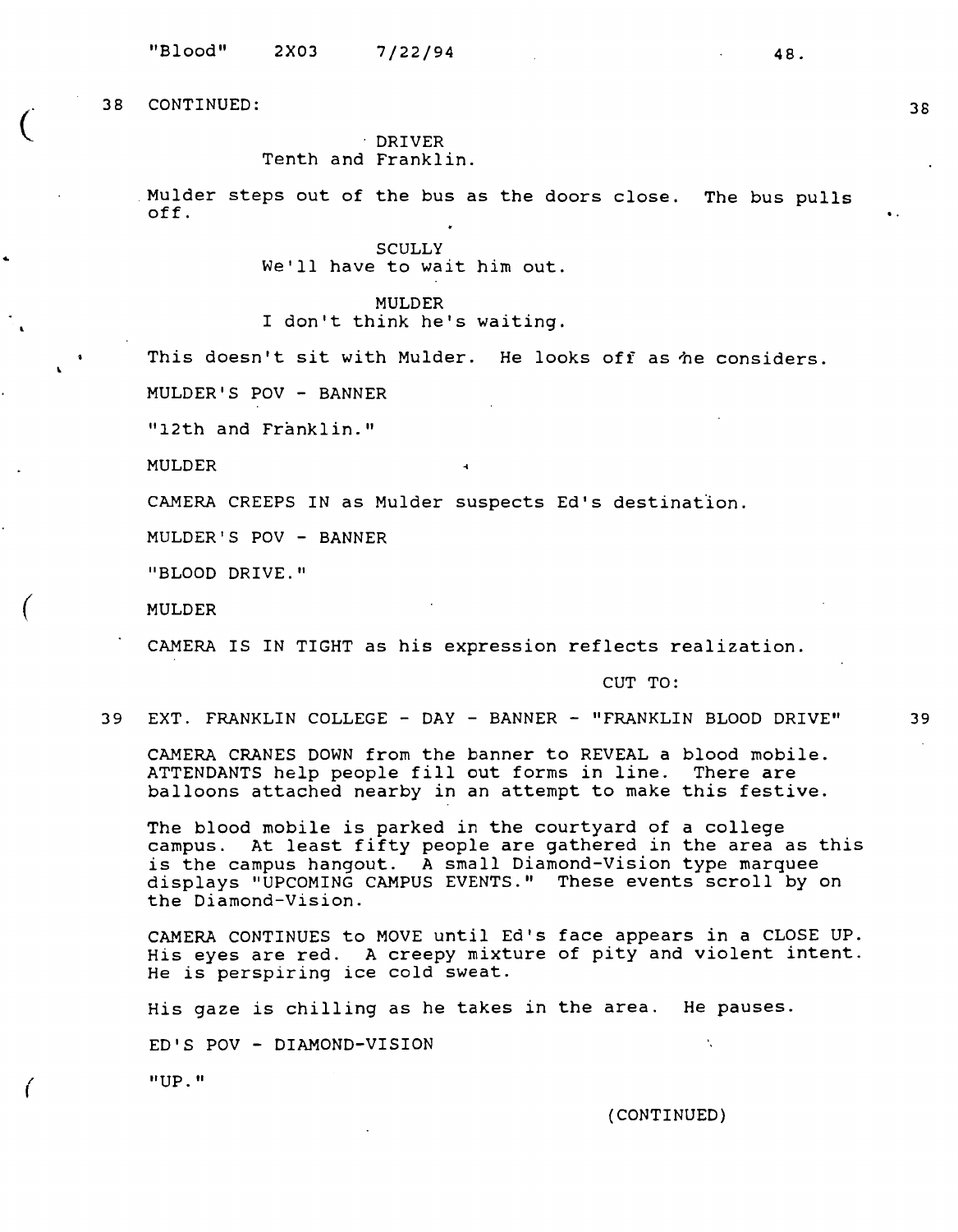|    | "Blood"<br>2X03<br>7/22/94<br>49.                                                                                      |    |
|----|------------------------------------------------------------------------------------------------------------------------|----|
| 39 | CONTINUED:                                                                                                             | 39 |
|    | ED                                                                                                                     |    |
|    | upon command, he looks up toward                                                                                       |    |
|    | ED'S POV - CLOCK TOWER                                                                                                 |    |
|    | A large clock tower overlooks the courtyard.                                                                           |    |
|    | CUT TO:                                                                                                                |    |
| 40 | INT. SHERIFF'S CAR - DAY                                                                                               | 40 |
| ٠  | Spencer drives as Mulder rides shotgun. The siren lights<br>flash. As Spencer PUNCHES it                               |    |
|    | CUT TO:                                                                                                                |    |
| 41 | INT. TOWER STAIRWELL - DAY                                                                                             | 41 |
|    | Winding up the tower, Ed methodically climbs the stairs.<br>Compelled. Out of breath. He carries the gym bag, slumped. |    |
| 42 | INT. SHERIFF'S CAR - DAY                                                                                               | 42 |
|    | Mulder takes out his cellular phone, punches in a number as the<br>car speeds along.                                   |    |
|    | MULDER<br>(into phone)<br>$Scully$ anything?                                                                           |    |
| 43 | EXT. FRANKLIN COMMUNITY HOSPITAL - DAY                                                                                 | 43 |
|    | All is quiet around Scully. She responds into her phone.                                                               |    |
|    | SCULLY<br>Nothing.                                                                                                     |    |
| 44 | INT. SHERIFF'S CAR - DAY                                                                                               | 44 |
|    | Mulder hangs up. He looks over to the Sheriff.                                                                         |    |
|    | <b>MULDER</b><br>Go.                                                                                                   |    |
|    | Spencer's intensity increases as he can't go any faster.                                                               |    |
| 45 | EXT. STREET - DAY                                                                                                      | 45 |
|    | The Sheriff's car BLOWS PAST FRAME.<br>N                                                                               |    |
| 46 | EXT. CLOCK TOWER - DAY                                                                                                 | 46 |
|    | Students, teachers, and blood donors are unaware.                                                                      |    |
|    |                                                                                                                        |    |

(

(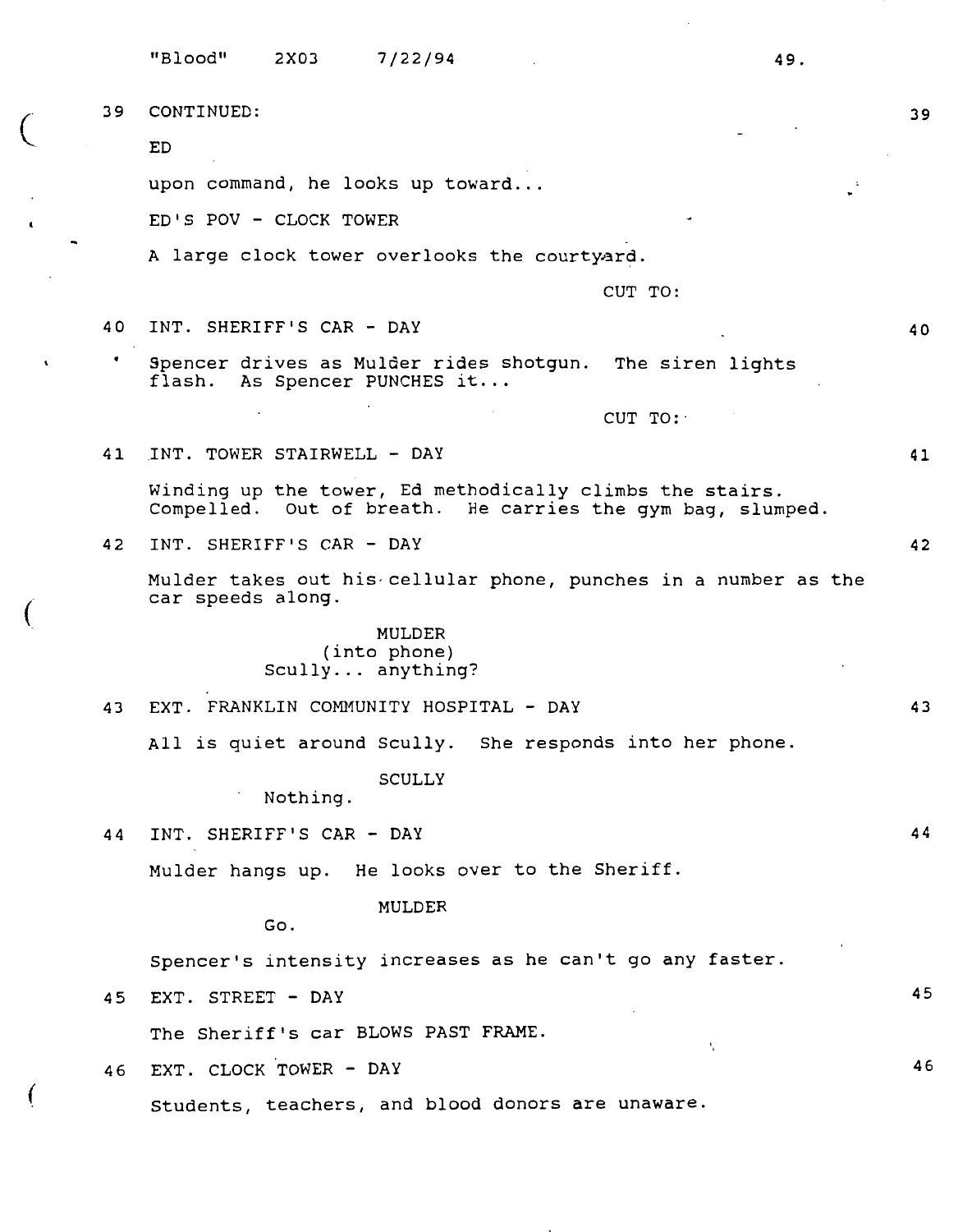# 47 INT. CLOCK TOWER TOP - **DAY**

The top of the tower consists of long vertical open windows. It is a beautiful view of the peaceful campus.

O.S., STEPS approach.

Ed appears, drenched with sweat. He is crying. He drops to his knees and SOBS. He unzips the gym bag and dumps the contents.

FLOOR

Hundreds of rounds of mean 7.62mm full metal jacket cartridges rain onto the floor.

48 EXT. FRANKLIN COLLEGE CAMPUS - DAY

The SIRENS BLARE as the patrol car SCREECHES up to the campus.

MULDER

is out of the car, intense, his eyes darting about. Searching. Panicked. He moves off, OUT OF FRAME.

49 INT. CLOCK TOWER - DAY - CLOSE - RIFLE CHAMBER

A round is SNAPPED into the chamber.

THE BOLT

is COCKED.

ED

 $\overline{(\ }$ 

trembling with fear. Eyes full of dread. He raises the rifle.

50 EXT. FRANKLIN CAMPUS - DAY

Mulder moves close to the blood mobile. He scans ninety degrees to the left while Spencer scans ninety degrees to the right.

A SHOT RINGS out, ECHOES.

The bullet SHATTERS a window on the blood mobile.

Mulder and Spencer cover, knowing it is a gun shot. The other people in the area look about, shocked and confused.

Another SHOT. It rips through a sign up table at the blood mobile. Wood SPLINTERS. N

Spencer moves out, gesturing everybody back.

(CONTINUED)

**48** 

49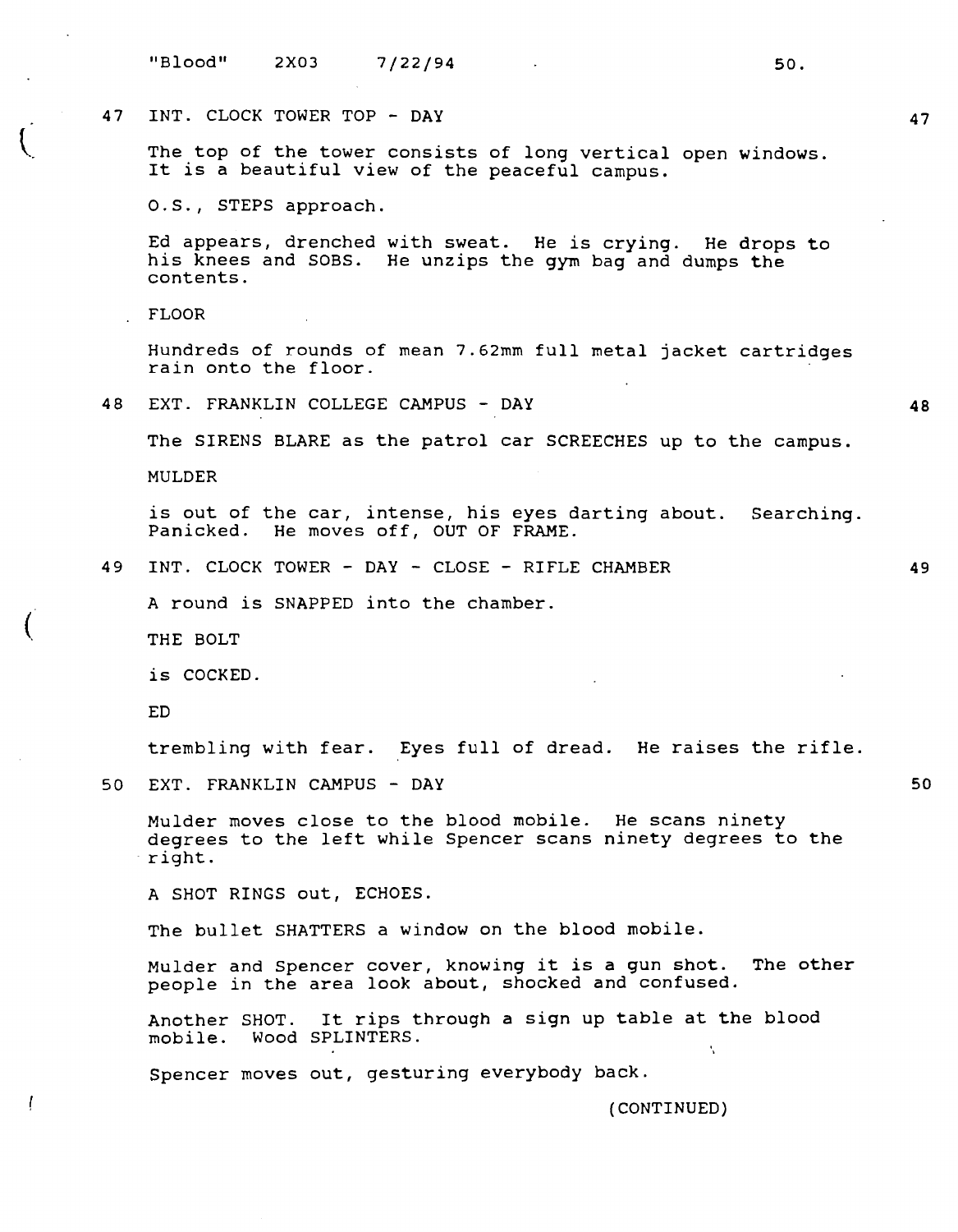$\big($ 

 $\big($ 

(

SPENCER RUN! RUN! TAKE COVER!

Mulder searches frantically for the origin of the sniper.

MULDER'S POV - TOWER

a tuft of smoke dissipates from the tower.

WIDER

Mulder breaks for the tower as the others SCREAM, scrambling, for cover. Chaos.  $\cdots$ ,  $\cdots$ 

A bullet TEARS into the dirt.

51 INT. CLOCK TOWER - DAY

Ed cries as he ejects a spent cartridge.

CARTRIDGE

it TINKS against the floor.

52 EXT. CAMPUS - DAY

> Mulder sprints for the tower, using any tree or building available for cover. A SHOT is FIRED!

53 INT. CLOCK TOWER - DAY

Ed ejects another cartridge. He COCKS the bolt, aims.

54 INT. CLOCK TOWER STAIRWELL - DAY

Mulder is at the base of the stairwell. He looks up at the Herculean climb ahead of him. From above, GUNFIRE. Mulder starts off.

55 INT. CLOCK TOWER - DAY - CLOSE - CARTRIDGE 55

falls atop a growing pile of spent ammunition.

56 EXT. BLOOD MOBILE - DAY

Spencer is on his microphone behind cover.

SPENCER<br>All units... forthwith... Franklin College. Shot fired. Send emergency vehicles.

50

51

, 52

 $\epsilon$  .

53

54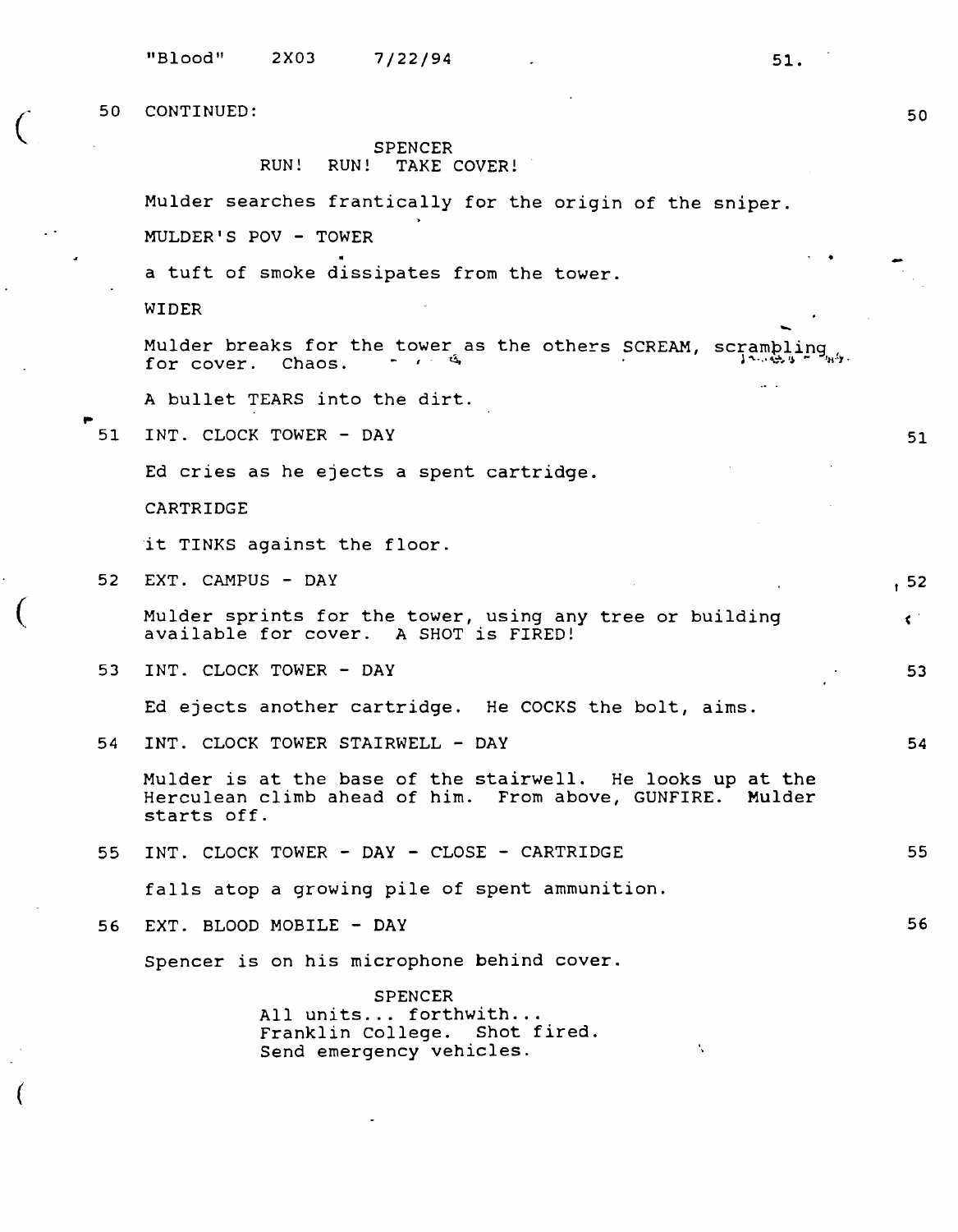|    | "Blood"                                                                                                                                                                                        | 2X03           | 7/22/94                               | 52.                                                                                                                                                                                        |    |  |  |
|----|------------------------------------------------------------------------------------------------------------------------------------------------------------------------------------------------|----------------|---------------------------------------|--------------------------------------------------------------------------------------------------------------------------------------------------------------------------------------------|----|--|--|
| 57 | INT. CLOCK TOWER - DAY                                                                                                                                                                         |                |                                       |                                                                                                                                                                                            | 57 |  |  |
|    |                                                                                                                                                                                                |                | Ed SOBS as he cocks the bolt.         |                                                                                                                                                                                            |    |  |  |
| 58 |                                                                                                                                                                                                |                | INT. CLOCK TOWER STAIRWELL - DAY      |                                                                                                                                                                                            | 58 |  |  |
|    |                                                                                                                                                                                                |                |                                       | Mulder digs deep as he climbs the steps two at a time. He<br>slips and falls on his forearms, where his bandage lies beneath<br>his suit. The agent is right up and running up the stairs. |    |  |  |
| 59 |                                                                                                                                                                                                |                |                                       | INT. CLOCK TOWER - DAY - CLOSE - SPENT CARTRIDGES                                                                                                                                          | 59 |  |  |
|    | A cartridge falls.                                                                                                                                                                             |                |                                       | O.S., a SHOT is FIRED. A cartridge falls. O.S., ANOTHER SHOT.                                                                                                                              |    |  |  |
| 60 |                                                                                                                                                                                                |                | INT. CLOCK TOWER STAIRWELL - DAY      |                                                                                                                                                                                            | 60 |  |  |
|    | vertical window.                                                                                                                                                                               |                |                                       | Mulder rounds a curve in the stairwell, he spots Ed on the top<br>floor. His back is to Mulder. His rifle aimed out the                                                                    |    |  |  |
|    | MULDER                                                                                                                                                                                         |                |                                       |                                                                                                                                                                                            |    |  |  |
|    |                                                                                                                                                                                                |                | readies his gun readies himself.      |                                                                                                                                                                                            |    |  |  |
|    | <b>ED</b>                                                                                                                                                                                      |                |                                       |                                                                                                                                                                                            |    |  |  |
|    | raises his rifle as he ejects a cartridge. In the beat he<br>takes to reach for another round                                                                                                  |                |                                       |                                                                                                                                                                                            |    |  |  |
|    | <b>MULDER</b>                                                                                                                                                                                  |                |                                       |                                                                                                                                                                                            |    |  |  |
|    | breaks for the top floor, weapon aimed at Ed. Mulder SCREAMS.                                                                                                                                  |                |                                       |                                                                                                                                                                                            |    |  |  |
|    |                                                                                                                                                                                                | PUT IT DOWN!   | MULDER<br>PUT IT DOWN!                |                                                                                                                                                                                            |    |  |  |
|    | ED.                                                                                                                                                                                            |                |                                       |                                                                                                                                                                                            |    |  |  |
|    | freezes, the rifle cocked, the barrel is aimed upwards. He<br>slowly turns to Mulder, eyes red from crying. A sad, pathetic<br>man, fully aware of the horror he is committing. Very<br>softly |                |                                       |                                                                                                                                                                                            |    |  |  |
|    |                                                                                                                                                                                                | Don't kill me. | ED.                                   |                                                                                                                                                                                            |    |  |  |
|    | <b>MULDER</b>                                                                                                                                                                                  |                |                                       |                                                                                                                                                                                            |    |  |  |
|    |                                                                                                                                                                                                |                |                                       | legs spread for stability, gun raised, heart pounding.                                                                                                                                     |    |  |  |
|    |                                                                                                                                                                                                |                | <b>MULDER</b><br>Then put it down, Ed | A.                                                                                                                                                                                         |    |  |  |

 $\big($ 

(

 $\overline{\mathcal{L}}$ 

(CONTINUED)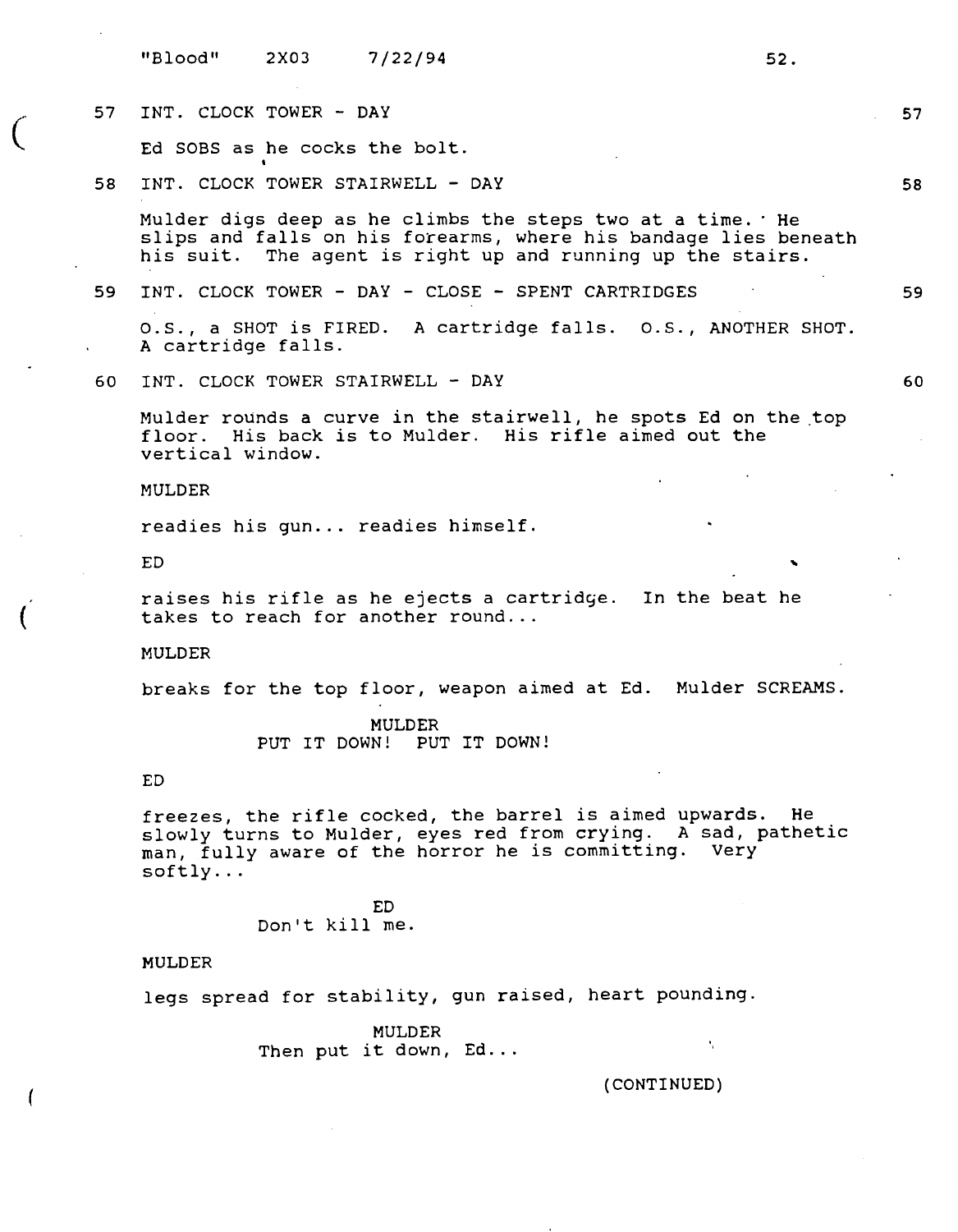WIDER

•·

(

Ed begins to cry.

 $\mathsf{L} \mathsf{L} \mathsf{L} \mathsf{L} \mathsf{L} \mathsf{L} \mathsf{L} \mathsf{L} \mathsf{L} \mathsf{L} \mathsf{L} \mathsf{L} \mathsf{L} \mathsf{L} \mathsf{L} \mathsf{L} \mathsf{L} \mathsf{L} \mathsf{L} \mathsf{L} \mathsf{L} \mathsf{L} \mathsf{L} \mathsf{L} \mathsf{L} \mathsf{L} \mathsf{L} \mathsf{L} \mathsf{L} \mathsf{L} \mathsf{L} \mathsf{L} \mathsf{L} \mathsf{L} \mathsf{L} \mathsf{L} \mathsf{$ I can't ... they won't let me.

MULDER

I know they won't, Ed. I know they won't let you.

ED Then: .. you... you make me put it down,.

Mulder considers. *f* He eyes Ed and with total sincerity, though quite aware of the twisted logic.

**MULDER** ... If you don't put it down ... and I have to shoot you, Ed... or you shoot me... there's going to be blood everywhere...

Ed reacts, shocked. And then... he cracks an odd relieved smile. He nods, understanding. Ed's hands tremble as he holds out the rifle to Mulder.

Mulder cautiously steps forward, reaching for the gun.

ED

extends the rifle.

MULDER

reaches for it.

CLOSER - ED

extending the rifle... his eyes turn, horrified.

ED'S POV - MULDER'S SLEEVE

As Mulder reaches for the rifle, his sleeve pulls back, REVEALING the gauze bandage from his knife injury. It is covered with deep red blood.

ED

Panics. SCREAMS. He swings at Mulder with the rifle butt, bashing the agent's hand. Mulder's gun drops.

Mulder charges the older man.

(CONTINUED)

53.

..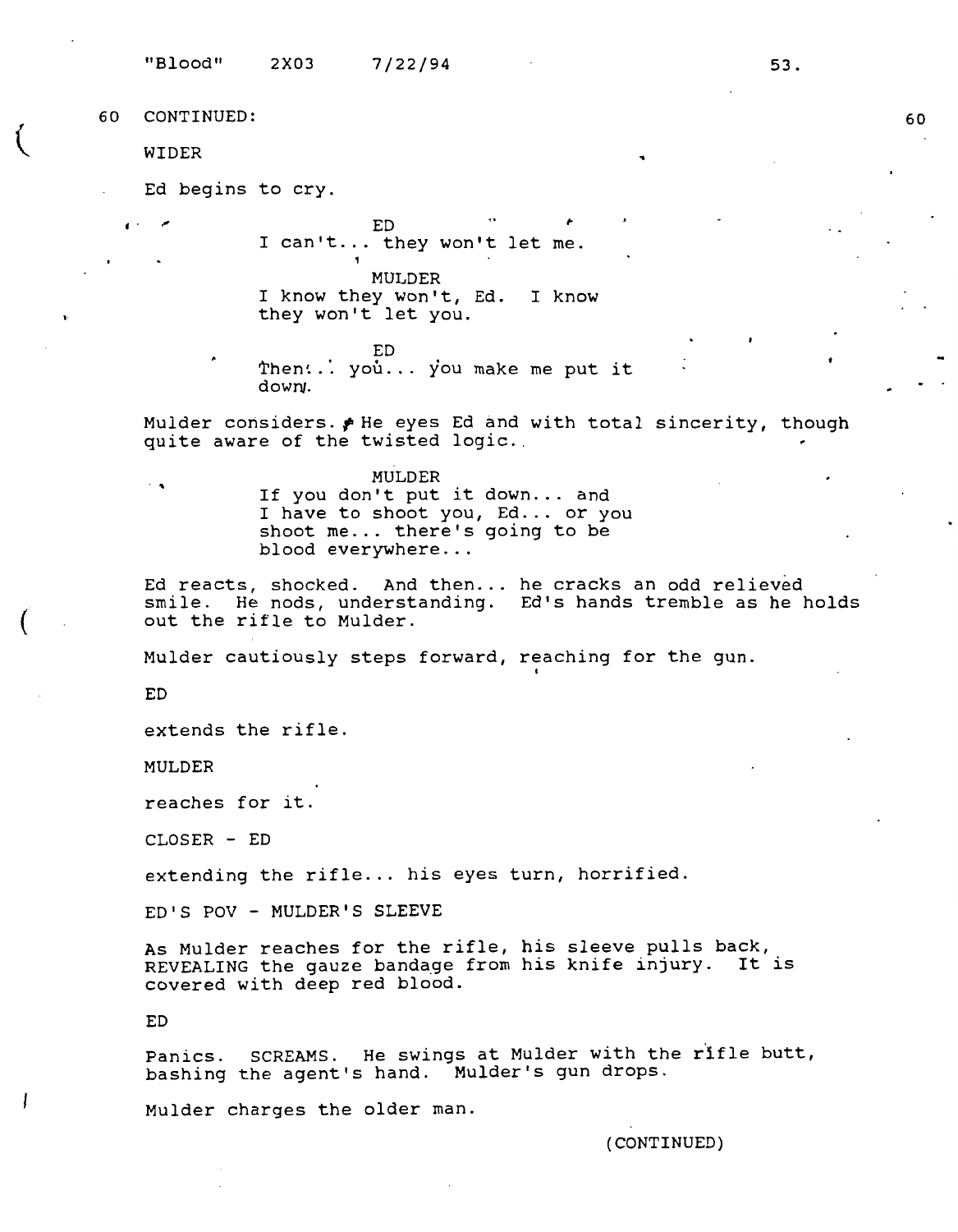"Blood" 2X03 7/22/94 **54.** 

60 CONTINUED: ( 2)

WIDER

 $\big($ 

*(* 

Į

Ed and Mulder struggle for the rifle. Ed kicks at Mulder who battles through the pain. They struggle until Mulder manages to spin Ed hard against the wall. Ed slides to the floor. The rifle is released in the struggle by both men. It rattles down the stairs.

MULDER & ED

The agent places the suspect on the floor, hands behind his back. Ed SOBS as Mulder CLICKS the handcuffs on the man's hands. Mulder carefully guides the man's head to the floor, keeping a hand on Ed's back.

**STAIRWELL .** 

The gun tumbles down the stairwell and into the darkness...

**DISSOLVE TO:** 

61 EXT. FRANKLIN COLLEGE - BLOOD MOBILE - DAY

Ed, strapped to a folding wheeled stretcher, is loaded into an<br>ambulance. Mulder watches as PARAMEDICS close the doors. They ambulance. Mulder watches as PARAMEDICS close the doors. head into the ambulance and drive away. Mulder is left standing alone, near the blood mobile. Spencer approaches him.

> **SPENCER**  Agent Scully will examine him at the hospital. You can call her there.

Mulder nods, absently.

**MULDER**  I'll want unrestricted access to him for questioning.

**SPENCER**  Mulder ... you know more about what happened to him than he does.

Mulder believes this is probably, sadly, true. He looks to Spencer, who moves off, respectful.

Mulder moves near the blood mobile and slumps into a folding chair. He removes his cellular phone and dials. He puts the phone to his ear. An odd, eerie, beeping tone causes him to look at the dial face.

(CONTINUED)

61